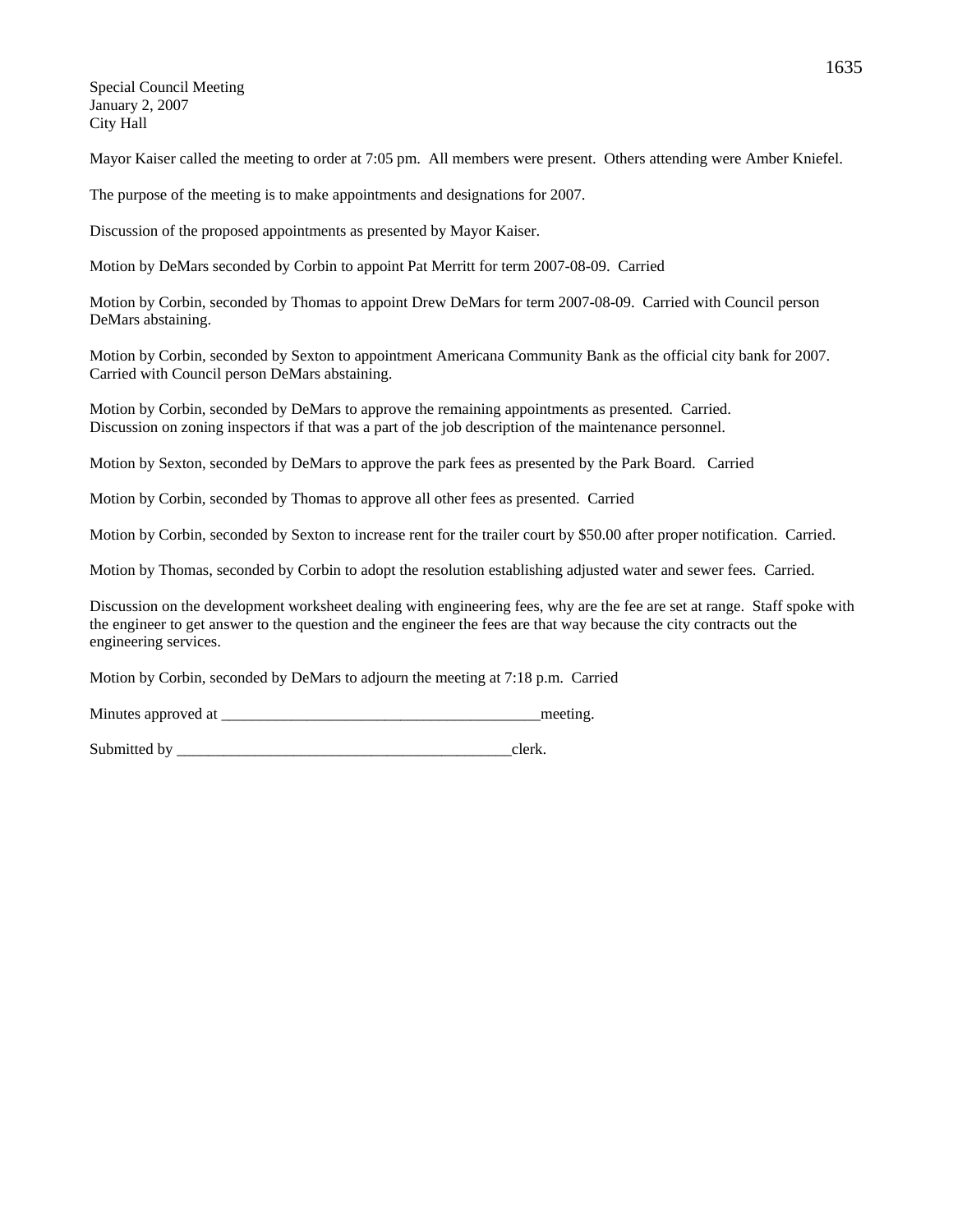Regular Council Meeting January 22, 2007 City Hall

Mayor Kaiser called the meeting to order at 7:00 p.m. All members were present. Others attending were Timothy Knauber, Seth Peterson, Mike Grossman, Paul Beiser, Bruce Bullert, Rich Kucera, Dorian Cornelius, Pat Merritt, Mark Rahrick, and Amber Kniefel.

Motion by Corbin, seconded by DeMars to approve the agenda as amended. Carried Motion by Thomas, seconded by Sexton to approve the minutes as corrected. Carried Motion by Sexton, seconded by Corbin to pay city and liquor store bills for January 2007. Carried Motion by Corbin, seconded by Thomas to approve the December check register. Carried

## Concerns from the public-none

# Cul-de-Sac Island Removal at Oakridge place

Bruce Bullert, city engineer, and Council Member Corbin are still researching the costs for removal of the island at Oakridge Place. The residents of Oakridge Place are now requesting no parking signs be placed around island. Motion by Corbin, seconded by Thomas to place no parking signs around the Cul-de-Sac at Oakridge Place. Carried

Motion by Corbin, seconded by DeMars to approve the fire department annual report and pay the \$11,142 payroll. Carried

# Civic Club

Motion by Thomas, seconded by DeMars to approve the Civic Club request for beer and food permit for Straight River Days. Carried

Paul Beiser, Civic Club President, asked the Council about the possibility of the Civic Club of getting hard liquor license for next year. The city attorney will research the possibility.

## Planning and Zoning

Pat Merritt, planning and zoning chair, would like the city council to establish an ordinance setting fees for ordinance violations.

Motion by DeMars, seconded by Thomas to authorize the city attorney to research and draft an ordinance establishing fees for ordinance violations. Carried

Mayor Kaiser requests of the zoning board to bring all zoning ordinance violation directly to City Hall. No council action needs to be taken on any of these matters.

## Engineers report

Bruce Bullert recommended to the city council not to pursue a sales tax resolution this year. This year would be used as an opportunity to develop a financial package for the water and wastewater projects. The financial package would contain funding from various sources.

Seth Peterson informed Council on the meeting held on Friday with staff and Council Member Thomas to review the plans and specs on the projects. Peterson presented three items for Council considerations. The first item is a portable generator for the main lift station with an approximate cost of \$25,000. The second item is a new storage building for City owned equipment with an approximate cost of \$160,000 to \$250,000. The third item is a vacuum/jetter truck to be used for maintenance on sanitary sewer system and wastewater treatment facility with an approximate cost of \$75,000 to \$100,000. Motion by Corbin, seconded by Thomas to add a \$30,000 allowance item for a generator to the specs for the wastewater project. Carried

Council Member Thomas reported that he had been contacted by state officials regarding the possibility of funds available for regional projects. An option for the City of Medford would be to connect to the City of Owatonna. Bruce Bullert will research this and report back to the Council.

Motion by Thomas, seconded by Sexton to put the wastewater on hold for a month. Motion and seconded were withdrawn. Thomas will continue researching for the month and present at next council meeting.

## Attorney's Report

Motion by Thomas, seconded by DeMars to accept the second reading of Ordinance 192 authorization and fees for emergency fire protection services. Carried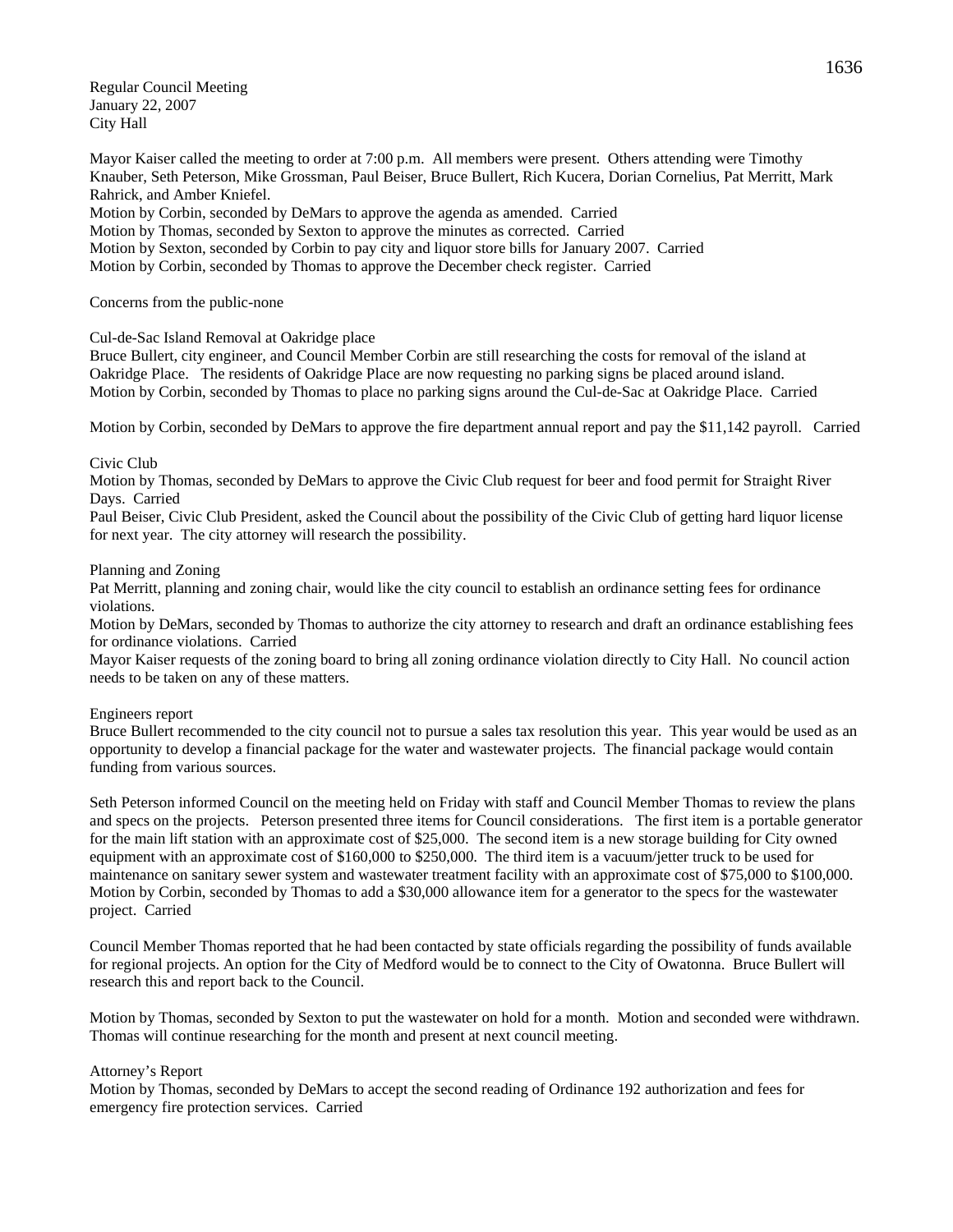Motion by Corbin, seconded by Sexton to adopt Ordinance 192 authorization and fees for emergency fire protection services. Carried

Electric Franchise

Mayor Kaiser has had discussions with the engineer, Alliant Energy, and City Attorney regarding the electric franchise. A committee consisting of Mayor Kaiser, City Clerk, City Attorney, and Council Member Corbin to create an interim agreement.

A request to NyBoard will be sent regarding the possibility of repayment of the loan.

Water and Sewer Report

Motion by Thomas, seconded by Corbin for Cornelius to attend a wastewater operator class in St. Cloud with an overnight stay for one night.

Motion by Thomas, seconded by Corbin for Cornelius to attend the Minnesota Rural Water Association meeting and take test for Class B operator license.

Discussion on the possibility for a grease ordinance for the city.

Discussion on the repairs that are needed at the Outlet Center.

Rich Kucera asked the council for consideration on his wages. He was recommended to meet with Council Member Thomas and then Council Member Thomas will present a recommendation to the council.

Recess of five minutes.

Street and Light Report. Nothing Mayor Kaiser thanked Kucera and Cornelius for the good work on snow removal.

## Park and Rec Report

Election of officers was not held at the January meeting due to the fact that there are only three members on the Park Board. The Park Board is requesting that non-profits renting the chalet, large pavilion, and park provide their tax exempt id number.

Liquor Store

The letter from the state auditor was discussed and staff was directed to contact the auditors and state regarding this. A letter will be sent to the state informing them that we are working on the items in their letter.

# EDA Report

The second round of winners from the Shop Medford Program were drawn at the January meeting. Council Member Corbin was contacted by the Strawberry field owner about the availability of funds. They were invited to the January meeting, but they did not attend and no further contact has been received.

Motion by DeMars, seconded by Corbin to submit the pay equity report to the State of Minnesota as presented. Carried

Motion by Kaiser, seconded by Corbin to have Christiansen attend the 2007 Minnesota Clerk and Finance Officer Association Conference on March 6-9 in Alexandria. Carried

The next regular council meeting is February 26, 2007

Motion by Corbin, seconded by Thomas to adjourn at 8:45 p.m.

Minutes approved at \_\_\_\_\_\_\_\_\_\_\_\_\_\_\_\_\_\_\_\_\_\_\_\_\_\_\_\_\_\_\_\_\_\_\_\_\_\_\_\_\_meeting.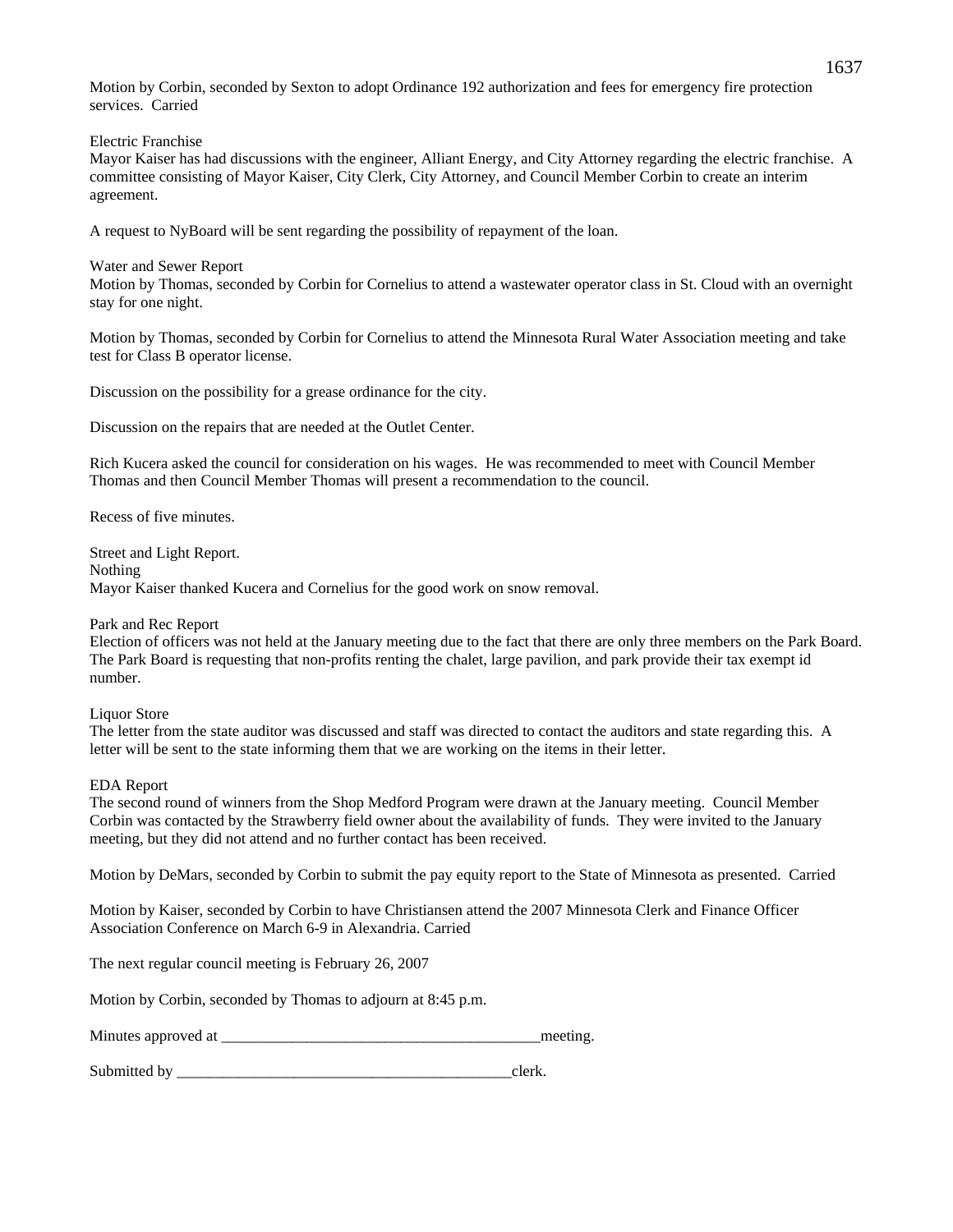Special Council Meeting February 9, 2007 City Hall

Mayor Kaiser called the meeting to order at 8:00 am. All members were present. Others attending were Mark Rahrick and Becky Walderon

The purpose of the meeting was a disciplinary hearing regarding a city employee, Becky Walderon.

Mayor Kaiser indicated that the meeting would be closed to discuss the disciplinary matters but that the meeting would be opened at the request of Ms. Walderon. Ms. Walderon was given the opportunity to request that the meeting be opened. Ms. Walderon declined to open the meeting.

The meeting went into closed session upon the grounds permitted under Minnesota Statute Section 13D.05 subdivision 5 at 8:15 am.

The meeting was opened at 10:15 am.

Motion by DeMars, seconded by Corbin to terminate Becky Walderon as liquor store manager effective immediately.

The justification for the termination is that the council wanted to take the municipal store operation in a different direction.

Motion by Corbin, seconded by DeMars to adjourn at 10:26 am

Minutes approved at  $\blacksquare$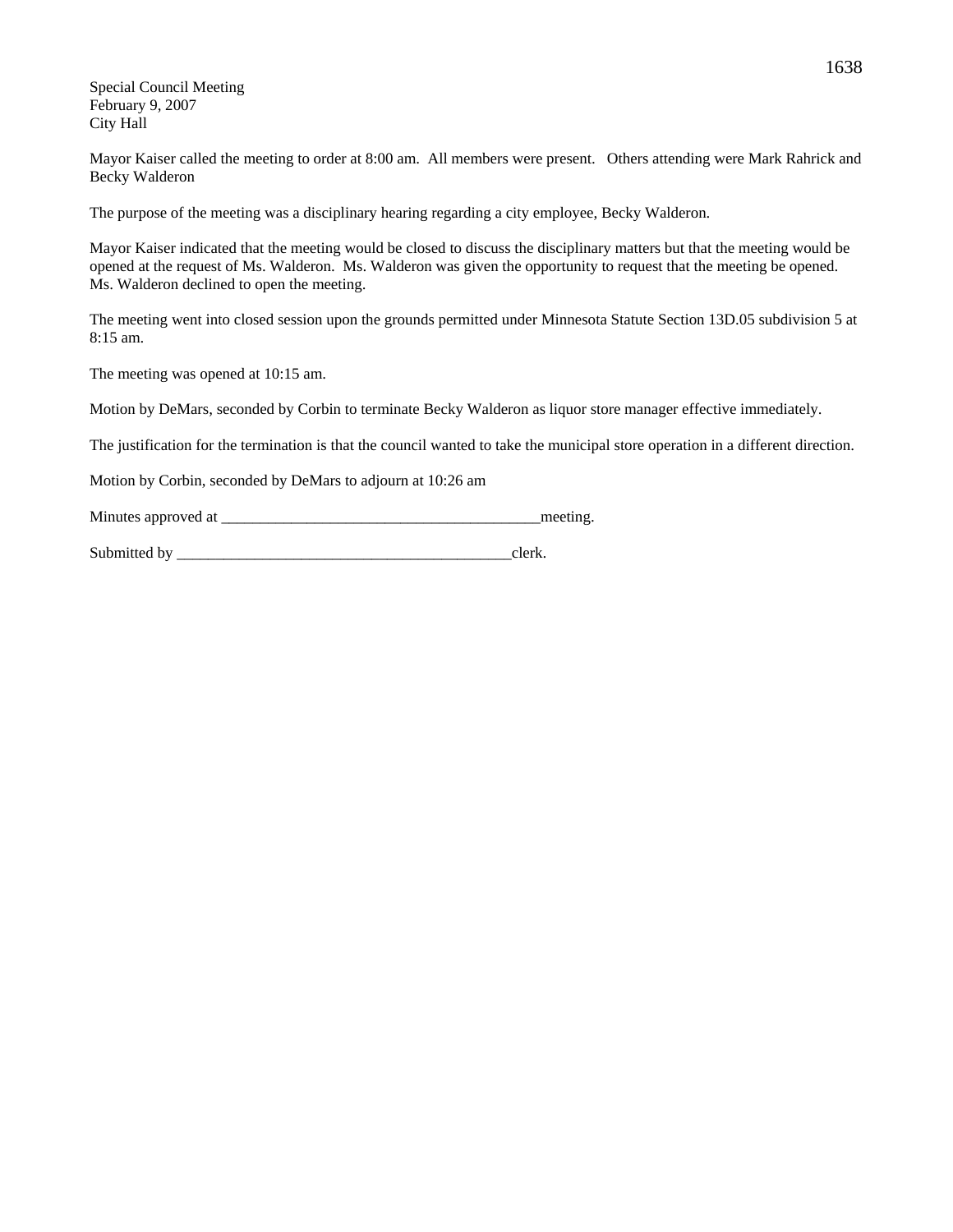Regular Council Meeting February 26, 2007 City Hall

Mayor Kaiser called the meeting to order at 7:01 pm. All members were present. Others in attendance were Pat Merritt, Matt Schuette, Bruce Bullert, Wayne Mass, Seth Peterson, Lois Nelson, Dave Maroney, Briar Buscho, Rob Barbeau, Nick Goodnature, Chad Merritt, Don Schultz, Darren Shaw, Dan, Kely, Julia Niles, Tony Durand, Jim Miller, Ted Fiad, Keith Maas, Gary Wiersma, Jimmy Davis, Paul Beiser, Darren Hagen, Robert Lortis, Timothy Knauber, Rich Kucera, Jay Chambers, Mike Grossman, John Kay, Joe White, Ron Karow, Chad Langeslag, Butch Schultz, Philip Heim, Dorian Cornelius, Mark Rahrick, Amber Kniefel.

Motion by Corbin, seconded by DeMars to approve agenda as amended. Carried. Motion by Thomas, seconded by Corbin to approve the minutes as corrected. Carried. Motion by Thomas, seconded by Corbin to pay the city and liquor store bills for February 2007. Carried. Motion by Corbin, seconded by DeMars to approve the January 2007 check register. Carried.

Concerns from the public. Rob Barbeau asked the Council what the City snow plow policy was. He stated that the City did remove the snow that was piled up against his fence at the KC Hall Parking lot. He also stated that the snow is plowed about 7 feet from his mailbox. Councilmember Corbin stated that snow is usually plowed about 3 feet from the curb and it is the homeowners' responsibility to clear the snow in front of a mailbox.

#### Wastewater regionalization with the City of Owatonna

Mayor Kaiser informed those in attendance that this process started back in 1998 and that the council has been informed of all talks with the City of Owatonna. There were also many council meetings and public hearings held to discuss the wastewater project. At the January 2007 meeting, Councilmember Thomas and Bruce Bullert were asked to research the option of regionalization with the City of Owatonna.

Councilmember Thomas asked why council was not aware of previous meetings with Owatonna. Thomas wanted to know why there wasn't a vote on regionalization. Mayor Kaiser explained that many alternatives for the wastewater plant were discussed and the councils at the time decided to go with a different alternative. Councilmember Sexton informed those in attendance that when the project started it was more expensive to regionalize with Owatonna, but wants to see what may have changed since then.

Why wasn't there a presentation done in 2006 to reflect the new costs for the project? One option that the city had was to scale the project back so that Medford could grow so a decision had to be made. The reason why we can't stop the project is that we have committed to the Minnesota Pollution Control Agency to have the interim project done in 2008 and if it is not completed then MPCA will not issue permits to allow Medford to grow.

If the City was to go with a wastewater regionalization project, then MPCA would have to approve the amended facilities plan.

Bruce Bullert developed a list of questions and issues that need to be researched before a decision should be reached. Mr. Bullert has reviewed several reports from the City of Owatonna to help develop the questions and issues list. Mr. Bullert then went through each of the questions or issues and stated that joint powers may need to be developed.

A question was raised about how this would effect our current permit for the wastewater plant. We were just issued a permit that will expire in August of 2010. The City could go ahead with phase 1 of the project and look into regionalization in the future.

Councilmember Thomas wanted know what the actual costs to homeowners would be. Dave Maroney stated that the cost could be around low \$30.00 based on 6,000 gallons. Currently, the city may receive a 20 year loan with an interest rate of less than 1% or more than the Market Rate less discounts (currently at 2.9% for wastewater projects) from the State of Minnesota Public Facilities Authority. The cost per homeowner are based on several factors including the connection fees that are collected, flows into the system, and any debt refinancing that the city has done. Mayor Kaiser stated that the city is charging less per month then the state threshold.

Jim Miller from Bonestroo Engineering Company has written a proposal for the Council to consider. They would like to help the City research the questions and issues that were raised by Mr. Bullert and what the cost would be to regionalize with the City of Owatonna. They would have the proposal ready in three weeks for the Council to review. The proposal would contain complete numbers for the project.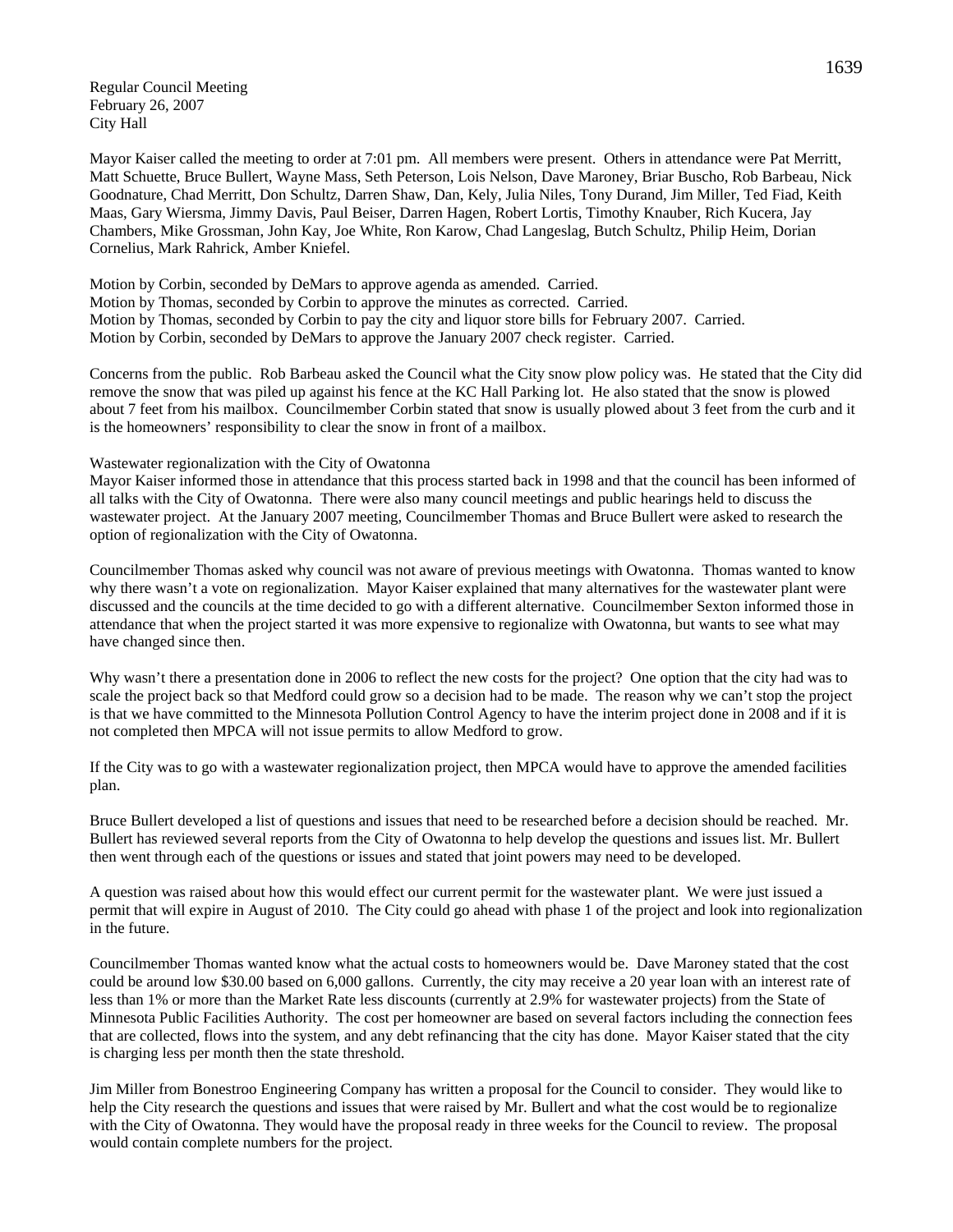Mayor Kaiser then opened the meeting to questions from the public. Some of the questions raised included what is the total picture cost in today's costs; won't the operation of our own plant be more expensive.

Councilmember Thomas said that this was too long of a time to have so many unanswered questions about the project.

Motion by Thomas, seconded by Sexton to hire Bonestroo at a cost of \$3200.00 to work with Bruce Bullert to prepare a feasibility study on a wastewater regionalization project with the City of Owatonna. Ayes: Thomas, Sexton, DeMars. Nays: Corbin, Kaiser. Motion Carries.

Recess of five minutes

## Medford Civic Club.

Paul Beiser asked what the status of the Medford Civic Club getting a hard liquor license for Straight River Days is. The City Attorney will research this and have an answer at the March meeting.

#### Christ the King Church

Wayne Maas presented a proposed addition for Christ the King Church. The proposed addition will add two handicap restrooms and an elevator to the basement. Mr. Maas was recommended to take the project to planning and zoning board for their approval and they would then bring a recommendation to the City Council.

#### Wayne Maas-Lot Split

Wayne Maas asked the Council to approve a lot split. Mayor Kaiser informed Mr. Maas that the ordinance stating the process for this has to be followed and he would have a go through the process as stated in City Ordinance 182. Mr. Maas will work with staff on this process.

#### Niles-Wiese Construction

Niles-Wises Construction presented a plan for a proposed office building in Medford. They would like to stay in the community. Councilmember Corbin invited them to the next meeting of the EDA.

#### Planning and Zoning

Pat Merritt, Planning and Zoning Board Chair, presented the Council with a letter from Mark Cochran. Mr. Cochran would like to use a home as a business without living in the home. Ordinance 177-1 does not allow this to happen and it was the consensus of the Council to deny this request as it does not meet Ordinance 49 and 177-1. The City Clerk was directed to prepare a letter to Mr. Cochran stating this.

## Engineers Report

Bruce Bullert recommends that the wastewater project bids and construction services agreement be tabled until the March meeting.

Seth Peterson is willing to help Bruce Bullert answer the questions that were stated earlier. Mr. Peterson also stated that there is a funding source to help with lowering of the phosphorus limits.

#### Attorney's Report

Electric Franchise is being drafted by Councilmember Corbin and the City Clerk. This electric franchise will be discussed at the March Meeting. Councilmember Sexton would like to have representatives from both Alliant and Steele Waseca at the March meeting to discuss the proposed franchise agreement.

The City Attorney will draft a letter to Ny-Board on behalf of the City.

#### Water and Sewer Report

Motion by Thomas, seconded by Sexton to raise Rich Kucera's pay by \$.25 for Class C wastewater license that he obtained and back pay the raise to when the license was received. Carried.

Thomas would like to review the wages once the Pay Equity Report in reviewed by State and the City receives the review.

#### Street and Light Report

Rich Kucera informed the council that the sand truck went down on Sunday afternoon. Mayor Kaiser thanked Kucera and Cornelius for good work on snow removal.

Park and Rec Report A pool cover has been ordered.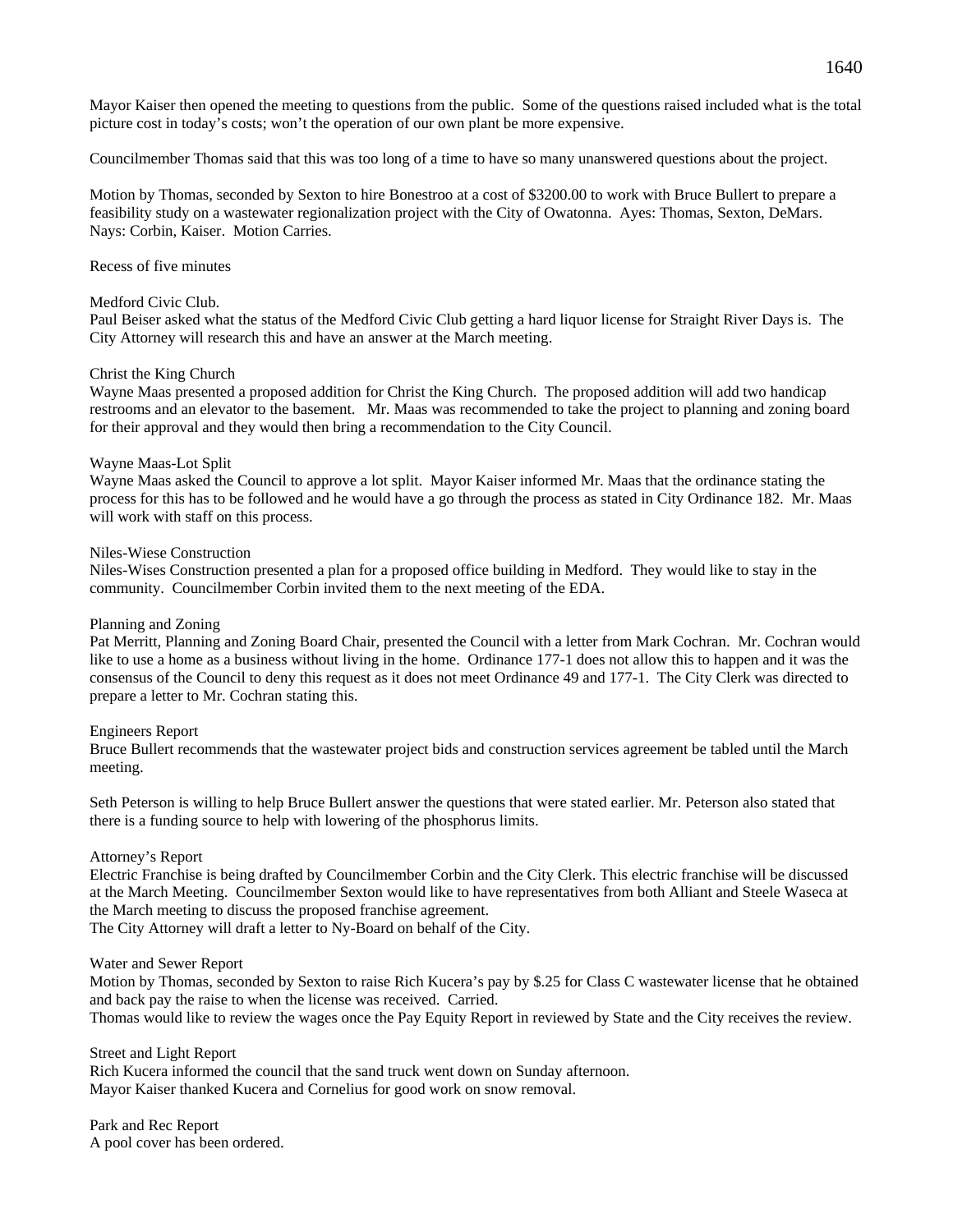Councilmember Sexton is working with Steele County on the building of a small pavilion. The amount in the budget for the small pavilion is \$14,000.

Councilmember Sexton, Cornelius and Kucera met with Straight River Enterprises on lawn care for the city parks and Straight River Enterprises are preparing a proposal.

# Liquor Store Report

Councilmember DeMars is recommending that the manager position for the municipal Liquor Store not get filled at this time. DeMars would like to wait until the audit is complete before filling the position.

Mr. Rahrick informed the Council that they are not obligated to advertise the opening if there was someone on staff that could fill the position. Councilmember Sexton would like to know what is stated in the Employee handbook about this.

## EDA Report

The Medford EDA will be meeting in March and will be discussing the potential sale of the Medford Trailer Court. If the Medford Trailer Court is sold the city would be responsible for the relocation of one tenant and the buyout of the other. It was the consensus of the Council to have the EDA decide on how the property should be zoned and what the process should be for the use of the property.

Consensus of the Council to have the Clerk send out the Rental Housing Registration Packets without the fees stated. The fees will be discussed once the Clerk receives the scale that will be used by Steele County for the inspection of the rental units.

The Comprehensive Plan is put on hold until the wastewater project in finalized.

The next regular council meeting is March 26, 2007

Motion by Corbin, seconded by Demars to adjourn at 10:15 p.m.

Minutes approved at  $\blacksquare$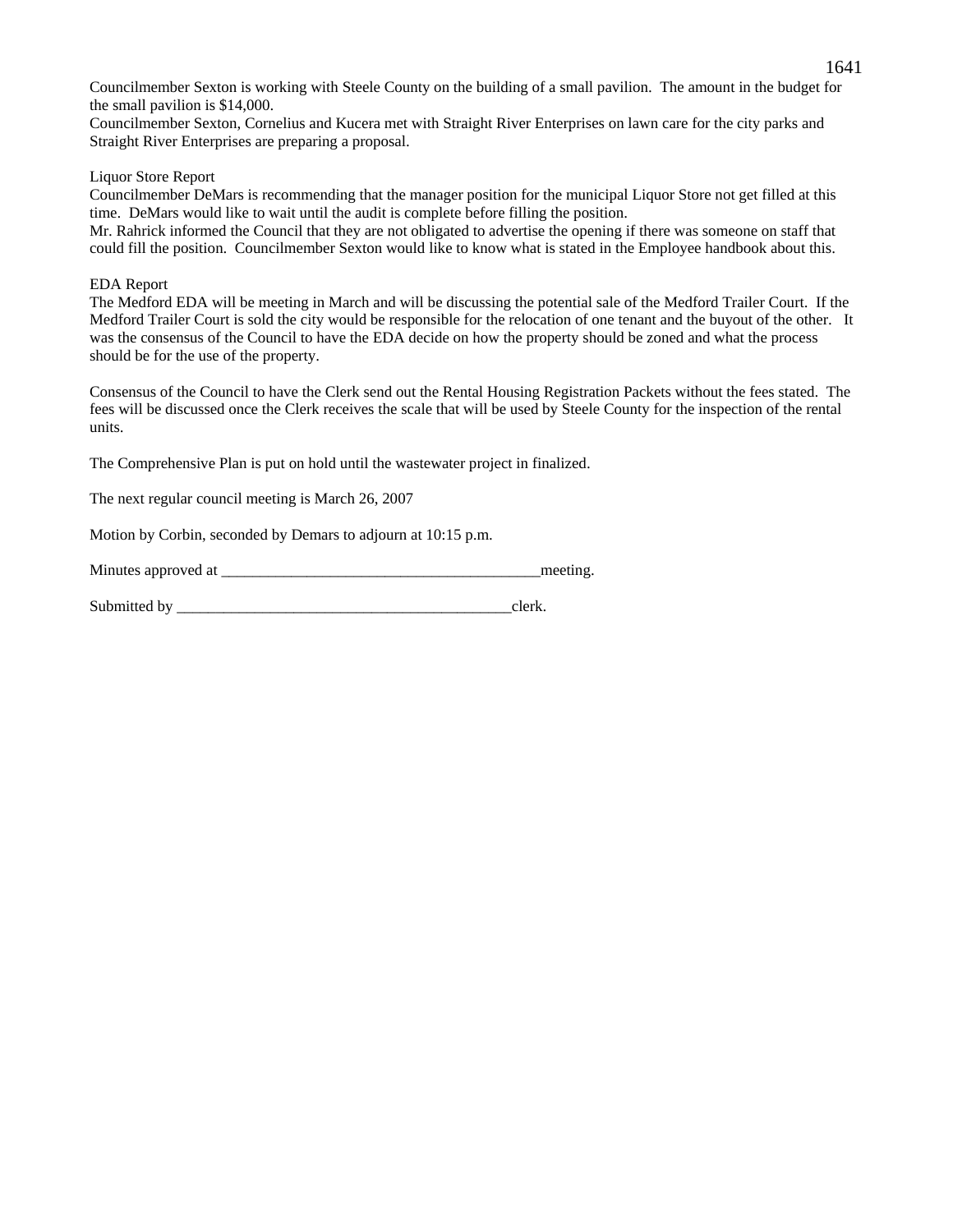Regular Council Meeting March 26, 2007 City Hall

Mayor Kaiser called the meeting to order at 7:00 pm. All members were present. Others in attendance were Seth Peterson, Pat Merritt, Keith Maas, Butch Schultz, Paul Beiser, Dorian Cornelius, Bruce Bullert, Ted Field, Lois Nelson, Ron Karow, Mike Grossman, Darren Shaw, Chris Sierakowski, Jimmie Davis, Rob Barbeau, Sarah Booe, Jeff Karow, Nancy and Dennis Burgess, Dave Maroney, Mark Rahrick, and Amber Kniefel.

Motion by Corbin, seconded by Sexton to approve the agenda as amended. Carried. Motion by Thomas, seconded by Corbin to approve the minutes as presented. Carried Motion by DeMars, seconded by Sexton to pay the city and liquor store bills for March 2007. Carried Motion by DeMars, seconded by Corbin to approve the February 2007 check register. Carried

Concerns from the public. Dorian Cornelius informed the council that several homeowners were concerned about ponding on certain streets in town. Council member Corbin will follow up on this issue.

#### Medford Civic Club.

Paul Beiser asked about the possibility of serving hard liquor during Straight River Days. The city attorney has informed the Civic Club that is allowable. The Civic Club was asked to provide a written request for serving hard liquor for consideration at the April City Council Meeting.

#### Straight River Enterprises.

Sarah Booe representing Straight River Enterprises informed the council that the contract between the City and Straight River Enterprises will be presented at the April City Council Meeting.

#### Wastewater Regionalization.

Ted Field from Bonestroo presented a nine page report containing a cost estimate and other information related to wastewater regionalization with the City of Owatonna. The cost for regionalization is broke down into seven areas. The areas are conveyance facilities to Owatonna, annual operation and maintenance of conveyance facilities, purchase of capacity in Owatonna conveyance system, purchase of capacity in Owatonna treatment system, operation and maintenance cost share of Owatonna treatment facility, cost share of future upgrades to Owatonna treatment facility, and abandonment of existing Medford treatment plant. Mr. Field also reported that the City of Owatonna hasn't done something like this before and there are some areas for negotiation. The City of Owatonna is planning an upgrade to their wastewater treatment facility. Phase 1 of the project would cost \$21million and phase 2 is \$8 million. If regionalization was done, the City of Medford would be responsible of some cost related to the upgrade.

The City of Medford would be considered a contract user if they city were to regionalization with Owatonna. The City of Owatonna could revise the rates charged to Medford without City of Medford's approval. There may also be limitations in what Medford could send to Owatonna and how much. Mr. Field also reported that Medford could also trade or sell discharge permit. Mayor Kaiser asked what impact this would have on negotiation and the answer was very little.

Medford City Engineer, Bruce Bullert, has reviewed the report and he said that the report was a combination of his ideas and Bonestroos.

The total cost of regionalization with the City of Owatonna would be 6.7 million dollars and annual cost would \$124,600 a year. A new connection cost of \$2000 may have to be assessed to each property owner in Medford. The exact amount of money that Medford would have to pay for the expansion was not known at the time of the report.

Council member Sexton asked about conveyance facilities. She stated that there was a pipe in ground from Clinton Falls to Owatonna and why a new force main would have to be built from Medford to Owatonna. The pipe that is currently in the ground is large enough to service Clinton Falls. Question about the capacity purchase was raised and the upfront costs to Medford would be. Mr. Field believed that Owatonna would want the money right way.

Seth Peterson prepared a breakdown comparing the numbers from Bonestroo and interim and final improvements that were proposed in 2006. The operation and maintenance numbers from Bonestroo does not include the costs for the Medford's plant operation and maintenance. The comparison shows that regionalization would be more expensive up front and would have a higher cost in the long run.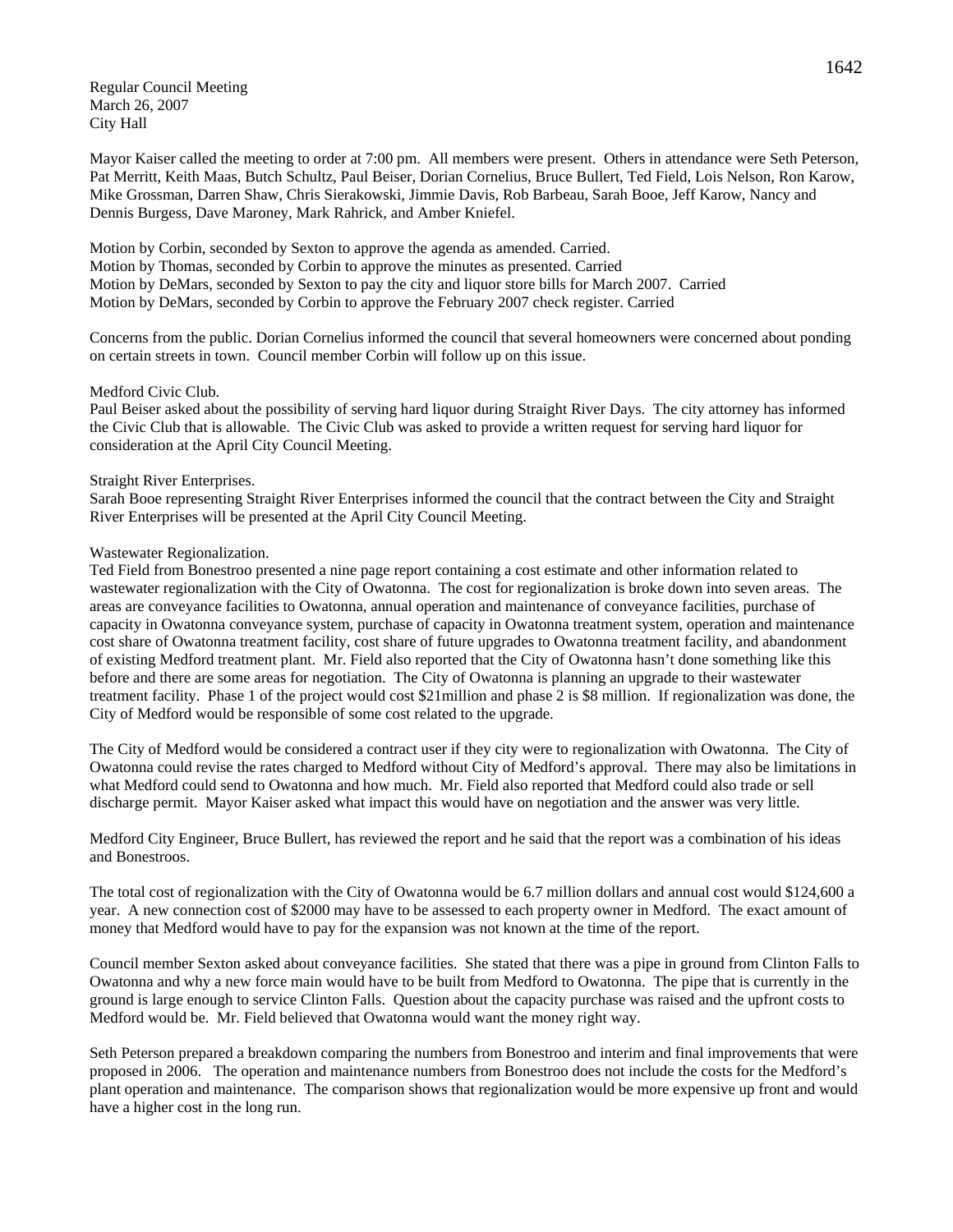Dave Maroney from Community Partners also informed the council that the increases in the rates for the past two years were needed to pay for the interim improvements. Mayor Kaiser thanked Bonestroo for their study on the effects of regionalization.

## Our Homes South

Nancy and Dennis Burgess submitted a letter to the Medford Economic Development Authority asking to borrow \$10,000. The EDA is recommending that the current loan be redone to reflect the additional \$10,000 request. Mr. Burgess stated that the money would go to giving back to the community by building a small retail space with building a restroom at the Laundromat for the public. The Burgess would like to make the downtown look nice and would be willing to work with City on this.

Motion by Corbin, seconded by DeMars to grant the \$10,000 request and expand the current loan with Our Homes South. Carried.

## Planning and Zoning

Motion by Sexton, seconded by Thomas to grant the lot split to Wayne Maas as recommended by the Planning and Zoning Board. Carried

Motion by Sexton, seconded by DeMars to grant the Christ the King church addition and parking lot request as recommended by the Planning and Zoning Board. Carried.

The Planning and Zoning Board informed the Council that Americana Community Bank is requesting that the property be rezoned from industrial to commercial. Consensus for the Council was to have Americana Community Bank start the required process for a rezoning request.

# City Engineers

Based on the earlier discussion on wastewater regionalization, it was the consensus of the council to move forward with the interim wastewater project. Regionalization and other alternatives would be discussed during the facility plan process for the final improvements at the wastewater plant.

Mayor Kaiser informed the council on all the work Seth Peterson has done on behalf of Medford and work he has done on a statewide level.

Motion by Corbin, seconded by DeMars to accept Gridor Construction bid of 1,242,000 for the interim wastewater project. Carried.

Mr. Bullert has reviewed the Construction Services Agreement developed by Seth Peterson and he feels comfortable with it. Mr. Bullert would recommend the Council sign the Construction Services Agreement.

Motion by Thomas, seconded by Corbin to approve the Construction Services Agreement with Bolton and Menk. Carried

Seth Peterson provided an update on the phosphorus grant that is due on May 1.

## Funding legislation.

Mayor Kaiser informed the council that he received a call from Representative Fritz asking him to testify on March 16 at the Capital. Representative Fritz was the chief author of House File 870. Following the hearing at the Capital, Mayor Kaiser, Representative Fritz, and the City Clerk met with Terry Kuhlman, Executive Director of Public Facilities Authority, about amending the legislation to \$700,000 which is half of the PFA loan that the city is eligible for.

Representative Fritz informed City Hall staff that the bill was not included in the committee omnibus bonding bill and that next year may be the year for our needs.

# City Attorney

Mark Rahrick presented a draft electric franchise for the Council review. Some of the changes to the agreement were the date for the count of the meters for the utility fee. The electric franchise would be 10 years and is non exclusive agreement. It was consensus of the council to change the length of the franchise to five to six years and the attorney will send a draft to Alliant Energy for their review and comment.

A letter was sent to NyCore regarding the payment acceptance agreement and Mr. Rahrick should have a response in ten days.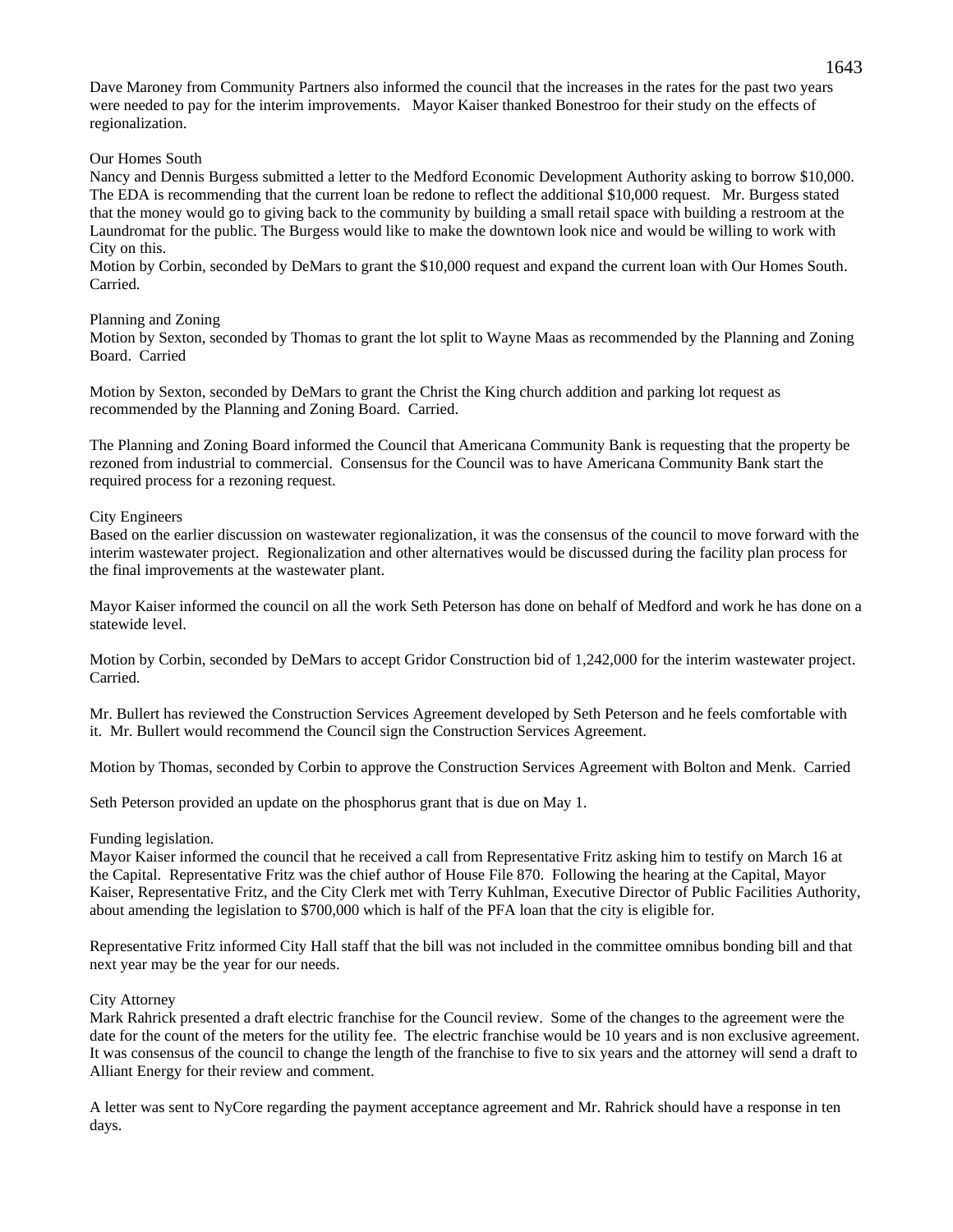Water and Wastewater Report Nothing to report.

Street and Lights Report

Council member Corbin was asked to follow up on the following items: sidewalks along Main Street, children at play signs by muni and post office, ponding issues, water runoff from the funeral home onto a neighboring property, and street sweeping.

## Park and Rec Report

Motion by Sexton, seconded by DeMars to authorize the purchase of wood chips up to a cost of \$4200. Carried.

Motion by Sexton, seconded by Thomas to accept the pool fees as recommended by the Park Board. Carried.

Motion by Sexton, seconded by Corbin to accept the pool rental fees as recommended by the Park Board. Carried.

Council member Sexton provided an update on the small pavilion. Steele County will look at the small pavilion area to make sure there are no problems with flooding.

Council member Sexton also provided the Council with information on the Rain Garden project for the Medford Public School. The Rain Garden will have a filtration system with ponds. The school may request a variance from the City's Public Nuisance ordinance. The variance would allow the school to grow vegetation over eight inches.

#### Liquor Store Report

Sixteen new bar stools were purchased at cost of \$1,000 plus shipping.

#### EDA report

The sale of the trailer court was discussed and the EDA is recommending placing the property up for sealed bid with a minimum bid of \$125,000.

Motion by Corbin, seconded by Thomas to authorize the EDA to hire an appraiser to conduct an appraisal on the trailer court property. Carried

It was the consensus of the council to begin the process of notification to the tenets as required by law.

Motion by Corbin, seconded by Thomas to have the city attorney prepare the notice of relocation and have Council member Corbin enter into negotiations with the tenants. Carried.

Mayor Kaiser informed the Council that meetings have been held with Richie Brothers, Steele County, and City of Owatonna regarding a potential development along I-35. The City of Owatonna would like the City of Medford to take the lead on this project. Owatonna will support Medford in bringing Richie Brothers to the area as long as Medford will listen to the concerns of Owatonna. A special council meeting regarding this may happen in the future.

Amber Kniefel provided an update on the Rental Housing Registration and asked what the Council would like to do for those properties that fail to register. The City Attorney is helping with those property owners that are refusing to fill out the application or will not give the City all of the required information. It was the consensus of the Council to send a followup letter a week after the deadline to the property owners who have not filled out the application.

The City Clerk presented a resolution regarding the fees associated with Ordinance 191. The fees that were sent in January were based off of the old ordinance and the new fees are reflecting the fees that the City will be charged by Steele County for inspections.

Motion by Corbin, seconded by Sexton to accept the fee resolution as presented. Carried.

Motion by Corbin, seconded by DeMars to enter into an agreement with Steele County for inspections of Rental Units. Carried.

Steele County would like to host a Household Hazardous Waste Collection in Medford this summer. It was the consensus of the Council to have the Clerk set this up with Steele County.

The City Clerk reported on the MCFOA that she attended earlier this month and informed the Council that the Board of Appeal and Equalization Meeting will be held on May 2 at 7:00 pm.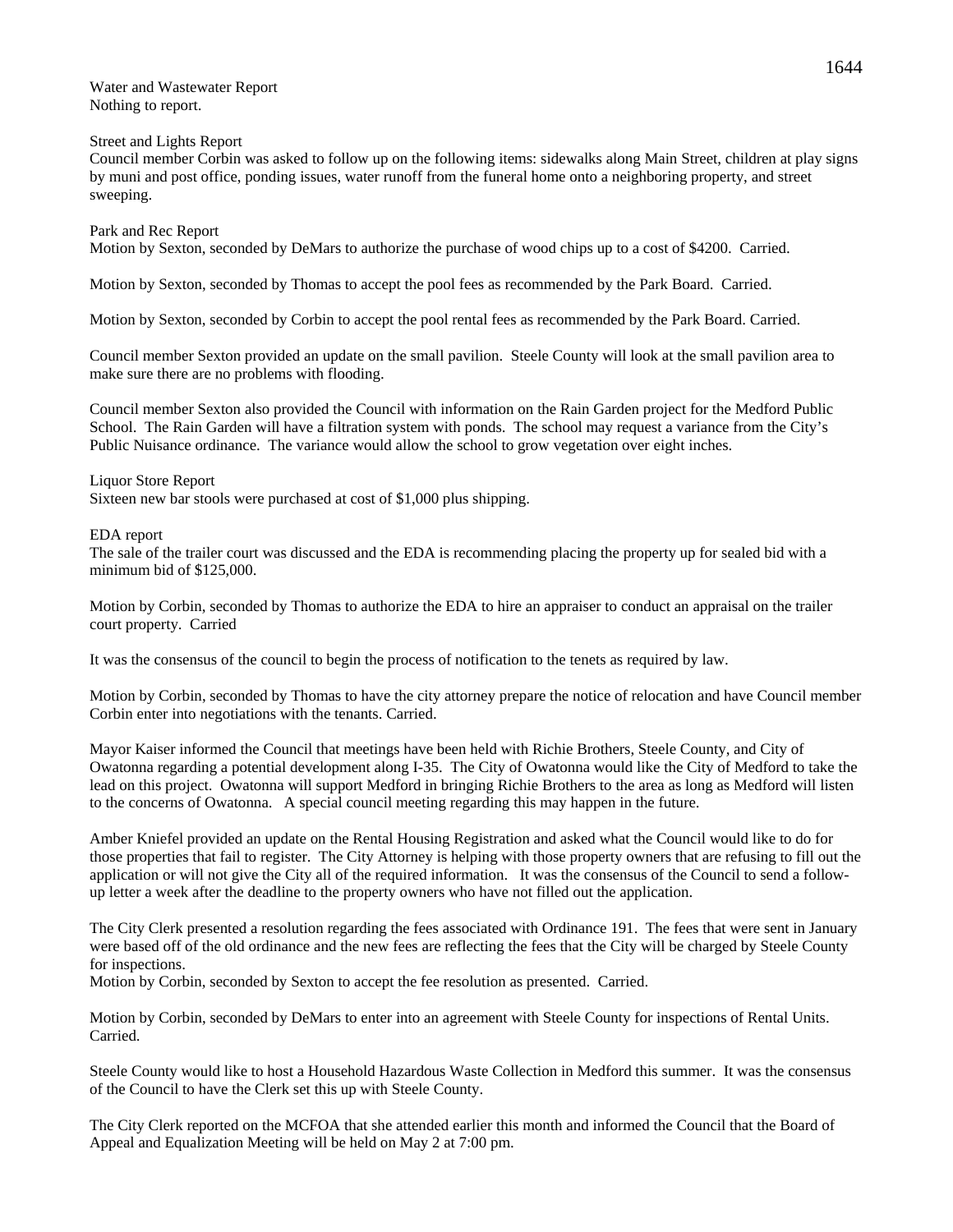Purchasing Policy

City Hall staff will be writing a purchasing policy. The idea behind the policy is to limit spending on items that might be used once in a while. Maintenance items (chemicals, wood chips, etc) are part of day to day operations. Discussion was held on the limits which employees can purchase without council approval.

The next regular council meeting is April 23, 2007

Motion by Corbin, seconded by Demars to adjourn at 9:42 p.m.

Minutes approved at \_\_\_\_\_\_\_\_\_\_\_\_\_\_\_\_\_\_\_\_\_\_\_\_\_\_\_\_\_\_\_\_\_\_\_\_\_\_\_\_\_meeting.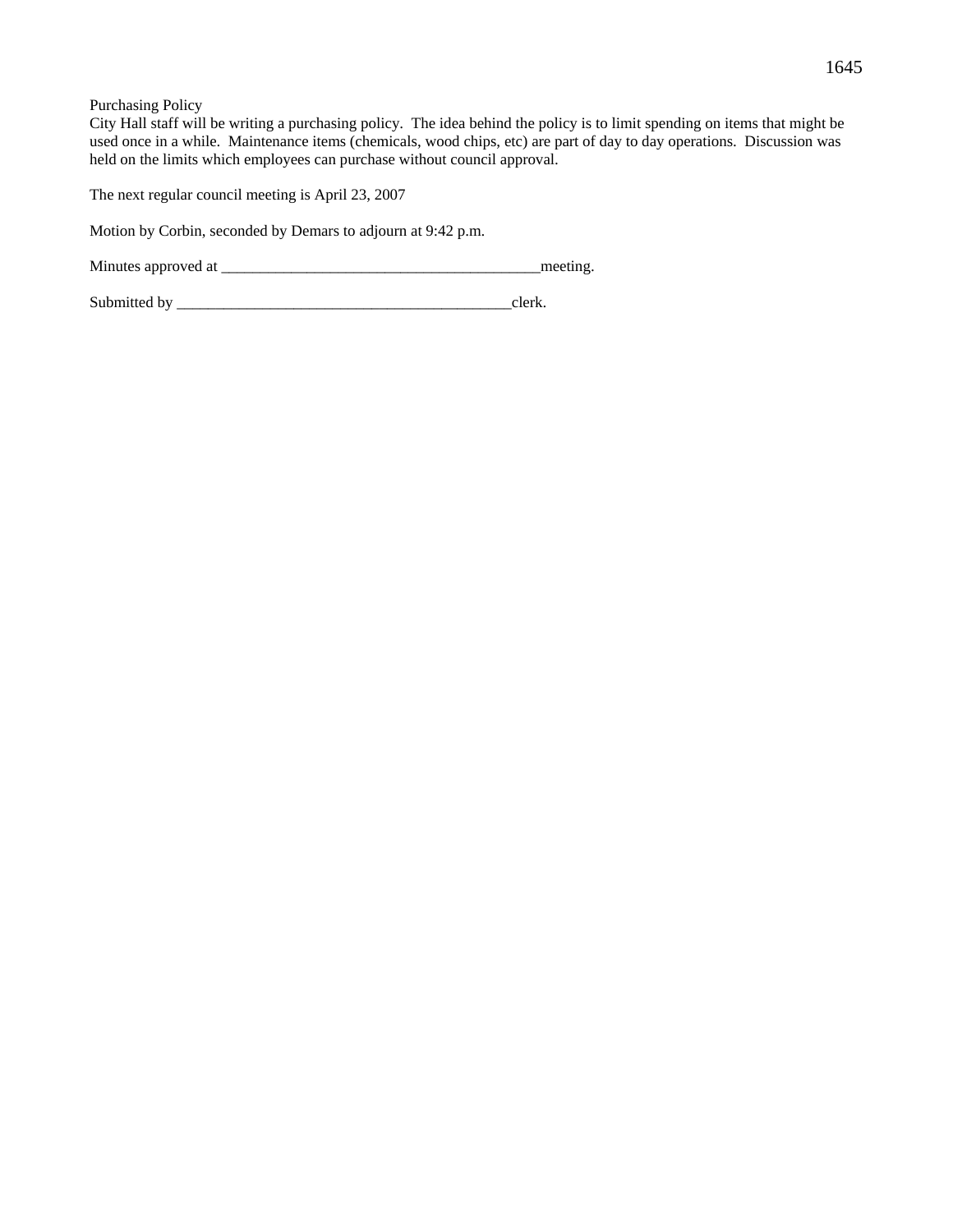Regular Council Meeting April 23, 2007 City Hall

Mayor Kaiser called the meeting to order at 7:01 pm. All members were present. Other attending were Donald Clemmensen, Paul Beiser, Seth Peterson, Bruce Bullert, Pat Merritt, Mark Rahrick, and Amber Kniefel.

Motion by Corbin, seconded by Sexton to approve the agenda as amended. Carried. Motion by Thomas, seconded by Corbin to approve the minutes as presented. Carried. Motion by DeMars, seconded by Corbin to pay the city and liquor store bills for April 2007. Carried. Motion by DeMars, seconded by Corbin to approve March 2007 check register. Carried.

Concern from the public-none

Medford Civic Club

Paul Beiser, Medford Civic Club President, presented to the Council a request for hard liquor sales on June  $22<sup>nd</sup>$ , 2007 from 8:00 pm until last call.

Motion by Corbin, seconded by Thomas to allow the Medford Civic to sell hard liquor on June 22 subject to the City of Medford being listed as an additional insurer on the Civic Club's Liquor Liability Insurance. Carried.

#### Planning and Zoning

Pat Merritt, Planning and Zoning Chair, presented a request to waive the public hearing fee for the Americana Community Bank.

Motion by Corbin, seconded by Sexton to deny the Americana Community Bank request to have the public hearing fee waived. Carried with Council person DeMars abstaining.

Motion by Corbin, seconded by DeMars to rezone the Medford Trailer Court from industrial to commercial. Carried.

Motion by Sexton, seconded by Thomas to rezone the Americana Community Bank from industrial to commercial. Carried with Council person DeMars abstaining.

## City Engineer

Seth Peterson provided an update on the construction of the wastewater treatment plant interim improvements. Construction will start around the first of May.

Mr. Peterson also informed the council that the city has met the requirement for the phosphorus reduction grant and may be eligible for grants funds.

Bruce Bullert provided a draft comprehensive plan for the council to review and comment on. The new plan updated all of the demographic information and other information about the City.

Mr. Bullert also provided the Council with information regarding funding for the future water and wastewater improvements. Mr. Bullert told the Council that they have the option to redo the rate structure to help fund the future projects.

#### City Attorney

A draft electric franchise has been submitted to Alliant Energy for review and a response is expected by May 15. There are some questions on the language by Alliant Energy.

Amber Kniefel informed the Council about the lawsuit from a cat bite that occurred last fall. The case will be heard on June 19.

Motion by Thomas, seconded by Corbin to have Mark Rahrick represent the City in the lawsuit. Carried.

Mr. Rahrick informed the Council that the phone calls to Ny Core have not been returned and the City does have the option to pursue legal action against Pike Companies.

Motion by DeMars, seconded by Sexton to authorize the city attorney to take legal action against Pike companies. Carried.

#### Wastewater and Water Report

Motion by Thomas, seconded by DeMars to accept the Nile-Wiese Construction bid for valve box and clean-out at the Medford Outlet Center. Carried.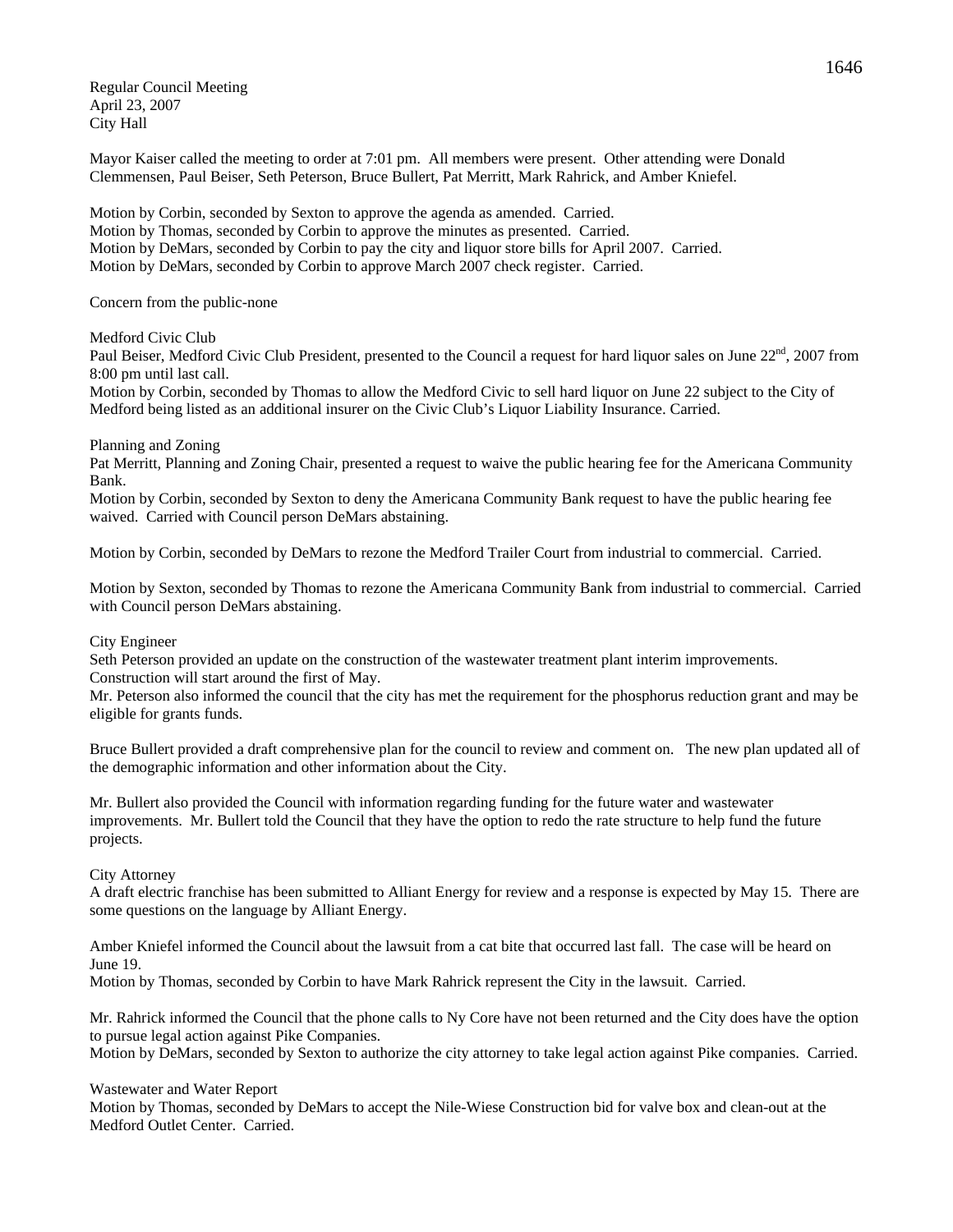Motion by Thomas, seconded by Corbin to purchase a Big Easy Lift Magnet Attachment. Carried.

Motion by Thomas, seconded by Sexton to send Dorian Cornelius to wastewater and land application school in May and June and pay expenses associated with the training. Carried

Street and Light Report

Letters were sent out regarding the issues raised at the March meeting.

The maintenance staff is setting bids and quotes on various items.

Park and Pool Report The pool lockers are up and they look great. Thanks Rich.

Council member Sexton updated the council on the small pavilion and it may cost more than what is budgeted.

Motion by Sexton, seconded by DeMars to enter into contract with Straight River Enterprises for lawn care. Carried

Motion by Sexton, seconded by Corbin to accept wages for pool staff as recommend by the Park Board. Carried

Liquor Report

Council member DeMars reported that the Liquor Store made around \$13,000 in 2006.

Motion by DeMars, seconded by Thomas to hire Craig O'Hearn as the liquor store manager with a salary of \$36,400 retroactive to February 9, 2007. Ayes: Thomas, DeMars, Sexton, Kaiser. Nyes: Corbin. Carried.

Council member DeMars presented a contact with Straight River Enterprises for janitorial services at the Muni and City properties. The Council would like to have more information regarding the schedule.

Motion by Corbin, seconded by DeMars to authorize Straight River Enterprises to provide janitorial services for one month. Carried.

Council member DeMars provided information regarding the Krogh Family Benefit and the possibility of the Muni hosting a street dance. The city attorney informed the council that this would not be a good use of public funds.

City Clerk

Discussion on the employee review process with the idea of having all personnel reviews done by the entire council along with any other personal issues.

Motion by Sexton, seconded by Thomas to set a special meeting on May 7, 2007 at 7:00 pm to review the probationary employee. Ayes: Thomas, Sexton. Nyes: DeMars, Corbin, Kaiser. Motion Failed

Motion by Kaiser, seconded by DeMars to change the office assistant to Deputy City Clerk at a rate of \$13.50 an hour with a cap of 40 hours and adopt the job description. Ayes: Thomas, DeMars, Kaiser. Nyes: Corbin, Sexton. Carried

A draft purchasing policy was given to the council for their review and comment.

The meeting went into closed session at 9:45 pm upon the grounds permitted under Minnesota Statute Section 13D.05 subdivision 5. Persons in attendance included the City Council, City Attorney, and the City Clerk. The closed portion of the meeting was being recorded. The meeting was reopened at 10:10 pm.

Motion by Corbin, seconded by Demars to authorize Mayor Kaiser to negotiate with renters and advertise for bids. Carried

The next regular council meeting is May 24, 2007. Board of Appeal and Equalization will be held on May 2 at 7:00 pm.

Motion by Corbin, seconded by Demars to adjourn at 10:10 p.m.

Minutes approved at  $\blacksquare$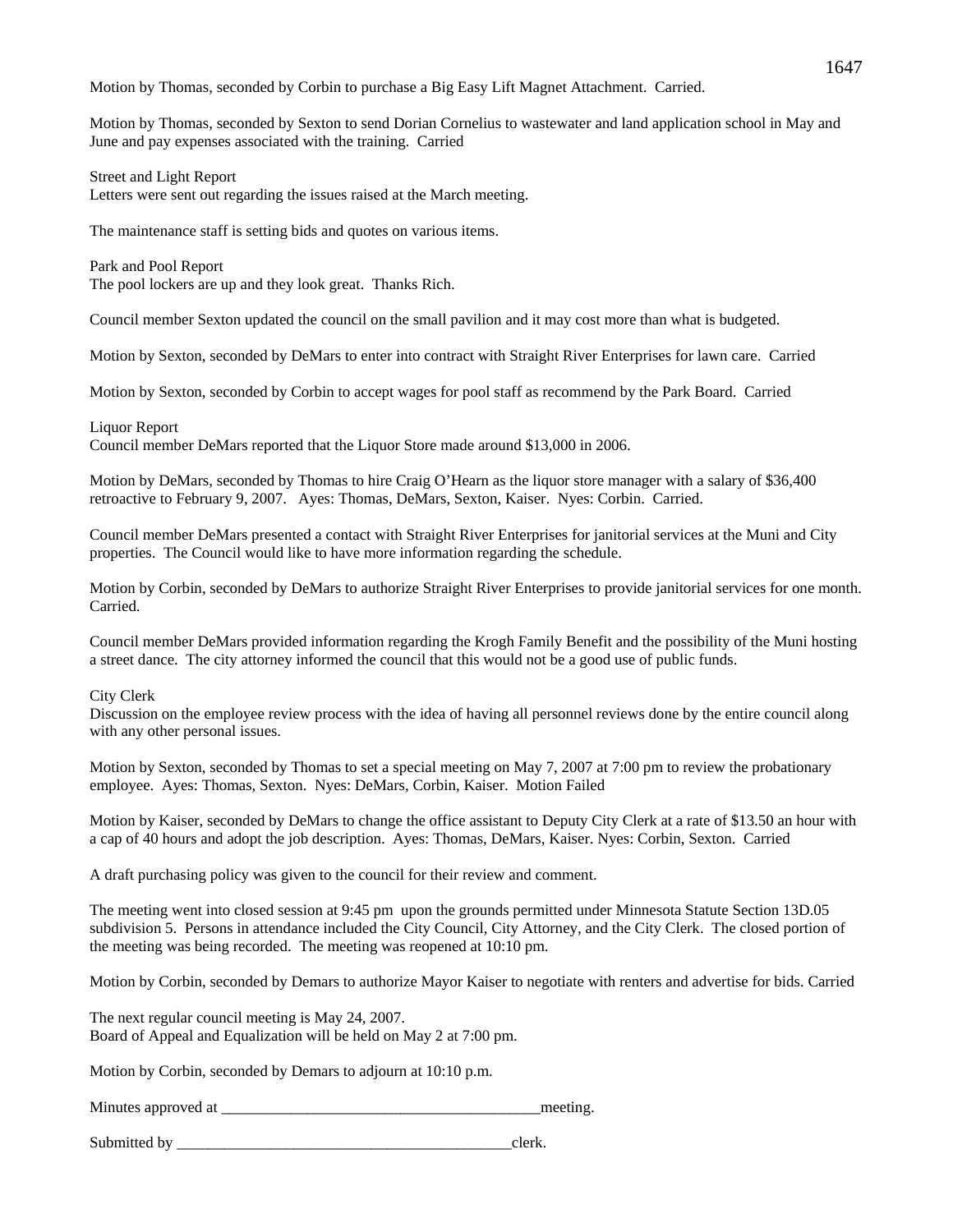Board of Appeal and Equalization May  $2<sup>nd</sup>$ ,  $2007$ City Hall

Mayor Kaiser called the meeting to order at 7:01 pm. Council Member Sexton was absent. Other attending were Glen, Purdie, Steve Halverson, and Tracy Anderson.

The purpose of this meeting is for property owners of Medford to express their concerns and ask questions about the estimated market value of their property.

Steele County Assessor, Glen Purdie, provided an overview of the process used by the County. The Assessor's Office completed a review of the commercial properties in Medford. The residential properties saw an increase of 2.7% from 2006 to 2007.

Mayor Kaiser provided an overview on the city process and the appeal process.

Tracy Anderson questioned the value of parcel #16-114-0203. The property value was listed at \$308,700 and Mr. Anderson bought property for \$290,000. Mr. Anderson asked to have the property value reduced to the sale price.

Motion by Corbin, seconded by Thomas to reduce the value of parcel #16-114-0203 to \$290,000 as recommend by Glen Purdie, Steele County Assessor. Carried.

One property owner did contact the Steele County Assessor's Office for review of their property. The Assessor's office received an appraisal for mortgage purposes of \$305,000. The Assessor's Office reviewed the submitted appraisal and recommends no change in the value of \$334,300 for parcel #16-100-3140.

Motion by Thomas, seconded by Corbin to accept the recommendation of the Glen Purdie, Steele County Assessor, for a property of \$334,300 for parcel #16-100-3410. Ayes, Thomas, Corbin, Kaiser. Nyes: DeMars. Carried

Motion by Corbin, seconded by Thomas to adjourn the Board of Appeal and Equalization meeting at 7:28 p.m.

Minutes approved at the setting and the setting meeting.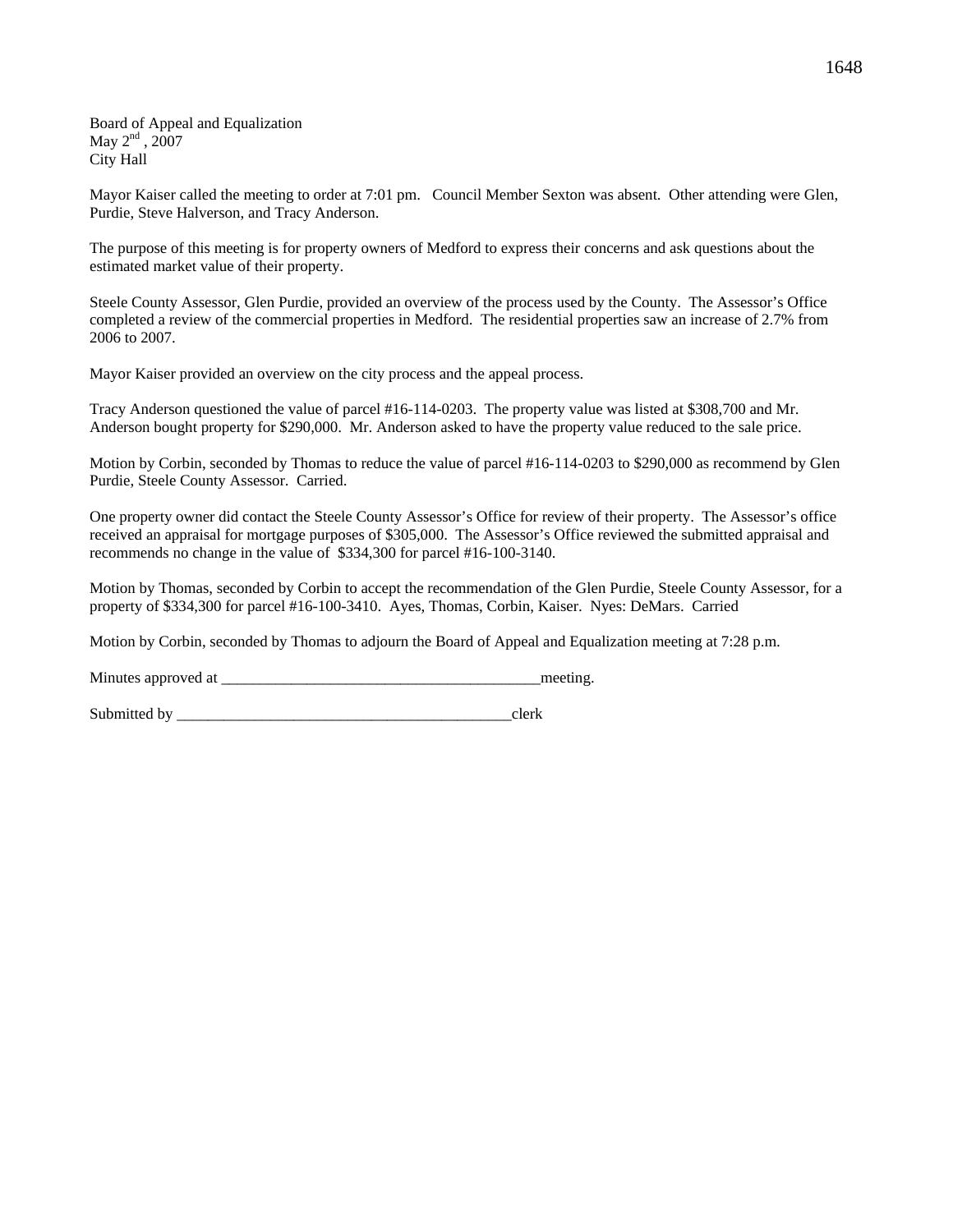Special Council Meeting  $\rm{May}$  17<sup>th</sup>, 2007 Medford Public Schools

Mayor Kaiser called meeting to order at 6:04 pm. Council member Thomas was absent. Others in attendance see attached list.

The purpose of the meeting is to hear a presentation by Ritchie Brothers Auctioneers on a possible development.

Mayor Kaiser gave an overview on the meeting structure and the focus of the meeting was for public input. He also gave a brief history on how the city has gotten to the meeting. There have been meetings with the City of Owatonna, Steele County, City of Medford, and Ritchie Brothers. The City has done research on the Ritchie Brothers organization.

Mayor Kaiser stated that the City of Medford has not taken any action on the development and the action would be taken at the May council meeting. The discussions with Ritchie Brothers have been general dealing with the issues of annexation and utilities.

Justin Filuk from Ritchie Brothers gave a presentation and overview on Ritchie Brothers.

Owatonna Mayor Tom Kuntz provided an overview on the City of Owatonna position with the development and the comments he received from officials in other cities that have had a Ritchie Brothers development.

Steele County Commissioner Bruce Kubicek stated the concerns that the County has with the development. The concerns mainly deal with roads and the access off of the I-35.

The meeting was then opened up for questions. Some of the questions included affect on the township road west of the proposed development; if any equipment set up along the township road.

The annexation process and various options was briefly discussed. Mayor Kaiser explained that the process is regulated by the state. Medford City Attorney, Mark Rahrick, explained that the property being annexed has to be abutting the corporate boundaries of the city.

Ritchie Brothers representatives informed those in attendance that a majority of the sales will be held during the spring and summer months.

The proposed development would mostly likely be zoned commercial but they will work with the community on the zoning.

Motion by Corbin, seconded by Sexton to adjourn the meeting at 7:16 p.m.

Minutes approved at \_\_\_\_\_\_\_\_\_\_\_\_\_\_\_\_\_\_\_\_\_\_\_\_\_\_\_\_\_\_\_\_\_\_\_\_\_\_\_\_\_meeting.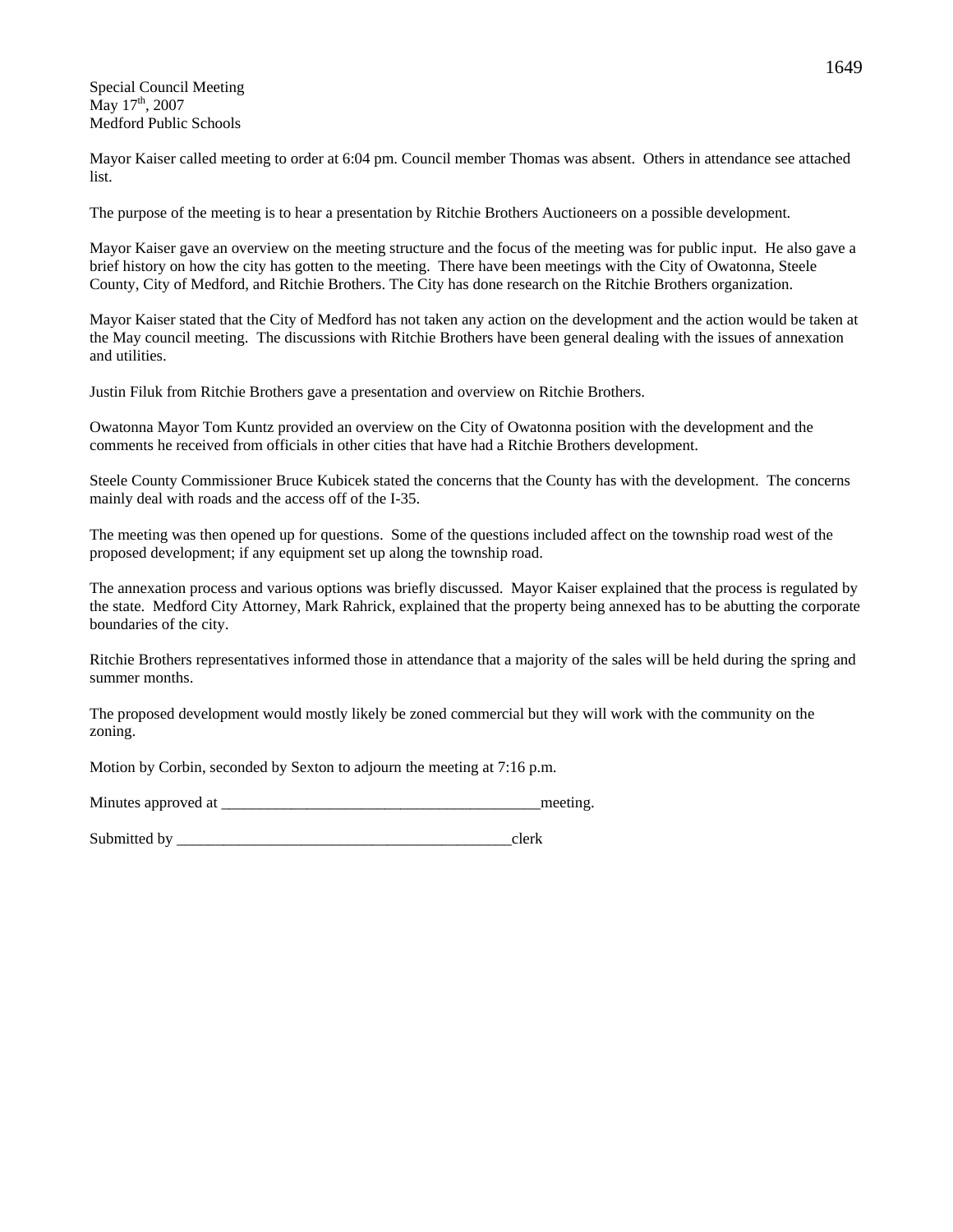Regular Council Meeting City Hall May 24, 2007

Mayor Kaiser called the meeting to order at 7:03. All members were present. Others attending were Pat Merritt, Shirley Jeno, Andy Artley, Kirsten Nagel, James Nagel, Steven Jaster, Beverly Berg, Brad Spitzack, Dan Niles, Bill Heyer, Paul Beiser, Mary Thoreson, Lynn Burns, Amber Kniefel, Mark Rahrick, Bruce Bullert.

Motion by Corbin, seconded by DeMars to approve the agenda as amended. Carried Motion by Thomas, seconded by Corbin to approve the minutes as corrected. Carried Motion by DeMars, seconded by Corbin to pay the May city and liquor store bills. Carried Motion by Thomas, seconded by Corbin to approve the April check register. Carried

## Concerns from public. None

# Ritchie Brothers Auctioneers.

A special council meeting was last week to inform the council and members of the public about the potential Ritchie Brothers development. The council now needs to make a decision on to whether or not they want to enter into negotiations with Ritchie Brothers.

Andy Artley (Ritchie Bros) and Lynn Burns (I&S Engineering) were present to answer questions about the potential development. Council person Sexton expressed some concerns from Steele County regarding the County Road. Steele County will be requiring a traffic study. Mayor Kaiser informed the council that representatives from Steele County have been involved in the meetings. Mr. Burns informed the council that a traffic study has been completed and will submitted to the appropriate agencies.

Motion by DeMars, seconded by Sexton to authorize the Mayor, Councilmember Corbin, city attorney and city engineer to enter into negotiations with Ritchie Brothers. Carried

# Relocation Proposal

The meeting went into closed session at 7:21 pm upon the grounds permitted under Minnesota Statute Section 13D.05 subdivision 5. Persons in attendance included the City Council, City Attorney, and the City Clerk. The closed portion of the meeting was being recorded. The meeting was reopened at 7:45 pm.

Items discussed in the closed meeting were the purchase agreement and buyout of one of the tenants and the language for the bid advertisement for the trailer court. (Mayor Kaiser left closed session and returned)

Motion by Corbin, seconded by Thomas to authorize the Mayor and City Clerk to sign the agreement for buyout as prepared by the City Attorney. Carried.

The tenant will be able to take anything from the property that they want and the deposit will be refunded and no June rent will have to be paid.

Recess of five minutes

Motion by Corbin, seconded by DeMars to accept the advertisement for the sale of the trailer court prepared by the attorney with the changes discussed in the closed meeting and to place the ad in the Faribault and Owatonna papers. Carried

# Civic Club. None

## Planning and Zoning

Dan Niles and Bill Heyer presented a request to replat Lots 1 and 2 of Block 1 of the Scenic Heights Addition. A replat of the property was done in order to conform with ordinance 182. There is a potential vacation of an easement as well. A lengthy discussion was held on whether to accept the replat before having the public hearing to vacate the easement.

Motion by Thomas, seconded by DeMars to have a public hearing for the easement vacation and to approve the submitted plat. Carried.

A special meeting of the planning and zoning board will be held on June 4 to discuss the Land Use Regulations. City Engineer

Motion by Thomas, seconded by Corbin to adopt the Comprehensive Plan. Carried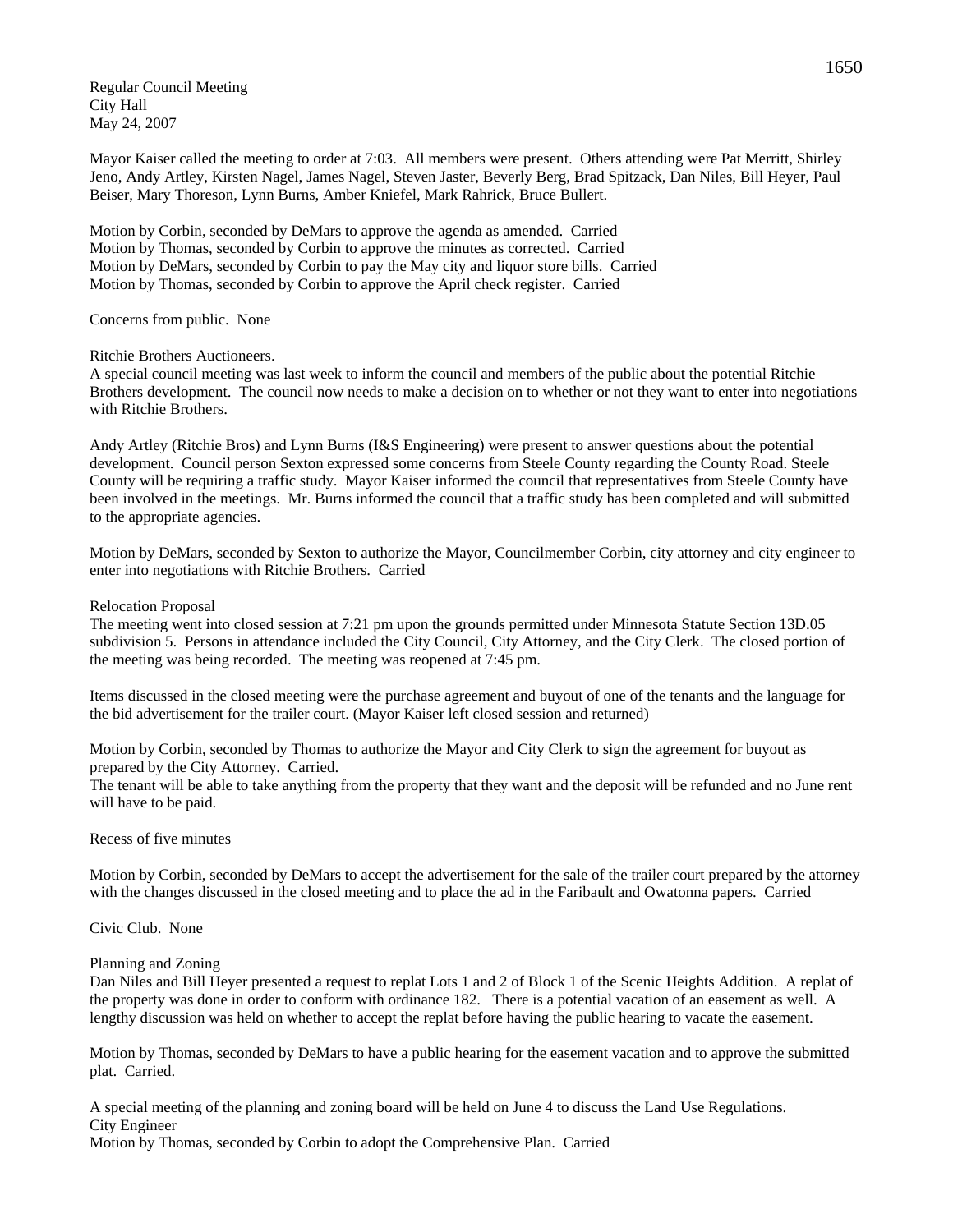Seth Peterson provided a memo updating the progress at the wastewater treatment plant.

Bruce Bullert provided a proposal on the funding options for future projects. The proposal would minimize the financial burdens for the city of Medford

Motion by Thomas, seconded by Corbin to approve the funding proposal with Community Partners for step 1 at a cost of \$12,500. Carried

# City Attorney

Alliant Energy was having a meeting to discuss the language on the proposed franchise agreement. A response will be available for the June meeting.

Nycore has been served a notice dealing with a potential lawsuit. No response has been received.

Water and Sewer

Discussion on water shut off for people who request it. It was the consensus of the council not to allow water to be shut off at residents' request.

Street and Light Nothing

Park and Rec A meeting will held in the future with the DNR to review the floodplain and other issues.

An update on the rain garden at the school was given. The school may be requesting a variance on the vegetation in the rain garden.

Motion by Thomas, seconded by Sexton to appoint Tony Renchin to the Park Board. Carried

Liquor Store Report

Council person DeMars received a new contract with Straight River Enterprises for cleaning at City and Liquor Store. Straight River Enterprises did provide set hours for the cleaning and they can be called for additional cleaning.

Motion by DeMars, seconded by Corbin to enter into a contract with Straight River Enterprises for cleaning for two years with the exhibit A (schedule). Carried

Smoking ban that will be in effect on October 1 was discussed. There is a chance that this could hurt business but people would be able to smoke outside. It was the consensus of the council to start enforcement on October 1.

# EDA

The EDA is missing three members on the board. They would like to have the attorney investigate the membership requirements for the board.

SCI gave a presentation to the EDA. This is informational as they would not be seeking anything from the city.

The Shop Medford program will be continuing this year.

The council was asked to help assist in the Household Hazardous Waste Collection on June 13 in Medford.

Information regarding the audit and recent water inspection by the Department of Health was given.

City Hall staff is working on revising the purchasing policy.

Motion by Corbin, seconded by Sexton to adjourn the meeting at 9:15 p.m.

Minutes approved at the meeting.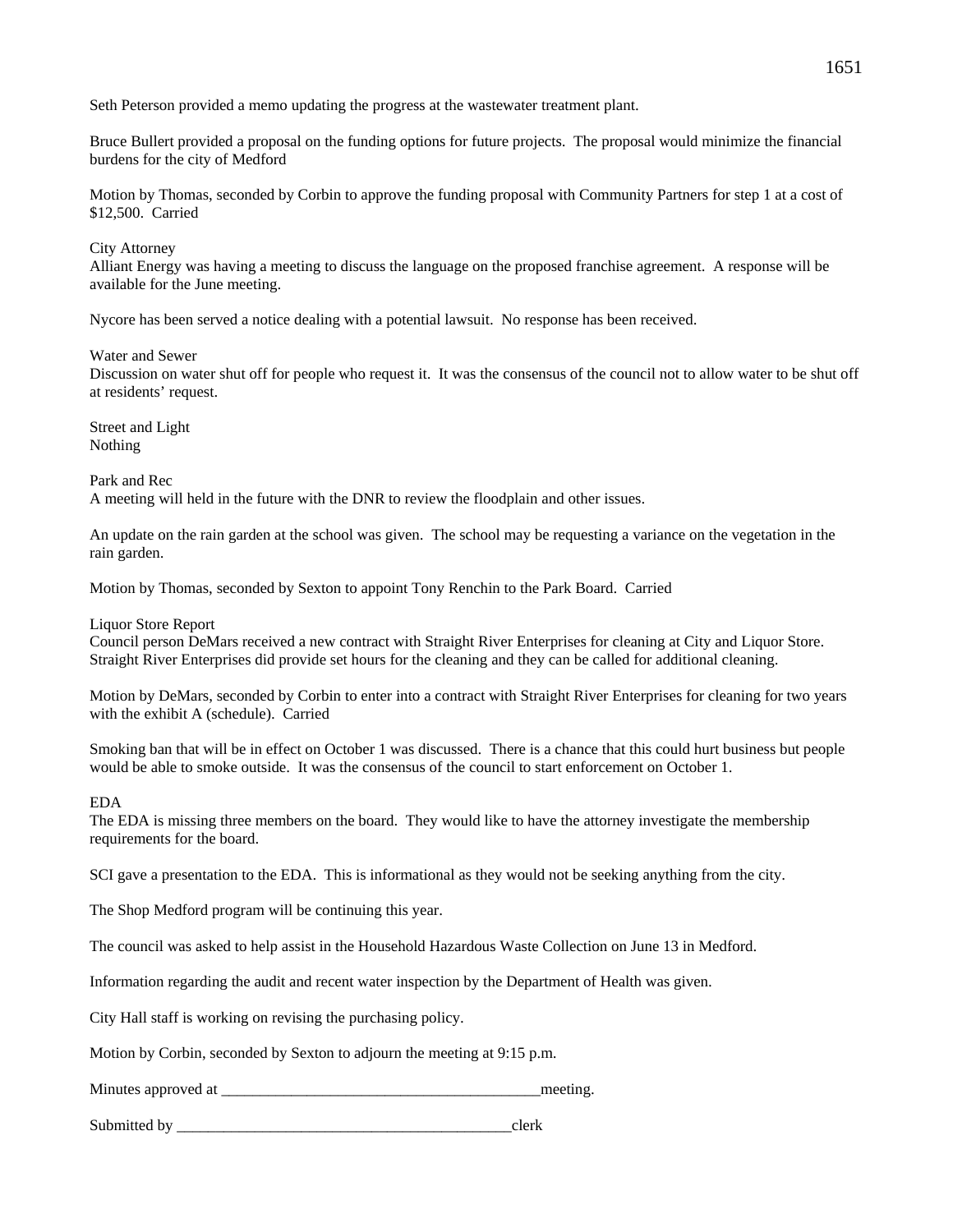Regular Council City Hall June 25, 2007

Mayor Kaiser called the meeting to order at 7:03 pm. All members were present. Others attending were Pat Merritt, Tom Olinger, Lois Nelson, Frank Rhodes, Paul Beiser, Bruce Bullert, Mark Rahrick, Amber Kniefel, and Leland Kruger.

Motion by Corbin, seconded by Sexton to approve the agenda as amended. Carried Motion by Thomas, seconded by DeMars to approve the minutes as corrected. Carried Motion by DeMars, seconded by Corbin to pay the city and liquor store bills for June 2007. Carried Motion by Sexton, seconded by Thomas to approve the May 2007 check register. Carried

Concerns from the public. None

Trailer Court Renter

The meeting went into closed session at 7:06 pm upon the grounds permitted under Minnesota Statute Section 13D.05 subdivision 5. Persons in attendance included the City Council, City Attorney, and City Clerk. The closed portion of the meeting was being recorded. Items discussed were the offer to trailer court renter and consideration of the bids.

The meeting was reopened at 7:20 pm.

Mayor Kaiser summarized the offer made to Leland Kruger and the bids considerations. Having received no bids, it was the consensus of council to place a for sale sign on the trailer court land and consider any offers received at the City Clerk's office.

#### Twin Cities Concrete Company

Frank Rhodes representing Twin Cities Concrete Company informed the Council on the potential development by the gravel pits. The development will not be located within the corporate limits of Medford. The first phase of the project will involve the bagging of cement and will employ six people. The company will be requesting a zoning change from Steele County and will keep the City informed as the development continues.

Tom Olinger, Abdo Eick & Meyer, presented the 2006 audit.

Planning and Zoning

A joint meeting between Planning and Zoning and the City Council will be held on July 11, 2007 at 7:00 pm to review the draft Land Use Ordinance.

City Engineer

Motion by Corbin, seconded by Thomas to spend \$1200.00 for sidewalk and street repair on 4<sup>th</sup> Street SW. Carried

Motion by Corbin, seconded by Thomas to repair the sidewalk from Main Street to  $1<sup>st</sup>$  Ave SW at a cost of \$2594.80 to be paid by the City. Carried

Councilmember Corbin distributed an article about limiting train noise in the City and the ability to implement a quiet zone in the City. In order to implement the quiet zone, the City would need to have lights and gates at all the public crossings.

Discussion on limiting trains speeds through the City. The City would be able to petition to the Minnesota Department of Transportation to limit speeds as along as there are a set of unique factors to Medford.

TCS Trailers have requested pavement of  $3<sup>rd</sup>$  Street SE. The cost without curb and gutter would be \$71,000 and with curb and gutter the cost is \$82,000. The work would include the storm ponds and would be assessed to the property owners. Mr. Corbin will contact the property owners with this information.

Mayor Kaiser informed the Council on an e-mail he received from Representative Fritz regarding 2008 funding legislation. Bruce Bullert and Dave Maroney completed the paperwork to place the City's request for funding on the Minnesota Department of Finance List.

Motion by Thomas, seconded by DeMars to adopt the resolution in support for 2008 Legislative funds. Carried.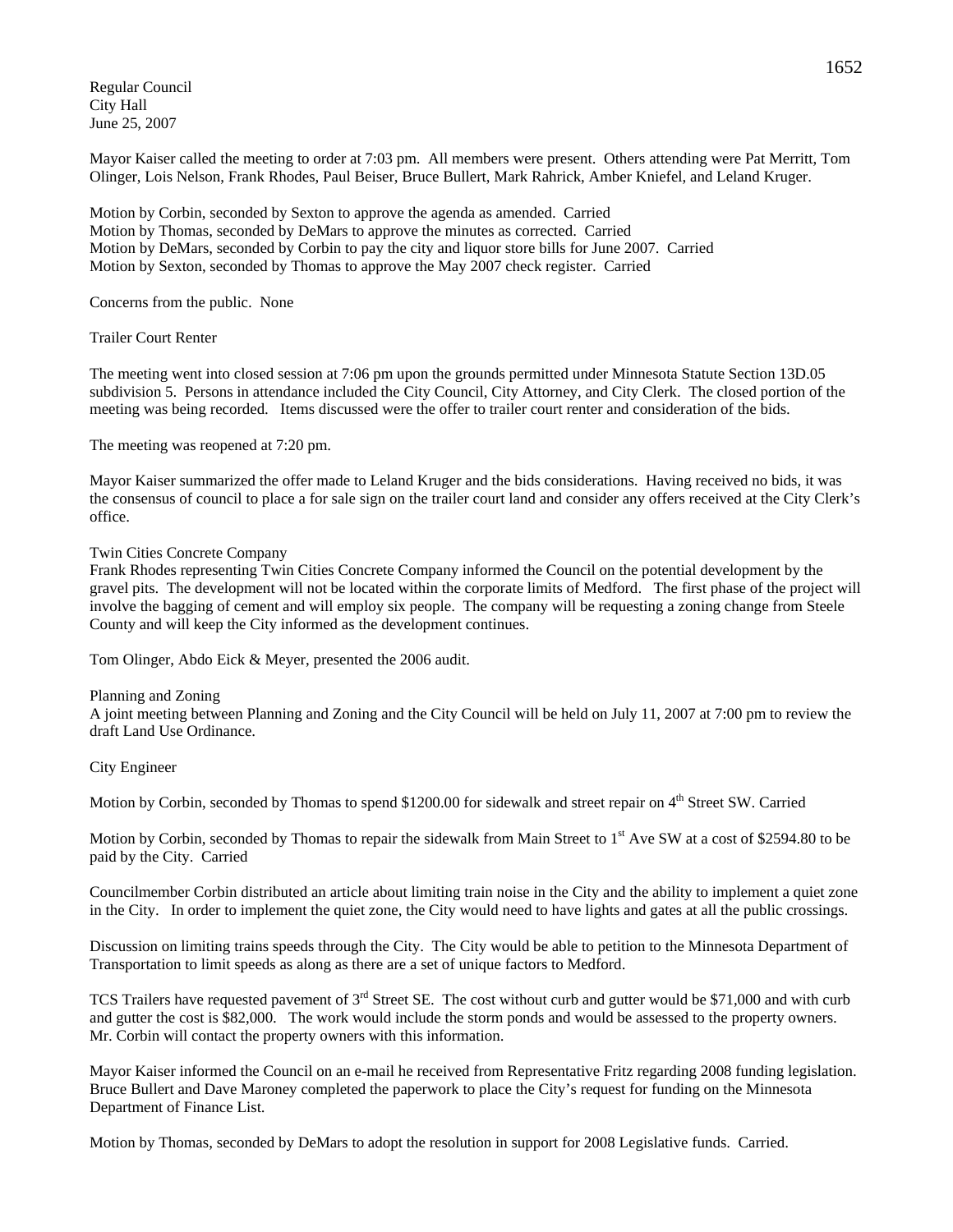City Attorney

A response from Alliant Energy has been received regarding the electric franchise. Alliant Energy will have a representative in attendance for the July Council meeting. There are five points that were suggested by Alliant Energy. They include performance standards, franchise fee, six month delay before implementation, charging an administrative fee to the user, right to purchase the utility. Alliant is also requesting a 15 year franchise. Mark Rahrick will work with Alliant Energy on these points.

Water and Wastewater Report Nothing

Street and Light Report Nothing

Pool, Park and Rec Report There are still openings in August for swimming lessons. Rich is doing a good job on the maintenance at the pool. Discussion on the small pavilion. Councilmember Sexton informed the Council on a meeting held with DNR representatives. During the visit, it was discovered that the chalet was built in the floodway. DNR is recommending building the small pavilion near the tennis courts. It was the consensus of the Council to pursue the location.

Liquor Store Report The street dance went well.

## EDA Report

Discussion on the Ritchie Brothers articles in the paper on Thursday and Saturday. Mayor Kaiser informed the council and the public that the City has been and will be meeting with Ritchie Brothers to discuss the development.

Councilmember Corbin informed the Council on the steps needed to redo the members on the EDA board (reducing membership to five). It was the consensus of the council to have the attorney prepare necessary paperwork for amending the EDA Enabling Resolution.

Motion by Sexton, seconded by Corbin to adopt a resolution relating to compliance with reimbursement bond regulations under the Internal Revenue Code. Carried

Motion by Thomas, seconded by Corbin to pay the wastewater project first pay request less a five percent retainer. Carried.

Motion by Corbin, seconded to DeMars to send the Clerk to the League of Minnesota Cities Clerk Orientation Conference on August 21-23 and pay the expenses. Carried

The council was informed that the school property was sold and a discussion on what fees will apply. According to the agreement signed with school upon development of the parcels all the fees would apply. City staff was directed to work with the City engineer regarding what to charge.

The next regular council meeting is July 23, 2007.

Motion by Corbin, seconded by Sexton to adjourn the meeting at 9:25 p.m. Carried

| Minutes approved at | meeting. |
|---------------------|----------|
|                     |          |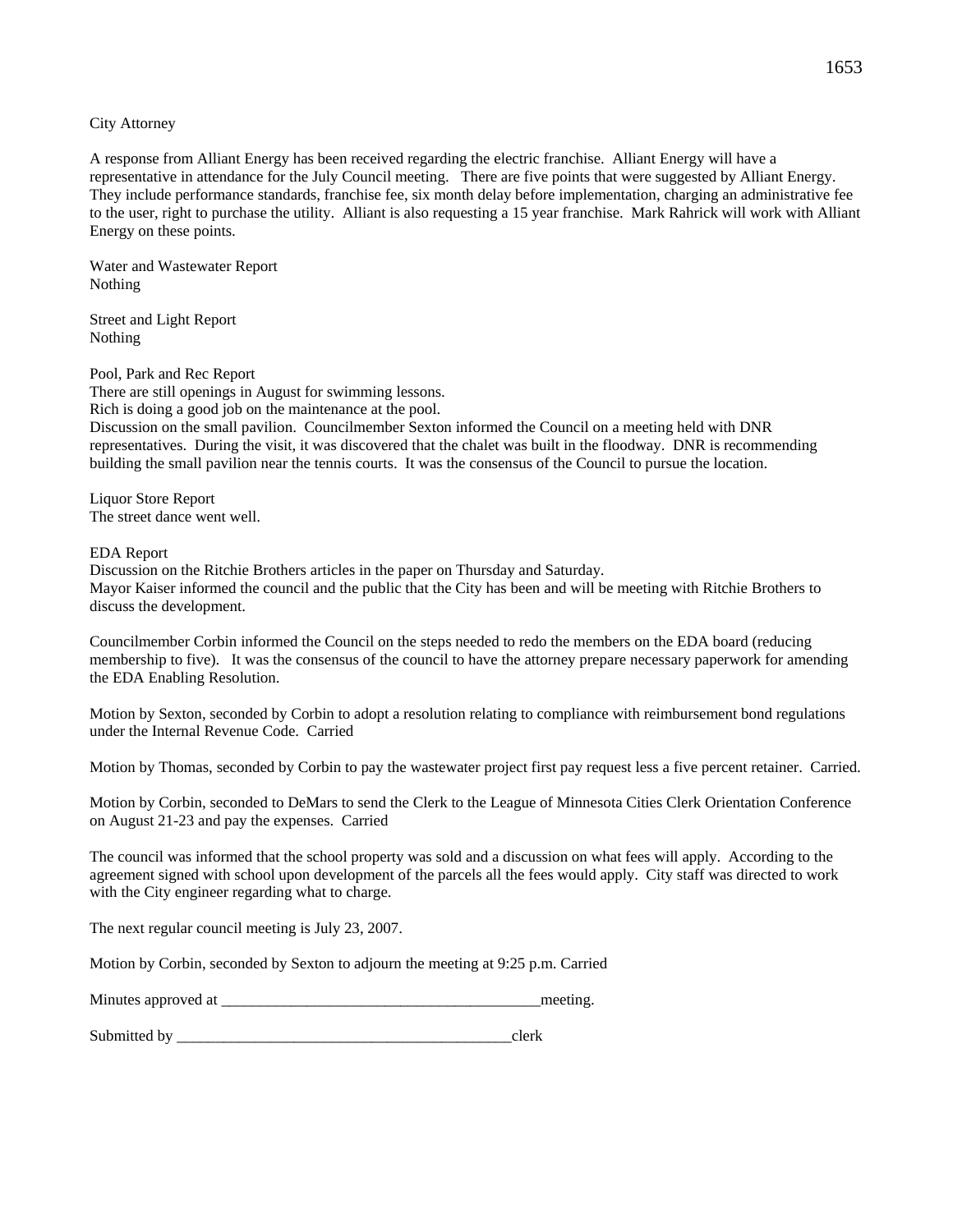Special Council Meeting with Planning and Zoning July 11, 2007 City Hall

Mayor Kaiser called the meeting to order at 7:00 pm. All members were present. Others attending included Pat Merritt, Ivan Cowell, Drew DeMars, Ross Olson, Paul Beiser, Mark Rahrick, and Amber Kniefel.

Purpose of the meeting is to review the proposed Land Use Regulations (Zoning Ordinance) with the planning and zoning board.

Discussion/review of the Land Use Regulations (Zoning Ordinance). Mark Rahrick and Amber Kniefel highlighted the changes from the 2004 draft ordinances and the new information that has been added.

Recess of five minutes

Discussion resumed at 8:29 pm.

A special meeting will be held on August 8, 2007 at 7:00 pm to continue the review and discussion of the Land Use Regulations (Zoning Ordinance).

Motion by Corbin, seconded by Thomas to adjourn at 9:09 pm. Carried

Minutes approved at the setting and the setting meeting.

Submitted by \_\_\_\_\_\_\_\_\_\_\_\_\_\_\_\_\_\_\_\_\_\_\_\_\_\_\_\_\_\_\_\_\_\_\_\_\_\_\_\_\_\_\_clerk

Special Council Meeting July 17, 2007 City Hall

Mayor Kaiser called the meeting to order at 7:01 pm. All members were present. Others attending included Steve Jaster, Shirley Jeno, Cal Jeno, Dan Niles, Jan Svenby, Kris Nagel, Helen Nagel, Brad Spitzack, Paul Beiser, Paul Ryan, Allen Obernolte, Harry Buerman, Bruce Bullert, Mark Rahrick, Lynn Burns, Justin Filuk, Scott Lennon, Amber Kniefel.

The purpose of the meeting is to consider the proposed developer's agreement and annexation considerations with Ritchie Brothers Auctioneers.

The format for the meeting was a powerpoint presentation by Ritchie Brothers, discussion of the highlights of the developer's agreement, and specifics of the developer's agreement.

Justin Filuk with Ritchie Brothers Auctioneers presented a powerpoint that provided an overview of the company, explanation of the concept plan, proposed site features, drawings of the various buildings, and auction cycle.

Mayor Kaiser went over the two page highlights of the developer's agreement. If things were to fall into place, it is hoped that dirt will be moved in the fall and the public improvements would be completed in 2007 dependent on weather, annexations, and other considerations.

A question on the utility easements and impact on the property owners was asked. Mark Rahrick said the easement would allow the city the right to install and maintain the public improvements and the impact on the property owners would minimal.

Review of the developer's agreement was done page by page.

A question on if the developer's agreement also included the land owners. The agreement is between Ritchie Brothers and the City.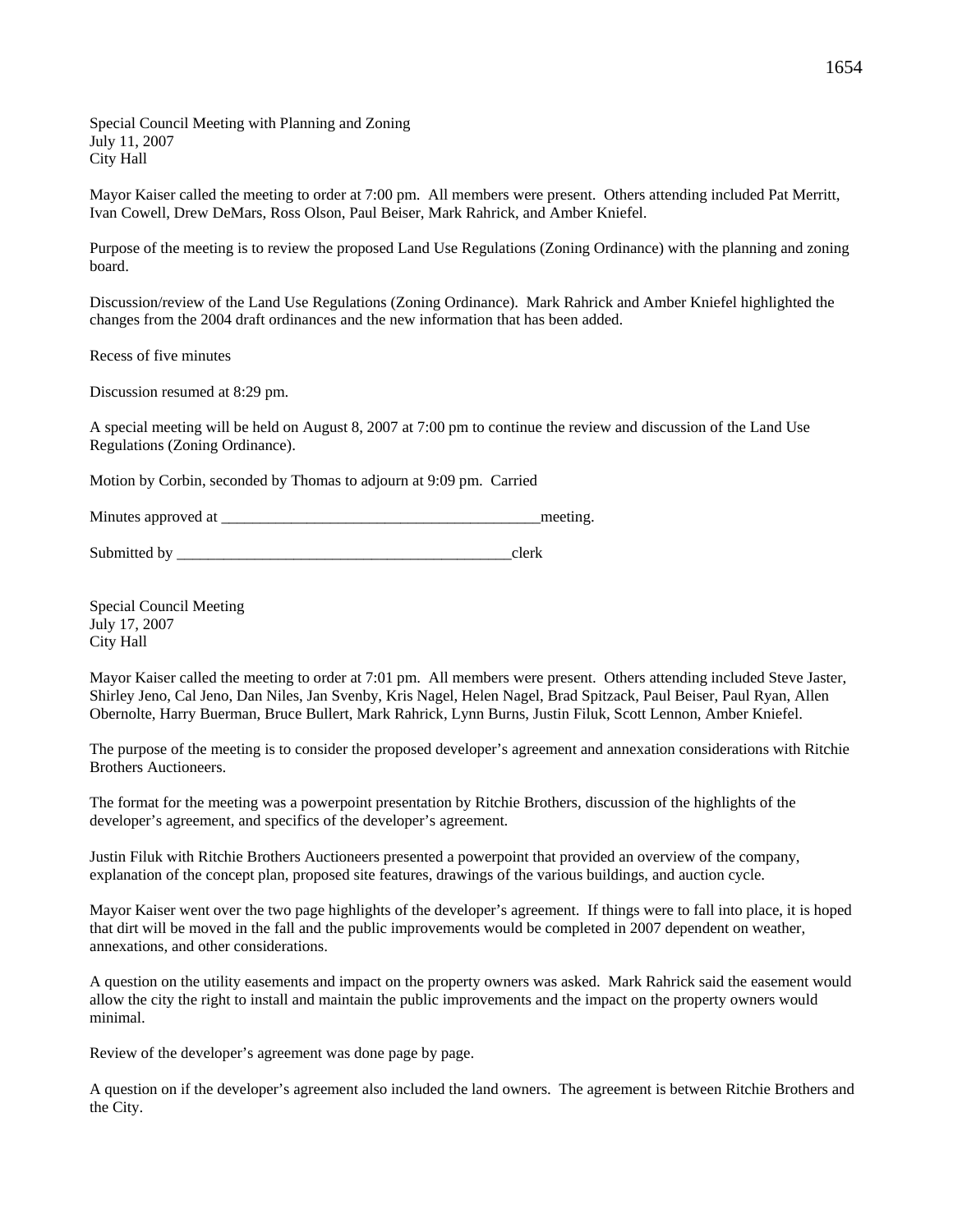Question on the grading plan was asked. If the developer's doesn't file a copy of the grading plan with the City, the City in turn may withhold the certificate of occupancy.

A question regarding the assessments of the property if the assessments will stay with developers or the property. Any assessments on the property would stay with property if the property was sold.

A question regarding storm drainage and who is the responsible for monitoring it was raised. The storm drainage will be the responsibility of the developer's.

Motion by Sexton, seconded by Thomas, to enter into the Developer's Agreement with Ritchie Bros. Inc. and authorizing the Mayor and City Clerk to execute the agreement subject to Ritchie Bros. providing a legal description for the Property and Parcel B, and subject to Ritchie Bros. providing a Concept Plan of the Property and Parcel B and a Utility Easement Plan for the Property and Parcel B prior to execution of the agreement, as required by the Developer's Agreement. Ayes-Corbin, DeMars, Sexton, Thomas, Kaiser. Nyes-none. Motion Carried.

Motion by Corbin, seconded by DeMars to adjourn at 8:18 pm. Carried

| Minutes approved at |  | meeting |
|---------------------|--|---------|
|---------------------|--|---------|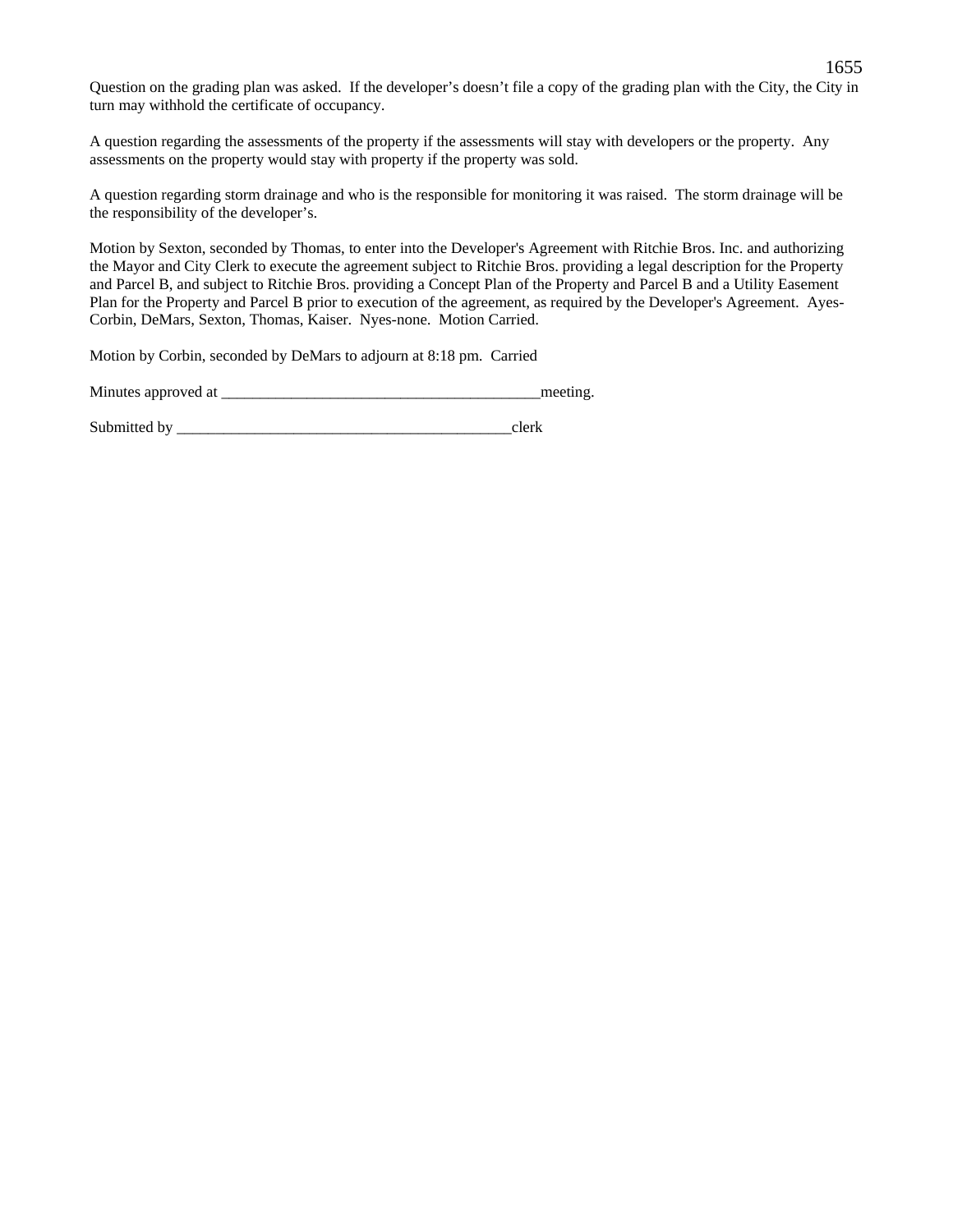Regular Council Meeting City Hall July 23, 2007

Mayor Kaiser called the meeting to order at 7:01 pm. All members were present. Others attending included Tony Durand, Pat Merritt, Paul Wencl, Paul Beiser, Seth Peterson, Dave Maroney, Bruce Bullert, Steven Jaster, Dan Niles, Bill Heyer, Jeff Karow, Mark Rahrick, Amber Kniefel.

Motion by Corbin, seconded by DeMars to approve the agenda as amended. Carried. Motion by Thomas, seconded by Corbin to approve the minutes as presented. Carried Motion by DeMars, seconded by Corbin to pay the city and liquor store bills. Carried Motion by Thomas, seconded by DeMars to approve the June 2007 check register. Carried

Concern from the public: Paul Beiser, Civic Club President, thanked the city for help during Straight River Days.

## Trailer Court Sale

The meeting went into closed session at 7:06 pm upon the grounds permitted under Minnesota Statute Section 13D.05 subdivision 5. Persons in attendance included the City Council, City Attorney, Deputy City Clerk and City Clerk. The closed portion of the meeting was being recorded. Consideration of the offers made to the City for purchase of the trailer court was discussed.

The meeting was reopened at 7:41 pm.

Mayor Kaiser informed the public that two bids were received and neither one was accepted. A committee consisting of Council members Corbin and DeMars will enter into negotiations with the parties who made the offers.

A letter was received asking about development fees and the public was informed that all are upfront and known to all parties involved.

## Knight of Columbus Hall

Tony Durand, representing the Knights of Columbus Hall, presented two items for the council to consider. First item is insurance on the parking lot between the Muni and Knights of Columbus Hall. The issue is making sure the City is listed on the Knights of Columbus insurance. The City Attorney and City Clerk will follow up on this. Second item was a request for funding to repair the roof and parking lot. Mayor Kaiser instructed the EDA to have a special meeting to consider this and bring a recommendation to the council.

## Planning and Zoning

Motion by Sexton, seconded by Thomas to deny the rezoning request for  $104 \, 2^{nd}$  St NE (old school property) from residential to commercial. Carried

A committee consisting of Council members Sexton and Thomas will work with the owner of the  $104 \, 2^{nd}$  St NE (old school property) on the potential development.

Mayor Kaiser left the meeting and Acting Mayor Sexton took over.

## City Engineer

Seth Peterson with Bolton and Menk provided an update on the construction process at the wastewater treatment plant.

Motion by Corbin, seconded by DeMars to approve pay request # 2 and authorize payment. Carried

Dave Maroney presented a resolution for the PFA loan authorizing increase rates and charges. This is a requirement for the loan.

Motion by Corbin, seconded by Thomas to sign the PFA resolution authorizing increase in rates and charges. Carried

A question about the excess fill at the wastewater treatment plant being used at the park. Seth Peterson is going to research it and let the city know.

Water and Sewer Report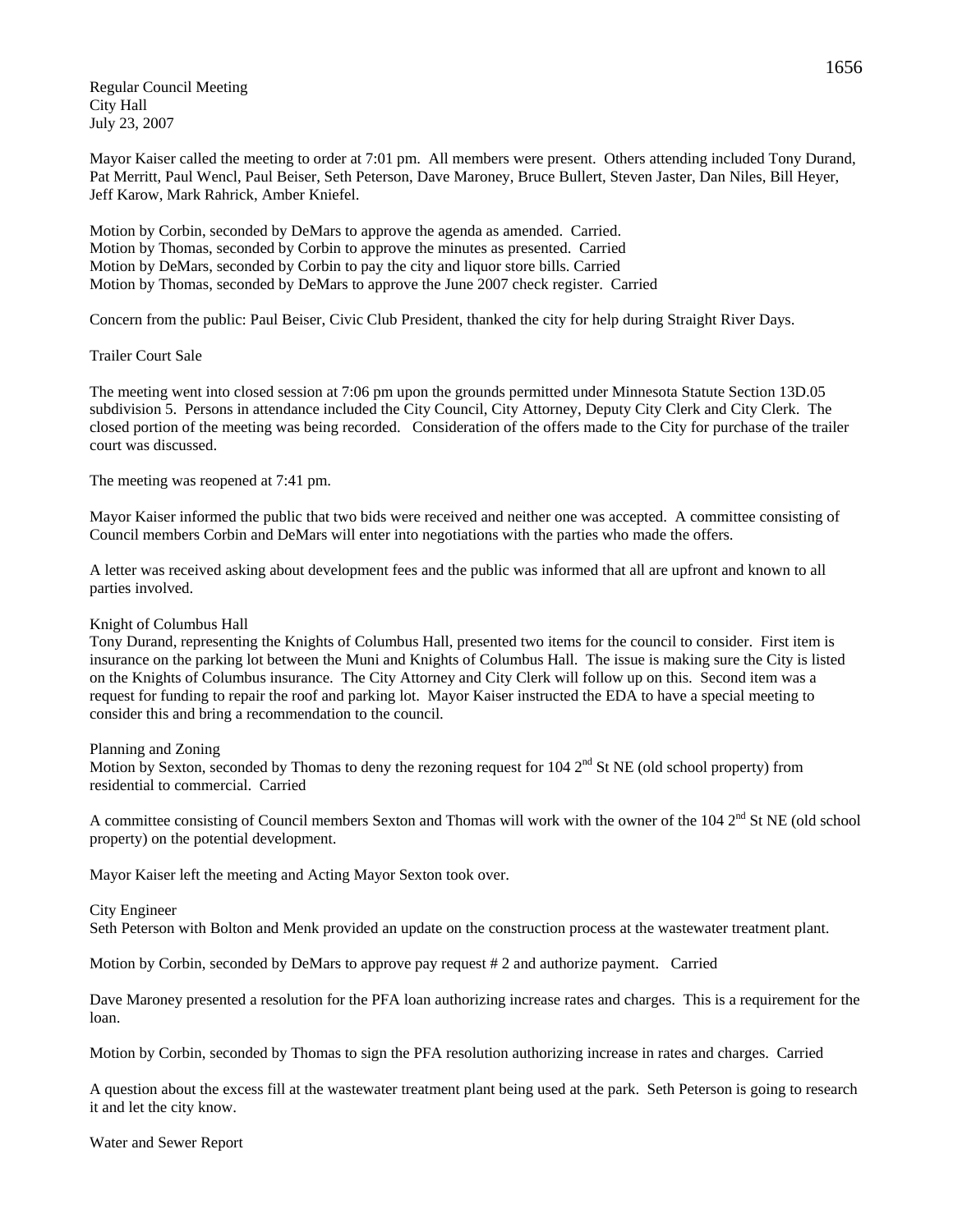Discussion on the garbage service to the City since Waste Management has bought Starman waste. Quotes were received from Waste Management and Flom Disposal.

Motion by Thomas, seconded by DeMars to enter into a contract with Flom Disposal for garbage service at City properties. Carried.

Motion by Thomas, seconded by DeMars to send Rich Kucera to land application school on September 25 and September 26 and pay expenses. Carried.

Discussion on whether the City should pay the costs of classes on line. In the past, the City has paid for the classes. The classes would accelerate the time for Kucera to test for his class B wastewater operators test.

Motion by Thomas, seconded by DeMars to pay the expense for the on-line class. Carried

Mayor Kaiser returned to the meeting.

Motion by Thomas, seconded by Corbin to approve the job descriptions for the waste/water operator and street/light maintenance. Carried.

Council member Thomas presented information on the meeting that he had with the maintenance staff. Some the issues discussed were overtime, taking breaks, time off calendar and other issues.

Discussion on purchasing a trailer instead of using a personal trailer when needed.

Motion by Thomas, seconded by DeMars to purchase the trailer as quoted. Carried

#### City Attorney

Mark Rahrick presented the updated draft of the electric franchise. Some of the main points in the franchise are performance standards, length of the franchise, fees, and having the fees begin within 6 months.

Motion by Corbin, seconded by DeMars to accept the first reading of the electric franchise ordinance. Carried.

Information regarding the environmental assessment worksheet for the Ritchie Brothers development was given. The City would be the responsible government unit for the publication and notification requirements as required by the EAW.

Motion by Corbin, seconded by Sexton to adopt the Environmental Assessment Resolution and set the Responsible Government Unit. Carried

The City attorney informed the Clerk on the process for amending the EDA resolution. A public hearing has been set for August 27, 2007 at 6:30 pm.

#### Street and Lights

Discussion on the sidewalk repairs on Main Street. It was the consensus of the Council not to proceed with the project now but use the money authorized at the June meeting to establish a construction plan.

# Park and Pool

Discussed building a new small pavilion. Mayor recommended to the Park Commissioner to get the costs finalized and a building site plan ready before proceeding with the zoning and permitting process.

#### Municipal Liquor Store

A meeting was held with the Liquor Store Commissioner, Craig O'Hearn and the fire department on the renewal of the pull tabs lease. The current lease expires on November 1, 2007. Discussion was held on the amount the City received from the pull tabs. The State allows the percentage in the range of 0 to 20%.

Motion by Thomas, seconded by Corbin to enter into a lease with the Fire Department at a rate 5% of the gross profits. Carried.

Discussion on the purchase of two flat screen televisions.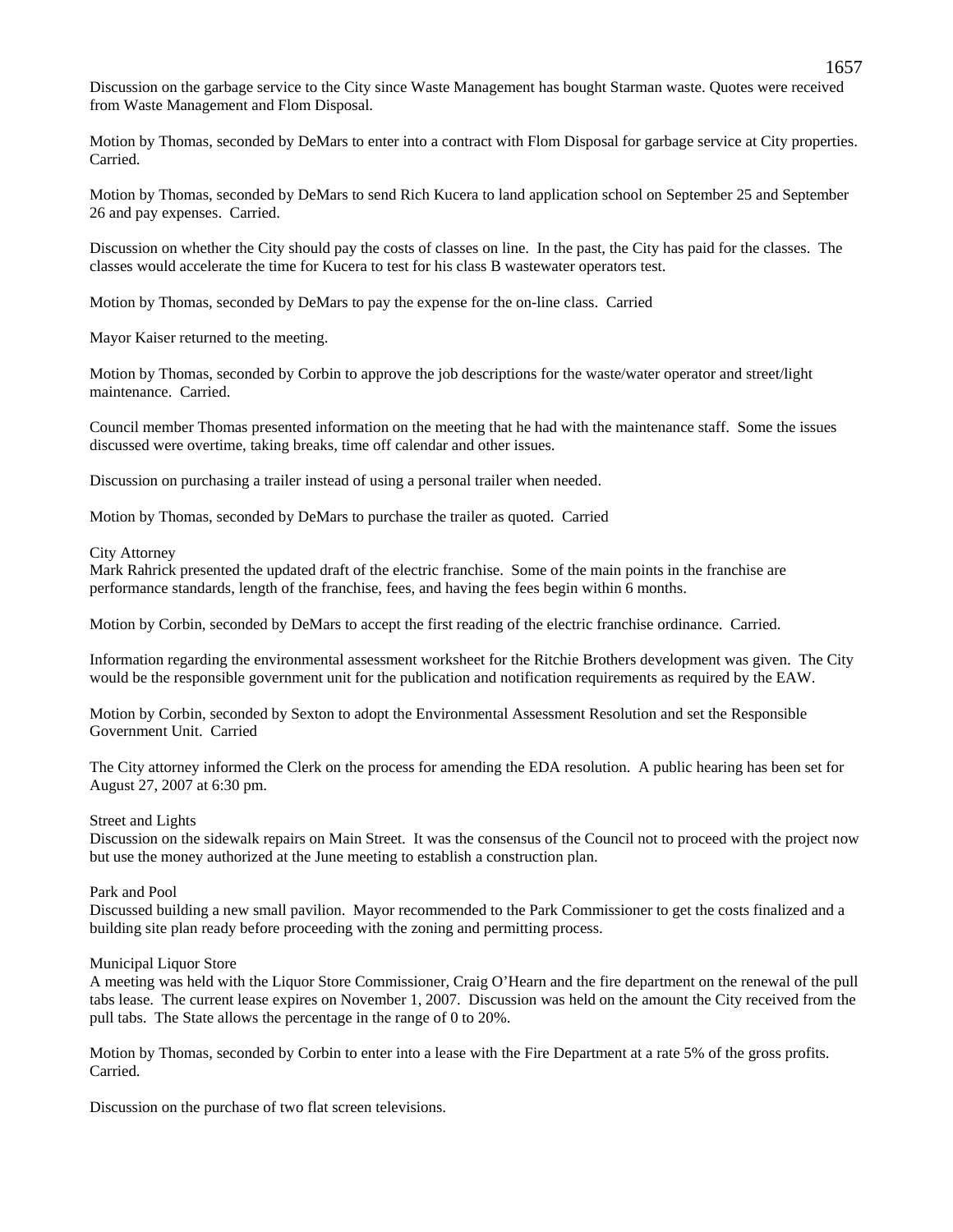Motion by DeMars, seconded by Sexton to approve the purchase of two flat-screen television not to exceed \$2500 total. Motion and Second where withdrawn.

EDA

Justin Filuk with Ritchie Brothers will be flying in on July 24 to finalize the corridor and will be meeting to discuss annexation. A special meeting with the township to finalize annexation will be held in the future. The Clerk was asked to talk with the auditor about the \$200,000 city portion of the project.

A question about the current interest rate for an EDA loan was asked. The current rate is between two percent and three percent.

The budget meeting will be held on August 28 at 6:00 pm.

Discussion on comp time for City Hall staff when called on the weekends. It is a rare occurrence and it was the consensus of the council to give City Hall staff the same hours as the maintenance staff.

Motion by Corbin, seconded by DeMars to adjourn at 9:42 pm. Carried

Minutes approved at the setting and the setting meeting.

Submitted by \_\_\_\_\_\_\_\_\_\_\_\_\_\_\_\_\_\_\_\_\_\_\_\_\_\_\_\_\_\_\_\_\_\_\_\_\_\_\_\_\_\_\_clerk

Special Council Meeting City Hall August 2, 2007

Mayor Kaiser called the meeting to order at 7:00 pm. All members were present. Others attending included Kris Nagel, James Nagel, Helen Nagel, Steven Jaster, Dave Maroney, Bruce Bullert, Scott Lennon, Jamie Steinborn, Richard Tollefson, Amber Kniefel, Harry Buerman, Jan Svenby, Alfread McAdams

The purpose of the meeting is consideration of matters in regards to the Ritchie Brothers Development including but limited to annexation and environmental considerations and treatment plant financing.

The City was presented with an annexation petition signed by the Smith Family, Pitan Family, Ritchie Brothers, and Steele County.

A question about parcel C was asked. Parcel C is located along the county road from roundabout to the furniture outlet center.

Motion by Corbin, seconded by DeMars to accept the joint resolution for annexation. Carried

Council recessed at 7:07 pm to allow for township discussion.

Council reconvened at 7:15 pm.

Bruce Bullert presented information regarding the Ritchie's Brothers Development Environmental Assessment Worksheet. At the July meeting, the City passed a resolution stating that the City is the responsible government unit so it is the City's responsibility to submit the EAW and handle the necessary comments.

Motion by Thomas, seconded by Corbin to accept the proposer's EAW submittal as complete and allow for distribution. Carried.

A time line summarizing the actions of the Council and Ritchie Brothers was presented.

Motion by DeMars, seconded by Corbin to adopt a resolution ordering preparation of feasibility report on improvement for utility extension. Carried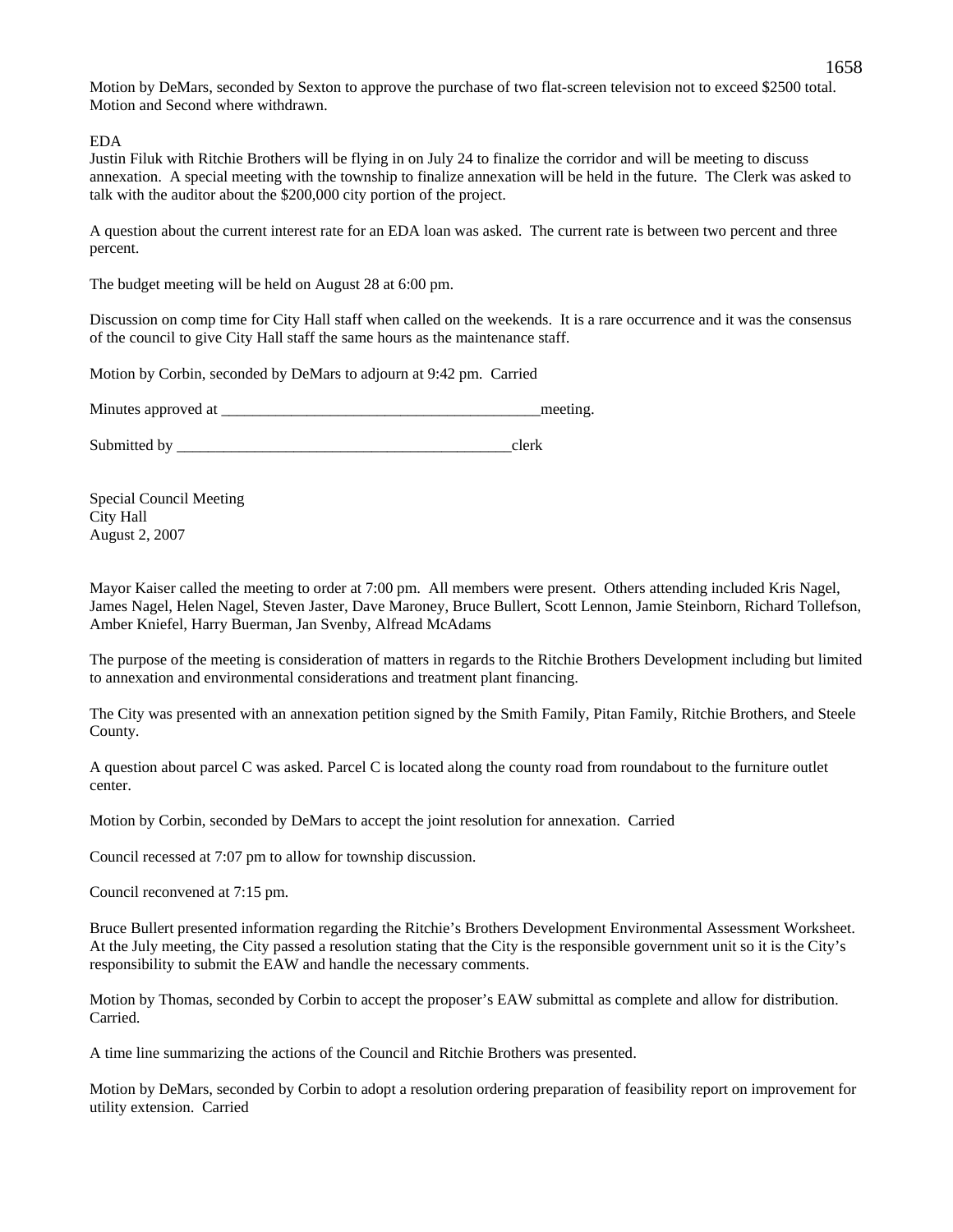Motion by Corbin, seconded by Sexton to adopt a resolution receiving the feasibility report and set a public hearing. Carried.

Motion by Sexton, seconded by Corbin to adopt a resolution ordering the preparation of plans and specifications for the utility extensions. Carried

Discussion included the commitment of the city if the developer doesn't come and the developer's agreement would be null and void if zoning, annexation, and platting do not occur. A question about the impact the construction would have on the roads and that would be addressed when construction began. A question about construction if a wetland is involved and the process to gain the necessary permits would be followed. Discussion on the timeline and the role of mother nature. In the developer's agreement there are provisions due to the inability of the parties to control the weather. A question was raised about any speed bumps to the project and depending on the bump it could wait until spring.

Motion by Thomas, seconded by Corbin to authorize the Mayor to sign the EAW information. Carried.

Treatment Plant Financing

Dave Maroney presented information regarding the Public Facilities Authority Loan that the City applied for. The interest rate for the loan is 2.4%. At the July meeting, the Council passed a resolution authorizing for increasing rates and levy. The levy would only be used if there is a shortfall in the sewer revenue account and they could be done on year to year basis.

A question about the levy was asked. The first levy would be collected in 2009 if needed. A question about if the city can reinvest the money. Mr. Maroney informed the council that the City couldn't use the money for investment.

Motion by DeMars, seconded by Corbin to accept the resolution as presented. Carried.

Dave Maroney will contact Bill Fahey about preparing the sewer levy.

Motion by Corbin, seconded by DeMars to adjourn at 7:56 pm. Carried

Minutes approved at \_\_\_\_\_\_\_\_\_\_\_\_\_\_\_\_\_\_\_\_\_\_\_\_\_\_\_\_\_\_\_\_\_\_\_\_\_\_\_\_\_meeting.

Submitted by  $\qquad \qquad \text{clerk}$ 

Special Meeting City Hall August 8, 2007

Mayor Kaiser called the meeting to order at 6:30 pm. All members were present. Others attending included Pat Merritt, Drew DeMars, Ross Olson, Paul Beiser, Mark Rahrick, Amber Kniefel, Dan Niles, Bill Heyer, and Bruce Bullert.

The purpose of the meeting is to consider trailer court offers and continued review of land use regulations.

Representatives from Nile-Wiese Construction presented a drawing for the site and requested the waiver of the hook-up fees since service is already at the site.

The meeting went into closed session at 6:34 pm upon the grounds permitted under Minnesota Statute Section 13D.05 subdivision 5. Persons in attendance included the City Council, City Attorney, City Engineer Deputy City Clerk and City Clerk. The closed portion of the meeting was being recorded. Consideration of the offer for the sale of the trailer court and discussion of items related to the sale.

The meeting was reopened at 7:17 pm.

Items discussed with Niles-Wiese included the assessment of trunk fees and hook-up fees; installation of a sprinkler system with regards to water line going into the building; soil investigation being done; building in a commercial zone; exact boundaries and the city attorney is working on getting the abstract completed; and Niles-Wiese is responsible for everything underground and they will remove the block building.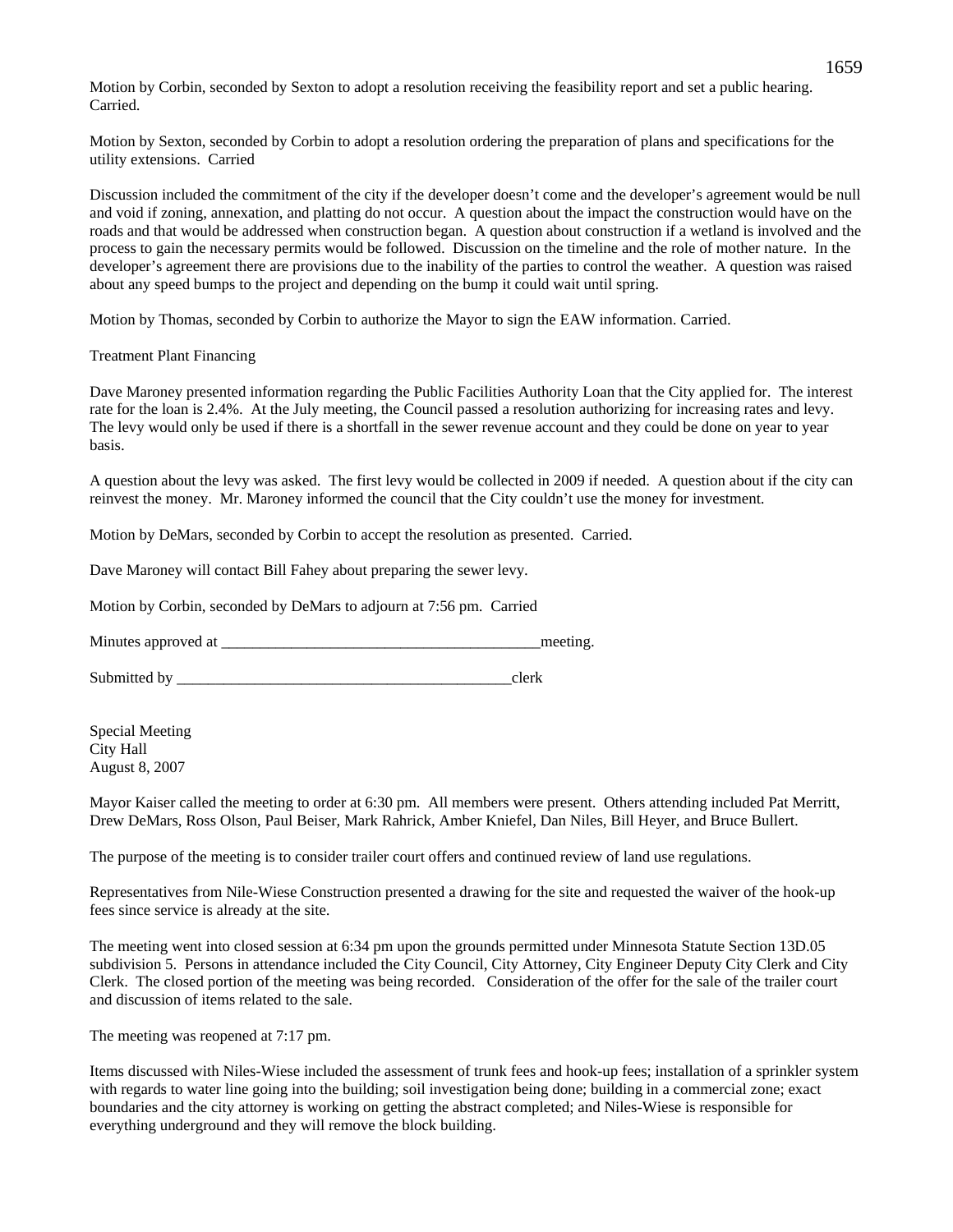Mayor Kaiser presented a counter-offer of \$75,000 with all applicable trunk fees and the City will waive the hook-up fees on their building. Any additional building will be charged normal fees. This offer was acceptable to the Niles-Wiese representatives.

Motion by Corbin, seconded by Sexton to authorize the preparation of a purchase agreement by the City Attorney and authorize the Mayor and Clerk to sign the purchase agreement. Carried

Recess of the five minutes

Continued discussion with Planning and Zoning regarding the Land Use Regulations (Zoning Ordinance).

The discussion was lead by the City Attorney and the Deputy City Clerk.

The uses for residential zones will be reviewed and updated by the Mayor, City Attorney, and Deputy Clerk.

The review of the Land Use Regulation (Zoning Ordinance) will continue on October 3, 2007 at 7:00 pm.

Motion by Corbin, seconded by Sexton to adjourn at 8:45 pm. Carried

Minutes approved at \_\_\_\_\_\_\_\_\_\_\_\_\_\_\_\_\_\_\_\_\_\_\_\_\_\_\_\_\_\_\_\_\_\_\_\_\_\_\_\_\_meeting.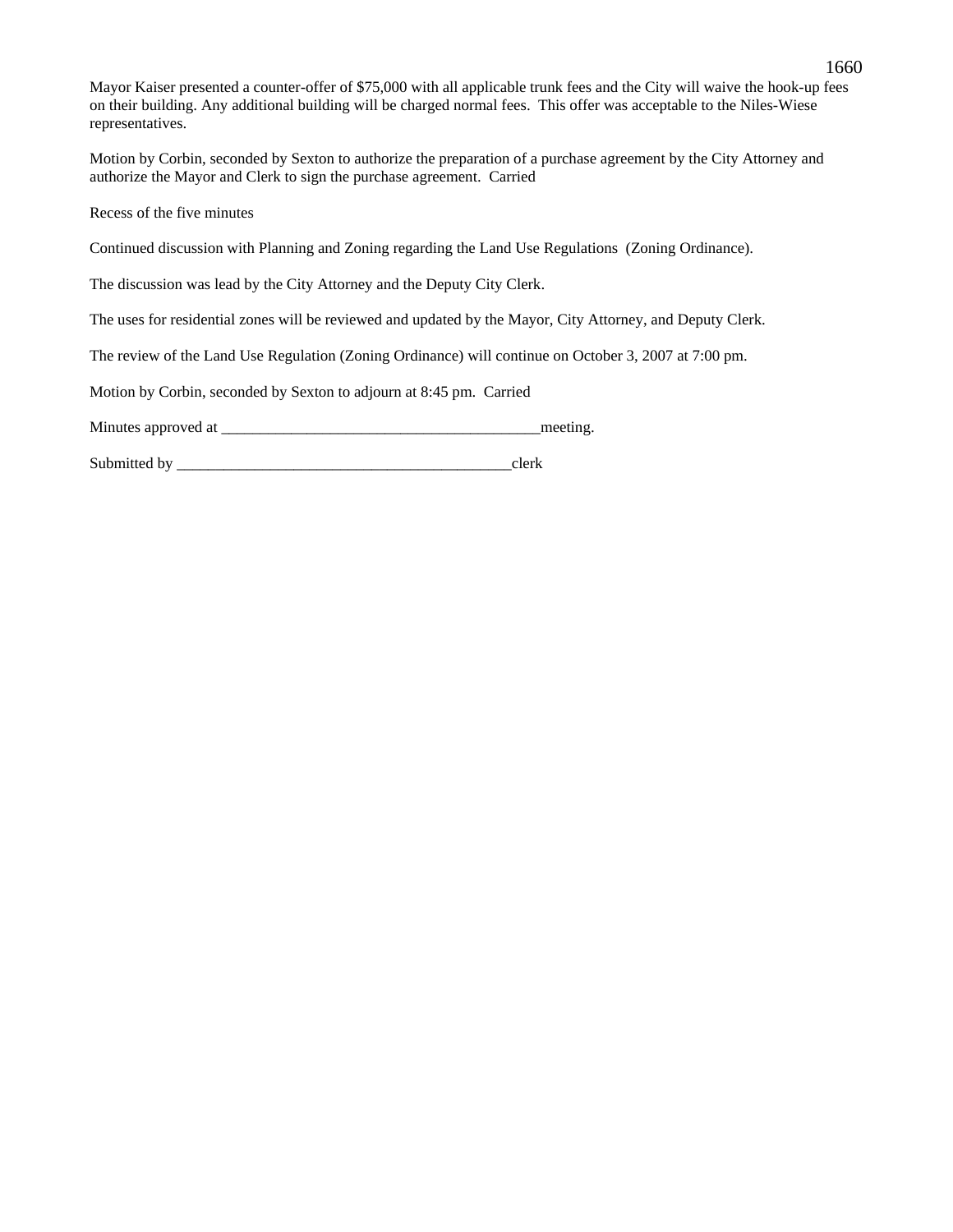Public Hearing City Hall August 27, 2007

Mayor Kaiser called the public hearing to order at 6:30 p.m. All members were present. Others attending were Amber Kniefel.

The purpose of this public hearing is to receive comments from interested persons on the proposed Amended EDA resolution.

There were no comments received from interested parties.

Motion by Corbin, seconded by DeMars to adjourn the public hearing at 6:40 p.m. Carried

Minutes approved at \_\_\_\_\_\_\_\_\_\_\_\_\_\_\_\_\_\_\_\_\_\_\_\_\_\_\_\_\_\_\_\_\_\_\_\_\_\_\_\_\_meeting.

Submitted by \_\_\_\_\_\_\_\_\_\_\_\_\_\_\_\_\_\_\_\_\_\_\_\_\_\_\_\_\_\_\_\_\_\_\_\_\_\_\_\_\_\_\_clerk

Regular Council Meeting City Hall August 27, 2007

Mayor Kaiser called the meeting to order at 7:01 p.m. All members were present. Others attending were Tony Durand, Jan Guise, Paul Beiser, Phil Heim, Mark Rahrick, Bruce Bullert, Amber Kniefel, and Pat Merritt.

Recess of five minutes.

Motion by Corbin, seconded by DeMars to approve the agenda as amended. Carried. Motion by Thomas, seconded by Corbin to approve the minutes as corrected. Carried. Motion by Sexton, seconded by DeMars to pay the city and liquor store bills. Carried. Motion by Corbin, seconded by DeMars to approve the July 2007 check register. Carried.

Concerns from the public. A concern about the dumpster at the recycling center overflowing. City staff is working with Waste Management to get the dumpster emptied.

#### EDA

The annexation for Ritchie Brothers has been finalized and on September 24 a pubic hearing regarding the public improvements will be held.

A public hearing was held earlier in the evening to receive public comments on the proposed amending EDA resolution. The resolution would reduce membership on the EDA board from seven members to five members. Motion by Thomas, seconded by DeMars to adopt the amended EDA resolution. Carried.

The Shop Medford Program has started. The first prize period runs until October 15 and the second prize period runs from October 16 to December 31.

A special EDA meeting was held on August 16 to consider a loan request from the KC Hall. The loan amount requested was 18,898.20 with a 3% interest rate over ten years. Others terms of the loan included the City obtaining a perfected, valid lien against the property and any additional costs would be added to the loan.

Motion by Corbin, seconded by DeMars to accept the loan amount and terms as recommended by the EDA. Carried.

## Street/Light Report

Discussion on the street lights along Main Street that are not working. Alliant Energy does maintenance on the bulbs and photo eyes. The total cost to repair the downtown sidewalks and street lights is around \$215,500. Council member Corbin will work with the city engineer, Alliant Energy, and property owners to get the street lights working. The EDA will work on developing a downtown development plan.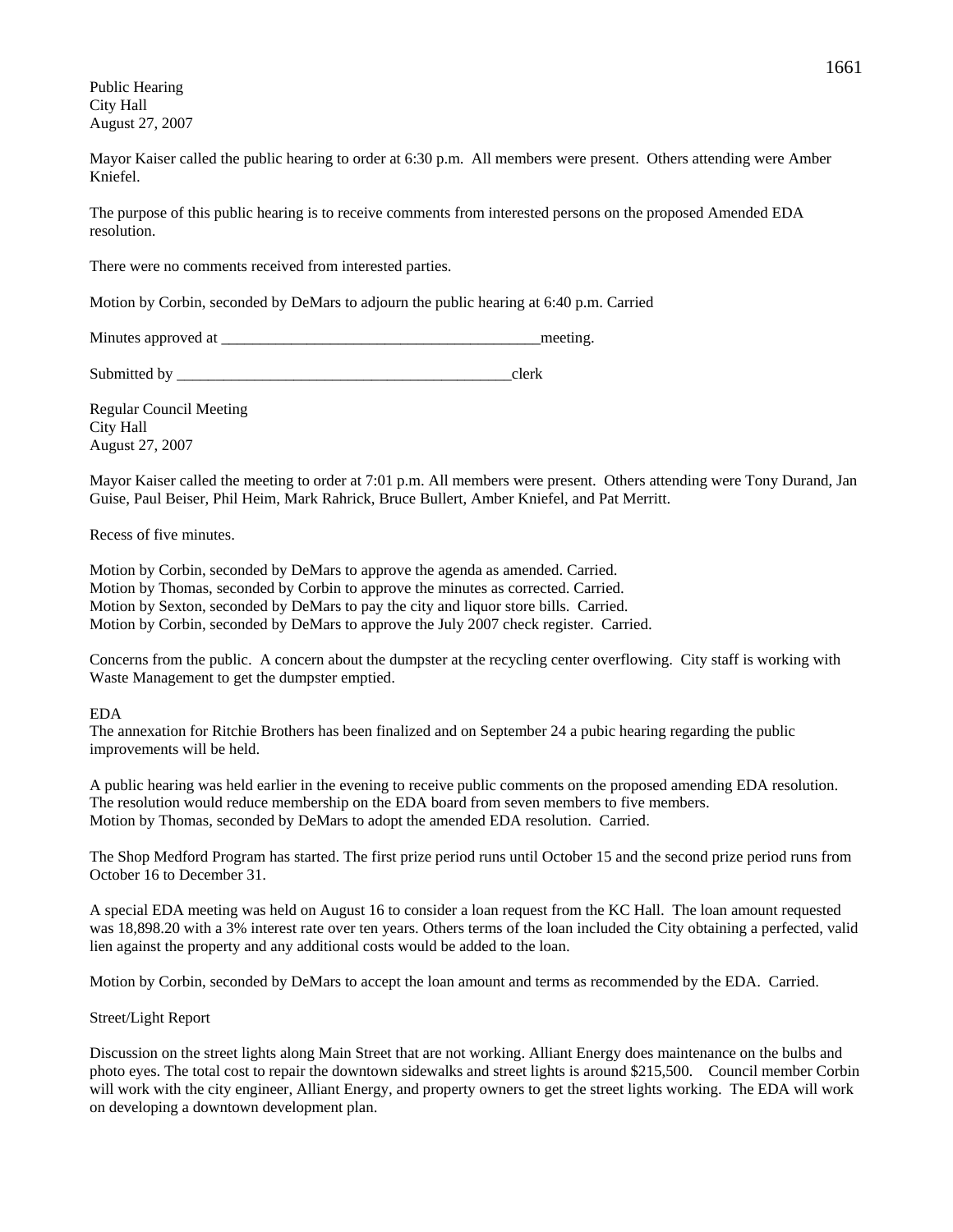A street maintenance program with Steele County for the annual maintenance was discussed and it would have an annual cost of \$23,800.

A public hearing will be held on September 10 at 7:30 for a rezone request for Twin Cities Concrete Company. The City of Medford is concerned with the truck traffic on Main and Central along with dust control/mitigation. Council member Corbin will draft a letter for the Mayor's signature.

Council member Corbin informed the council about the banners that were placed on the round-a-bout that were in the public right of way. Enforcement can be done by a phone call to Steele County or State Patrol and staff was recommended to obtain written permission from MnDOT to remove the signs.

## Planning and Zoning

Christ the King Church presented the location for a curb cut at the church. Under current ordinance, the maximum size for a curb cut is 26 feet and they are requesting 30 feet. Planning and Zoning will inform representatives of the church that they could ask for a 4 foot variance or have the curb cut at 26 feet.

## City Engineer

Motion by Corbin, seconded by DeMars to pay the third pay request for the wastewater treatment plant project. Carried

# City Attorney

Discussion on the ownership of the light poles and each party's responsibility along with discussion of downtown lighting and the power company's responsibility.

Motion by Corbin, seconded by Thomas to accept the second reading of the electric franchise agreement with Alliant Energy. Carried

Motion by Corbin, seconded by DeMars to adopt the electric franchise agreement with Alliant Energy. Carried

An assessment policy from the city of Claremont was given for Council review and recommendations will be discussed at the September meeting.

## Water and Sewer

All of the water meters in the city have been read with the exception of 68 homes and there are four locations that don't have water meters.

Discussion on the homes that don't send in meter readings and information received from Hydro-meter.

The two main issues that were discussed were what to do with homes with no meters or not sending a reading in. It was stated that all homes and businesses need to have a water meter. The second issue was some kind of enforcement policy to ensure that there are outside meters installed and readings are sent in.

Council member Thomas is recommending that city finish the outside meter program that was started and educate the home owners on how to read the meter with the city staff doing a reading once a year.

The City Attorney was directed to work with Council member Thomas to develop an ordinance that deals with fines if there is no meter at a location or readings are not being sent in.

The Council was informed that the City will be charging for water from the park that is used for watering a garden.

Discussion on the school meters. It was the consensus of the council not to worry about the past and directed Council member Thomas to meet with the school. City staff was directed to research the bills since 2006 and figure about what should have been paid.

Council member Thomas presented a quote for a refrigerator at the wastewater treatment plant that would be used for storing water samples. Council recommends that this be a project addition to the wastewater treatment plant project.

The City is need of a back flow meter. It was the consensus of the Council to see if this could be addition to the wastewater treatment plant project.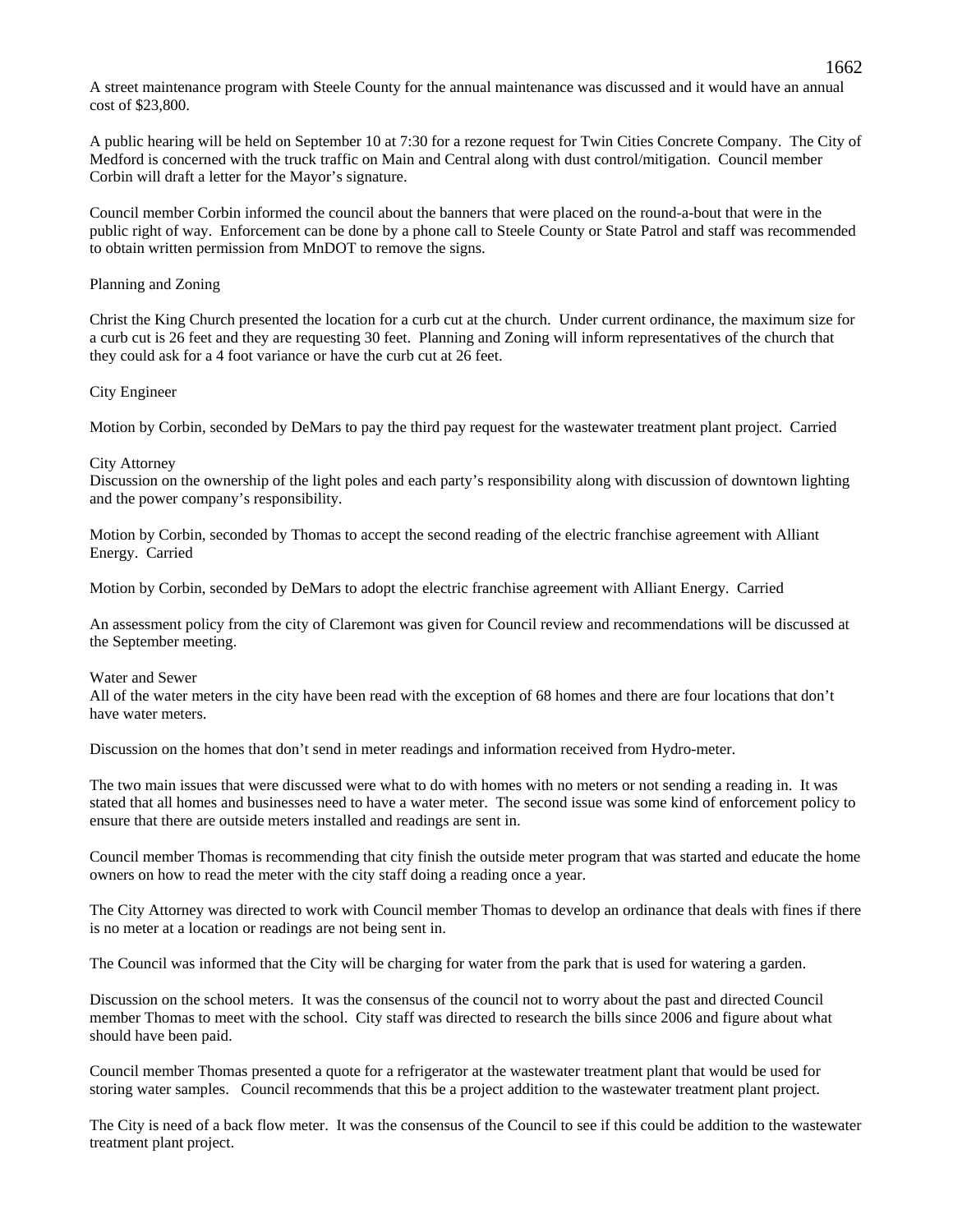It was the consensus of the Council to have the dog catchers take calls from 7:00 am to 3:30 pm with any calls after hours and on weekends to be handled by the Steele County Sheriff's office.

Motion by Corbin, seconded by Thomas to adopt the resolution for new water/sewer rates for 3 inch meters up to 6 inch meters. Carried.

Park and Rec

Discussion on the building of a new small pavilion. The site will be south of the playground.

Motion by Kaiser, seconded by Thomas to develop the engineering plan for the project. Carried.

Liquor Store

An update on the TV purchase was made. The Medford Fire Relief Association provided a donation to purchase the TV and the cost to the city was the warranties.

Motion by DeMars, seconded by Sexton to acknowledge the receipt of the fire relief association donation of \$3,750 for the purchase of the TV's at the Muni. Ayes-DeMars, Thomas, Kaiser, Sexton. Nyes-Corbin. Carried

Discussion on the smoking ban that will be in effect on October 1,2007.

The results of the pay equity report was discussed and the Clerk and Deputy Clerk will work with the Minnesota Department of Employee Relations to bring the City into compliance and ways to maintain compliance in future reports.

A request was made to place a clothing recycling bin by the other recycling and it was the consensus of the council not to allow it due to the fact that is was a for profit business.

A request to have a meeting to continue the review of the Land Use Ordinance in September and it was consensus of the Council to wait until October.

Motion by Corbin, seconded by Sexton to adjourn the meeting at 9:26 p.m. Carried

Minutes approved at \_\_\_\_\_\_\_\_\_\_\_\_\_\_\_\_\_\_\_\_\_\_\_\_\_\_\_\_\_\_\_\_\_\_\_\_\_\_\_\_\_meeting.

Submitted by \_\_\_\_\_\_\_\_\_\_\_\_\_\_\_\_\_\_\_\_\_\_\_\_\_\_\_\_\_\_\_\_\_\_\_\_\_\_\_\_\_\_\_clerk

Budget Meeting City Hall August 28, 2007

Mayor Kaiser called the meeting to order at 6:01 p.m. All members were present. Others attending were Amber Kniefel.

The purpose of the meeting was to discuss the 2008 budget.

A review of the proposed budget was done line by line.

Motion by Corbin, seconded to Thomas to recess the meeting until September 5 at 6:00 p.m. Carried

| Minutes approved at |  | meeting |
|---------------------|--|---------|
|---------------------|--|---------|

Submitted by \_\_\_\_\_\_\_\_\_\_\_\_\_\_\_\_\_\_\_\_\_\_\_\_\_\_\_\_\_\_\_\_\_\_\_\_\_\_\_\_\_\_\_clerk

Recessed Budget Meeting City Hall September 5, 2007

Mayor Kaiser called the meeting at 6:05 p.m. Council member Corbin was absent. Others attending were Amber Kniefel. The purpose of the meeting is continue 2008 budget work and set Truth in Taxation hearing dates.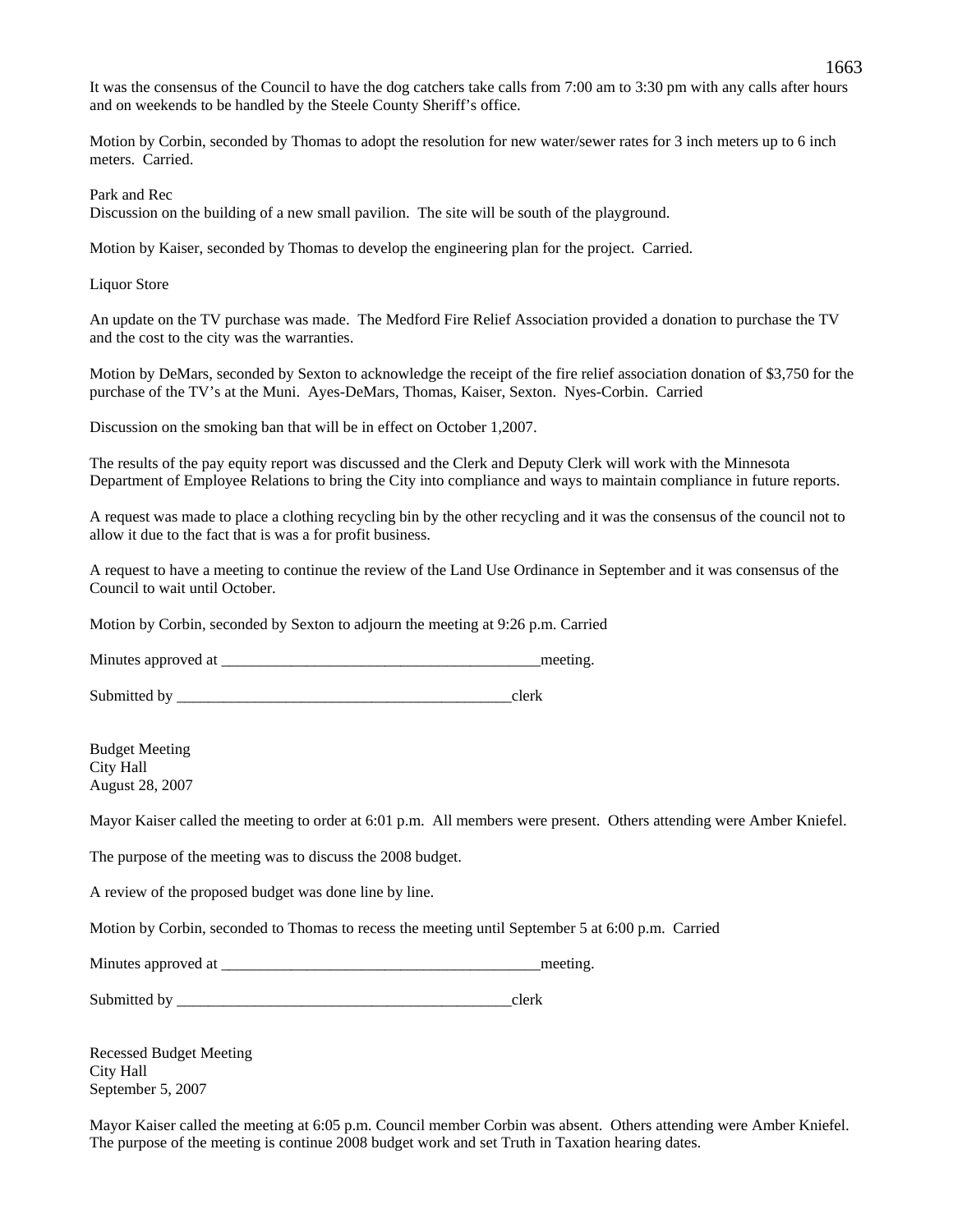Continued discussion on the 2008 budget.

Motion by Thomas, seconded by DeMars to adopt the preliminary levy for 2008 as follows:

| <b>General Fund</b> | 148,755.00 |
|---------------------|------------|
| <b>Fire Relief</b>  | 11,000.00  |
| <b>EDA Levy</b>     | 15,250.00  |
| 2004 Refinanced     | 35,000.00  |
| 2004 Refunding      | 75,000.00  |
| 98 Street           | 50,000.00  |
| 93 Sewer            | 90,000.00  |
| <b>Total Levy</b>   | 425,005.00 |

and preliminary budget with total expenses of \$848,271.67. Carried

This preliminary levy reflects a 4.72% increase from the 2007 levy.

Motion by Thomas, seconded by DeMars to set the Truth in Taxation hearing for December 4 at 6:30 p.m. with a continuation on December 6 at 6:30 p.m. if needed. Carried.

Discussion of the Municipal Liquor Store Budget.

Motion by Thomas, seconded by DeMars to adjourn the meeting at 6:48 p.m.

| Minutes approved at | meeting |
|---------------------|---------|
|                     |         |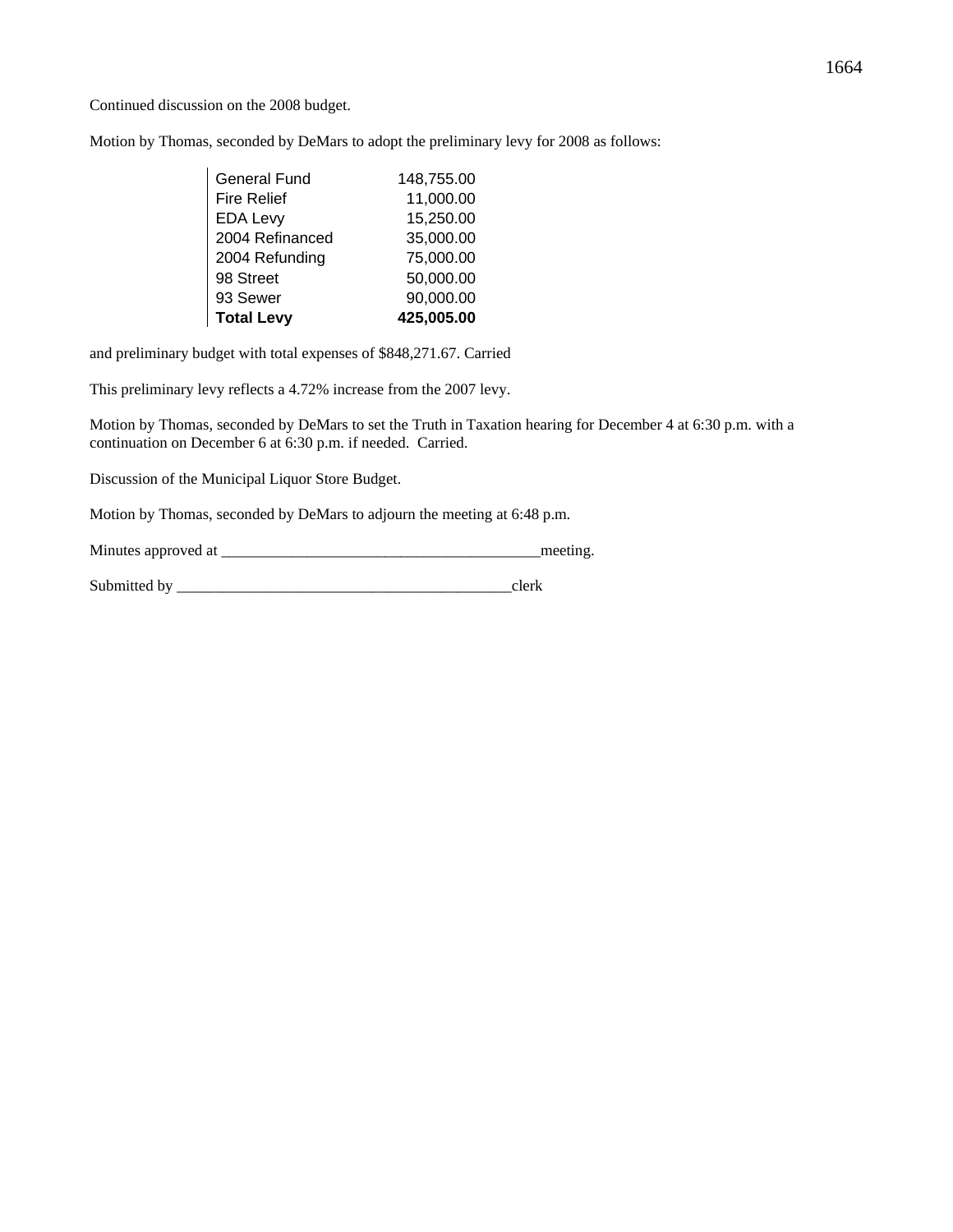Public Hearing September 24, 2007 City Hall

Mayor Kaiser called the public hearing to order at 6:30 p.m. All members were present. Others attending were Shirley Jeno, Melvin and Dorothy Pitan, Del and Janda Pitan, Mark Smith, Brad Spitzach, Bruce Bullert, Ben Bullert, Justin Filuk, Lynn Bruns, Mark Rahrick, and Amber Kniefel.

The purpose of the public hearing is to receive public comments regarding the public utility extension to the Ritchie Brothers Auctioneers site.

Bruce Bullert, city engineer, explained the project. The cost to the City of Medford will be \$200,000 and the rest will be paid by the developer.

The City will be opening bids on October 22 at 10:00 a.m. with the Council accepting the bid at the October 22 council meeting. Construction will start on November 1.

Motion by Corbin, seconded by DeMars to close the public hearing at 6:40 p.m.

Minutes approved at \_\_\_\_\_\_\_\_\_\_\_\_\_\_\_\_\_\_\_\_\_\_\_\_\_\_\_\_\_\_\_\_\_\_\_\_\_\_\_\_\_meeting.

Submitted by \_\_\_\_\_\_\_\_\_\_\_\_\_\_\_\_\_\_\_\_\_\_\_\_\_\_\_\_\_\_\_\_\_\_\_\_\_\_\_\_\_\_\_clerk

Regular Meeting September 24, 2007 City Hall

Mayor Kaiser called the meeting to order at 7:03 p.m. All members were present. Others attending were Bill Fahey, Stacy Finley, Paul Wencl, Irvin Jeno, Jeff Karow, Brad Spitzach, Julie Bruessel, Seth Peterson, Dave Maroney, Rich Kucera, Shirley Jeno, Melvin and Dorothy Pitan, Del and Janda Pitan, Mark Smith, Bruce Bullert, Ben Bullert, Justin Filuk, Lynn Bruns, Mark Rahrick, and Amber Kniefel.

Motion by Corbin, seconded by Thomas to approve the agenda as amended. Carried. Motion by DeMars, seconded by Thomas to approve minutes as presented. Carried. Motion by Thomas, seconded by DeMars to pay the city and liquor store bills. Carried. Motion by Corbin, seconded by Sexton to accept the August 2007 check register. Carried.

Concerns from the public. None

Motion by Corbin, seconded by Thomas to accept the finding of fact and record of decision for the Ritchie Brothers Auctioneer's EAW. Carried.

Motion by Corbin, seconded by Thomas to accept the response to comments for the Ritchie Brothers EAW. Carried.

Motion by Corbin, seconded by Thomas to accept the resolution approving the findings of fact and record of decision for the EAW prepared for the Ritchie Bros Auction site and making a negative declaration concerning the need for an environmental impact statement. Carried.

Motion by Corbin, seconded by Thomas to accept the zone of commercial for the Ritchie Brothers Auction Site. Carried.

Motion by Corbin, seconded by DeMars to approve the preliminary plat as reviewed by the city engineer. Carried.

Motion by Thomas, seconded by DeMars to approve the final plat with the changes made by the city engineer. Carried.

Brad Spitzach made a comment regarding the water drainage that may affect his property and how the purposed drainage plan will help with the run off.

Motion by Corbin, seconded by DeMars to approve the grading plan as recommended by the city engineer. Carried.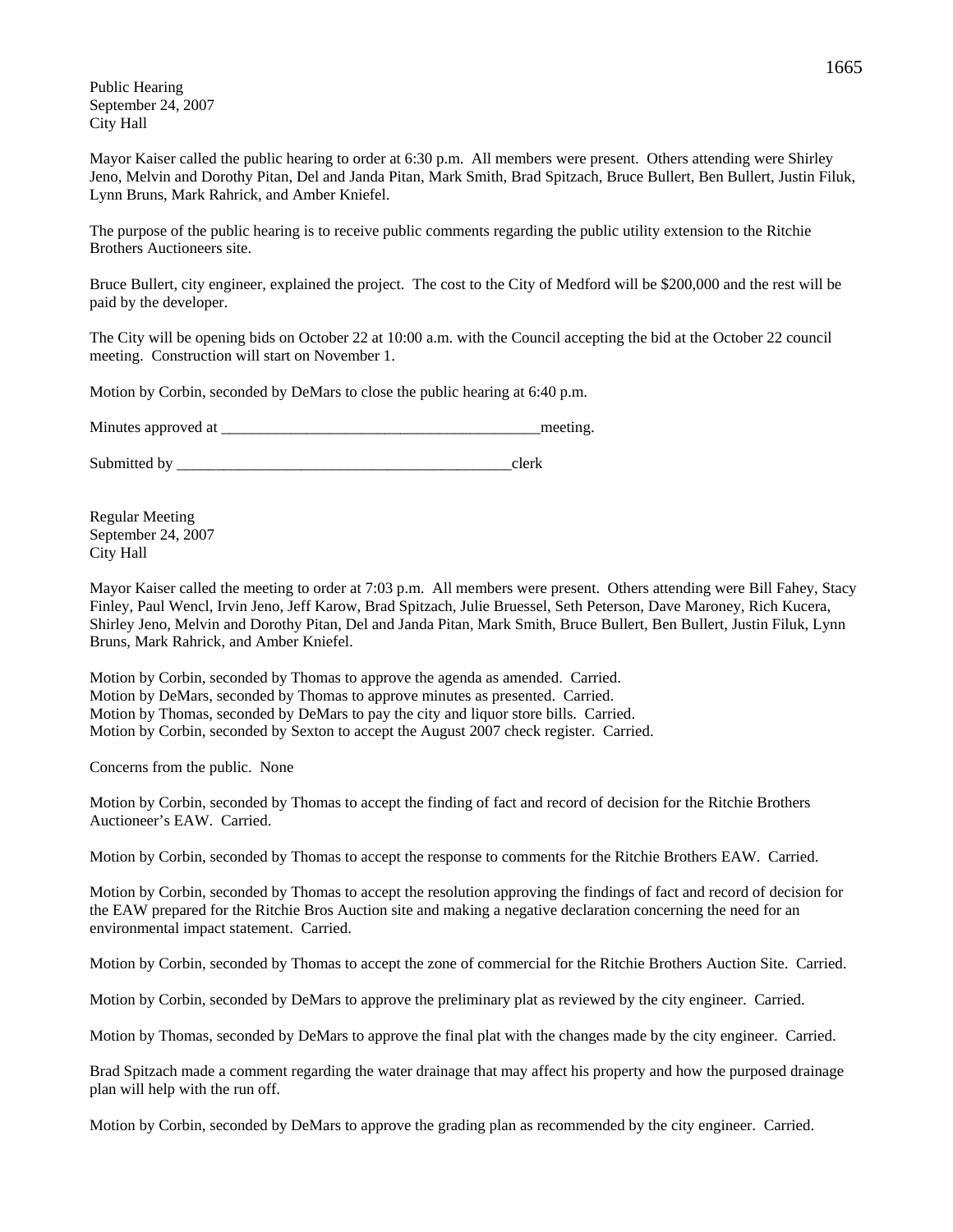Bruce Bullert has reviewed the site plan and final set of the plans will be available in the next few weeks.

Motion by Corbin, seconded by Sexton to accept the site plan for the Ritchie Brothers Auction Site. Carried.

Motion by Corbin, seconded by DeMars to accept resolution ordering utility improvements for the Ritchie Brothers Utility Extension. Carried.

Motion by Thomas, seconded by Corbin to accept the resolution approving plans and specifications and ordering advertisement for bids for the Ritchie Brothers Utility Extension. Carried.

Motion by Corbin, seconded by DeMars to approve the landscaping plan. Carried.

Justin Filuk summarized the traffic management plan for the Ritchie Brothers Auction site. Representatives will be meeting with Steele County to discuss traffic issues.

Motion by Corbin, seconded by Sexton to approve the traffic management plan. Carried.

Lynn Bruns explained the lighting plan and the affect the lights would have on the adjacent property owners.

Motion by Corbin, seconded by Thomas to approve the lighting plan. Carried.

Addendum to developer's agreement was presented by Mark Rahrick, city attorney. Ritchie Brothers has reviewed the addendum and informed the city attorney of one change.

Motion by DeMars, seconded by Corbin to accept the addendum to the developer's agreement as amended. Carried

Planning and Zoning

Paul Wencl presented a preliminary site plan for the old school property. During the public hearing that was held on September 17, concerns of 3<sup>rd</sup> Street NE going though the property and storm sewer were raised.

The preliminary plat was withdrawn and Mr. Wencl was informed to work with Council members Thomas and Sexton to develop a new preliminary plat.

Recess of five minutes

Bruce Bullert presented a site plan for the new small pavilion. It was the consensus of the council to move forward with the building and electric.

Motion by Sexton, seconded by Thomas to accept the bid of \$26,825 which includes building and labor from Blue Valley Builders. Carried

Discussion on soliciting donations for public projects.

City Engineer

Seth Peterson provided an update on the construction at the wastewater treatment plant.

Motion by Thomas, seconded by Sexton to pay the fourth request. Carried.

The City has been informed that Representative Fritz has scheduled a meeting with members of the House bonding committee to tour the Wastewater Treatment Plant. A special Council meeting has been scheduled for October 24 at 1:00 p.m.

Dave Maroney presented information regarding the Small Cities Development Program and results of the survey from the Lazy U trailer park. The program may be able to help the needs of the Lazy U trailer park and the city.

Motion by Corbin, seconded by Thomas to authorize the submittal of a Small Cities Development Program pre-application. Carried.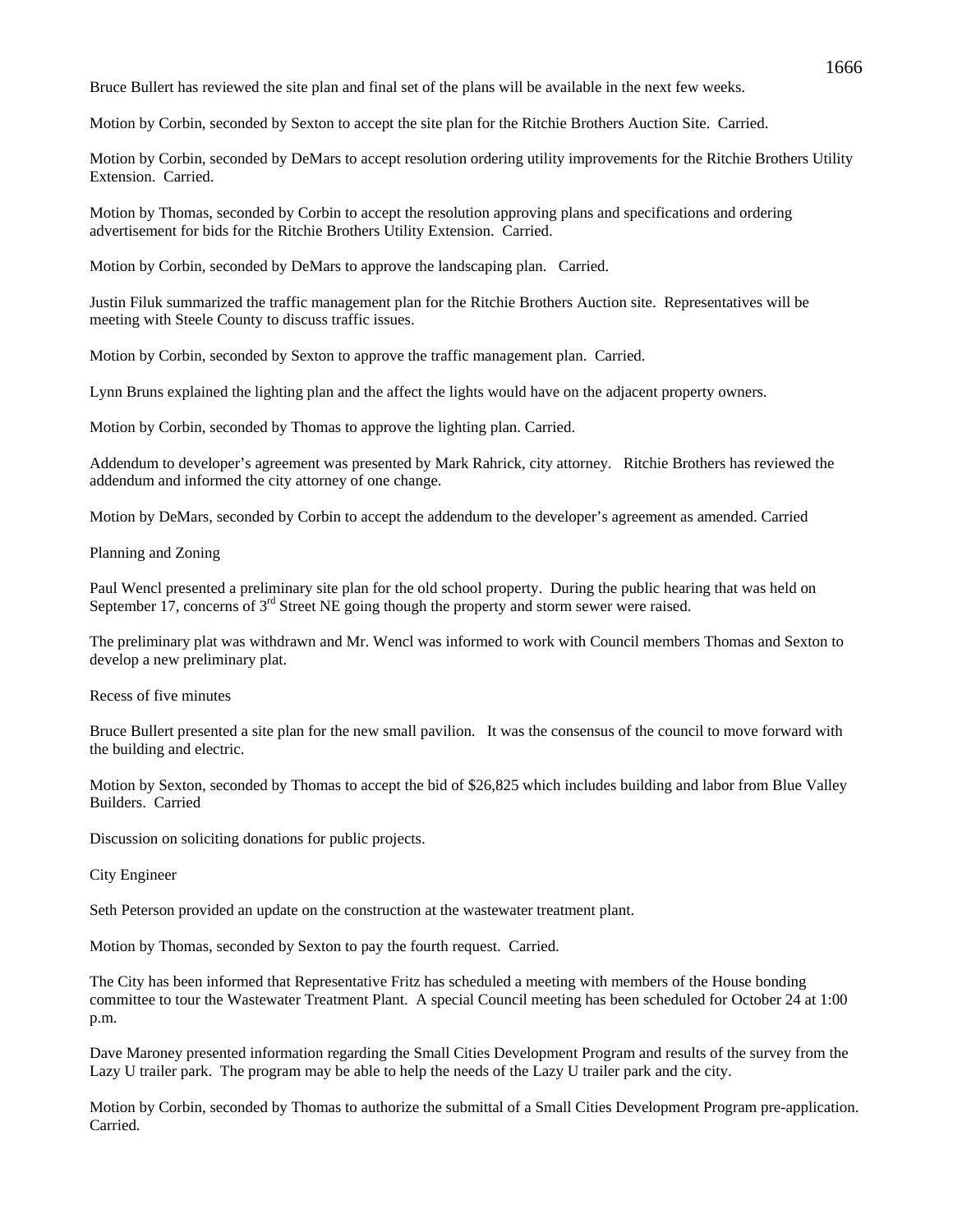Bruce Bullert presented an overview on the discussions that have been taking place between the City of Medford and the City of Owatonna regarding water service.

Motion by Thomas, seconded by DeMars to authorize the Mayor to sign the letter of intent and continue discussion with Owatonna Public Utilities. Carried.

Motion by Corbin, seconded by DeMars to adopt a resolution to request funding from Steele County for County State-Aid Highways 12 and 45 within the City of Medford in the year 2011. Carried.

Alliant Energy has reviewed the street lights on the Main Street and found three lights that do not have power going to the poles and three poles with bad heads.

Motion by Corbin, seconded by Sexton spend \$1,276.50 to repair the three lights that have power going to them. Carried.

Motion by Corbin, seconded by Sexton to enter into contract with  $R \& K$  Electric to repair the other lights along Main Street. Carried.

City Attorney. Nothing to report.

Water and Sewer

Councilmember Thomas informed the Council on the meeting that was held at the school regarding their utility bills. The utility bills will be corrected starting with the September billing.

The water ordinance is being drafted by the City Attorney and Councilmember Thomas.

Automatic meters will be part of future funding sources. They are needed since the Maintenance staff has a hard time getting into some homes to get accurate readings.

Park and Pool. Nothing to report

Liquor Store Report The statewide smoking ban takes effect on October 1 and the liquor store will see what happens.

Motion by Corbin, seconded by DeMars to grant a dance permit to the Knights of Columbus Hall. Carried.

Motion by Thomas, seconded by DeMars to grant a 3.2 malt liquor permit to the Knights of Columbus Hall. Carried.

Motion by Corbin, seconded by DeMars to accept the updated the pay equity report and submit it to the State of Minnesota. Carried.

Bill Fahey presented information regarding the possibility of refinancing the 1998 street and 2001 bonds.

Motion by Thomas, seconded by Corbin to authorize Northland Security to purchase the 1998 street bond and 2001 bonds from the  $3<sup>rd</sup>$  week of October to  $4<sup>th</sup>$  week of November. Carried.

The October  $3<sup>rd</sup>$  land use regulation meeting has been rescheduled to October 15 at 7:00 p.m.

The truth in taxation hearing continuation will be held on December 11 at 7:00 p.m.

Motion by Corbin, seconded by DeMars to adjourn the meeting at 10:17 p.m. Carried

Minutes approved at the setting and the setting meeting.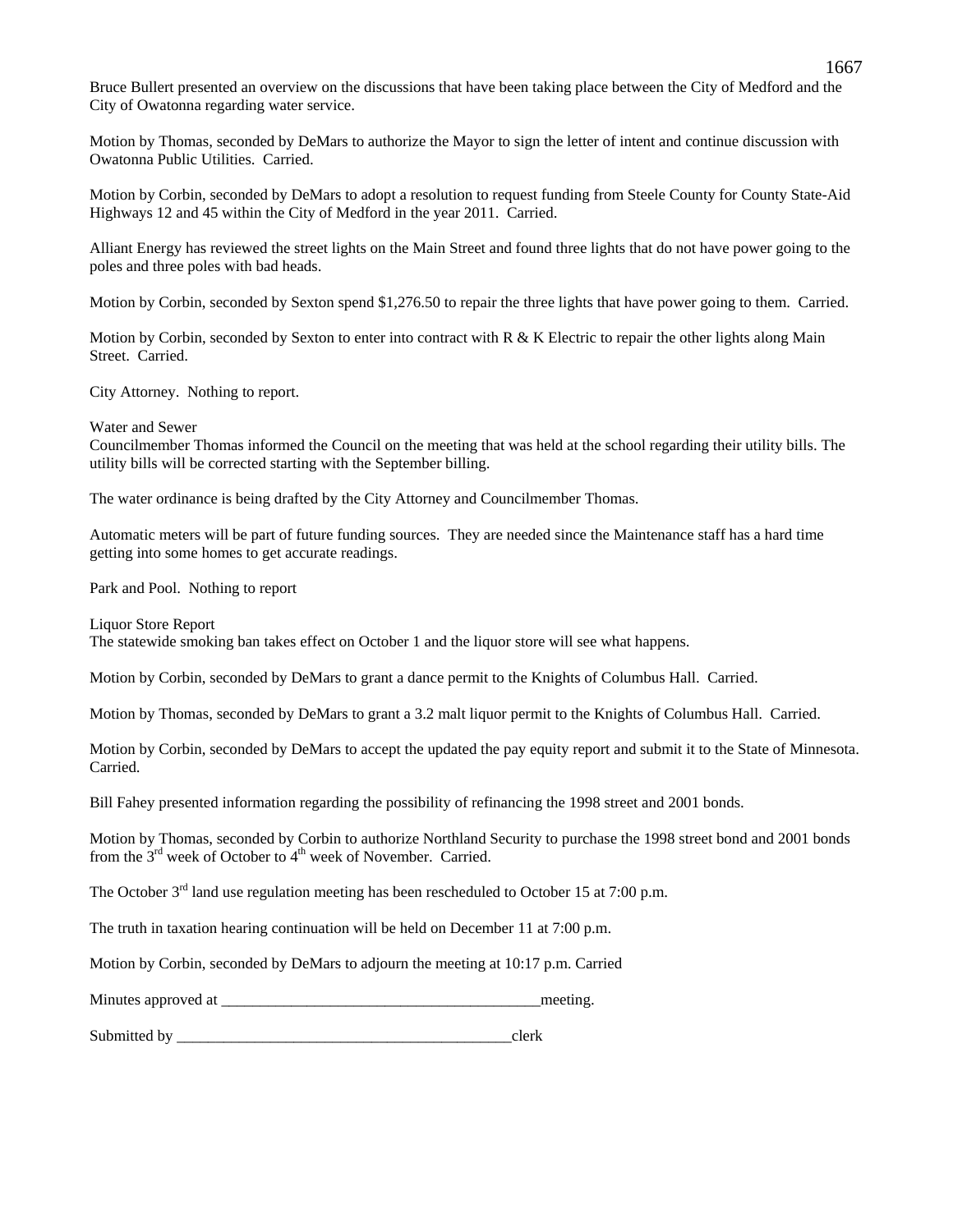Special Council Meeting City Hall October 15, 2007

Mayor Kaiser called the meeting to order at 7:16 p.m. All members were present. Others attending were Drew DeMars, Pat Merritt, Paul Beiser, Ivan Cowell, Amber Kniefel, Mark Rahrick, Veron Strusz, Carol Strusz.

The purpose of the meeting is to continue reviewing the proposed Land Use Regulations (Zoning Ordinance).

The City Attorney and Deputy Clerk lead the discussion on the Land Use Regulations (Zoning Ordinance).

Discussion on the steps to finalize the zoning ordinances will include a review of the changes to the ordinance, sign section, and review of the zoning map.

The next meeting will be held on November 19, 2007 at 7:15 p.m.

Motion by Corbin, seconded by DeMars to adjourn at 9:10 p.m.

Minutes approved at \_\_\_\_\_\_\_\_\_\_\_\_\_\_\_\_\_\_\_\_\_\_\_\_\_\_\_\_\_\_\_\_\_\_\_\_\_\_\_\_\_meeting.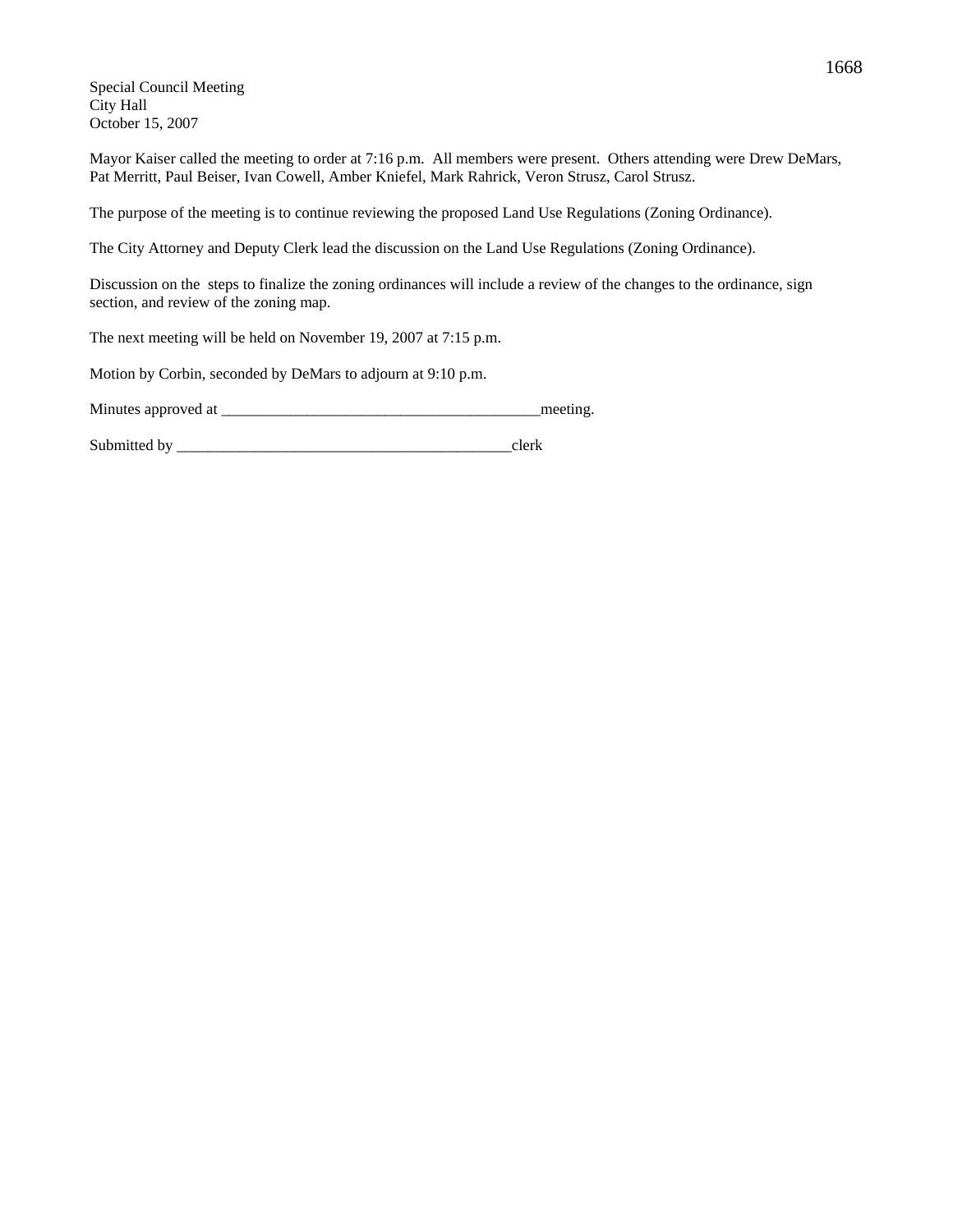Regular Council Meeting City Hall October 22, 2007

Mayor Kaiser called the meeting to order at 7:01 p.m. Council member Corbin was absent. Others attending were Pat Merritt, Sue Haugen, Kelly Harder, Paul Wencl, Rev. Rudloff, Bruce Bullert, Dave Maroney, Bill Fahey, Mark Rahrick, Amber Kniefel.

Motion by Thomas, seconded by DeMars to approve the agenda as amended. Carried. Motion by DeMars, seconded by Sexton to approve the minutes as corrected. Carried. Motion by Sexton, seconded by DeMars to pay the city and liquor store bills. Carried. Motion by Thomas, seconded by Sexton to approve the check register for September 2007. Carried

Concerns from the public-none.

Motion by DeMars, seconded by Thomas to accept the donation from the Medford Volunteer Fireman's Relief Association of \$3500 for the purchase of televisions for the Muni. Carried.

Motion by Sexton, seconded by Brenda to accept the donations for the Park to build a new pavilion. Carried.

Kelly Harder, Steele County Human Services, provided an update on the Community for a Lifetime project. A question was asked on how can city leaders be active in the project. Mr. Harder stated the best way for local leaders to be active in the project is to remain involved in the project.

Motion by Sexton, seconded by Thomas to appoint Council member DeMars to service on the Communities for a Lifetime Board. Carried

Five minute recess

## Planning and Zoning

Motion by Sexton, seconded by DeMars to grant the Conditional Use permit for the new pavilion at Straight River Park. Carried.

Council member Thomas explained the proposed use for the Old School Property owned by the Paul Wencl. The proposed plan would have an assisted living complex and single family homes on it. Council member Thomas is asking for guidance on whether  $3<sup>rd</sup>$  Street should be included and if TIF would be used. It was a consensus of the council to have  $3<sup>rd</sup>$  Street go in. The committee will meet with Mr. Wencl and develop some kind of developer's agreement.

## Engineer

Bruce Bullert presented the results of the bid opening that was held on October 22 at 10:00 am. The low bidder was BCM Construction.

Motion by Thomas, seconded by Sexton to accept the bids and award contract to BCM Construction for the Ritchie Brothers Utility Extension Utility Improvements. Carried.

Bill Fahey with Northland Securities provided an update on the bond refinance. Northland Securities is waiting until the end of October and first of November to finish the refinancing.

Motion by Thomas, seconded by DeMars to reduce the debt service amount by \$20,000. Carried

Discussion on how to safely invest the fees collected from the Ritchie Brothers project. It was the consensus of the council to create a finance committee to work with the clerk/treasurer on investing the money in something that is safe and no risk to the City.

Motion by Sexton, seconded by Kaiser to appoint Council members DeMars and Thomas to the finance committee along with the City Clerk/Treasurer. Carried.

Motion by Sexton, seconded by Thomas to appoint Northland Securities as an investment account. Carried.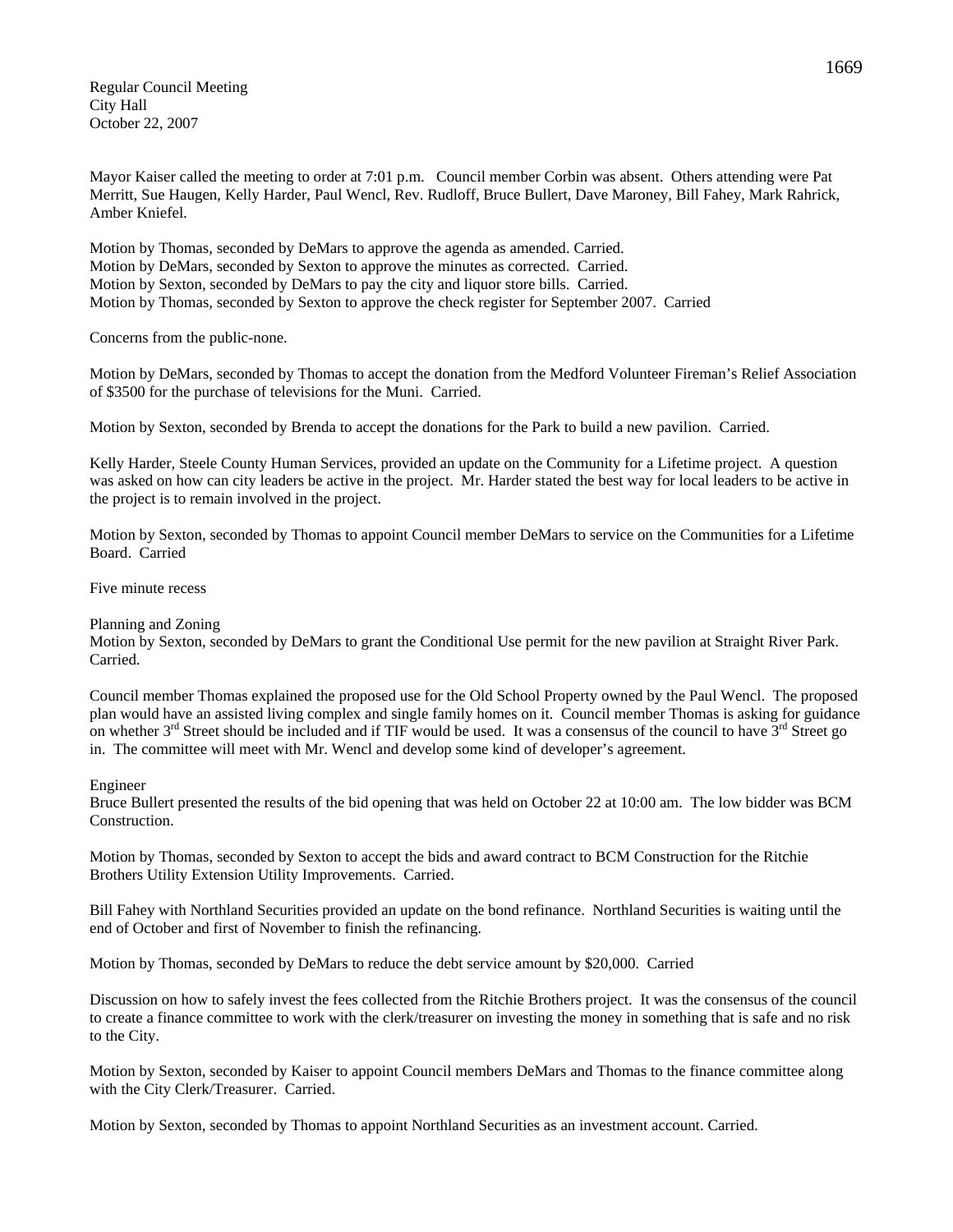#### Attorney

The Electric Franchise is being processed by the Minnesota Public Utilities Commission due to the fees associated with the franchise agreement.

Mark Rahrick presented an updated addendum to the Ritchie's Brothers developer's agreement.

Motion by Sexton, seconded by DeMars to adopt the revised addendum to the developer's agreement. Carried.

Water and Sewer

Bruce Bullert provided information on the catch basins that City Hall as received complaints about. They are located on 3<sup>rd</sup> Ave NE and  $3^{rd}$  Street NE, Sunrise Drive and  $2^{nd}$  Street NE,  $2^{nd}$  Ave SE and  $1^{st}$  Street NE, and  $3^{rd}$  Ave SW and  $3^{rd}$  St SW.

Motion by Thomas, seconded by DeMars to spend \$23,000 to repair the catch basins as recommend by the city engineer with the work to be done in the fall. Carried.

There are eight fire hydrants that are overflowing below and could lead to a public safety problem in the winter. City staff is working on getting cost estimates to repair the problem.

The storm drain on 4<sup>th</sup> Street SE needs to be jetted out for a cost of \$1600.

Motion by Thomas, seconded by DeMars to clean out the line for a cost of \$1600. Carried.

The City of Owatonna is placing their jetter/vaccer truck up on sealed bids. Mayor Kaiser will contact the Mayor of Owatonna about the truck and the finance committee will come up with a way to finance the truck.

City Staff is working on getting quotes to repair the roof at City Hall.

Discussion on street sweeping this fall and it was the consensus of the council to have the street commissioner get bids for this.

Street and Lights- nothing

Park and Pool The new pavilion was moved ten feet to the south due to drainage issues.

There has been a request to get lights at the volleyball court. The park commissioner is working on getting quotes for this and then will request that amount from Steele County.

Motion by Sexton, seconded by Thomas to request \$4,000 from Steele County for lighting at Straight River Park. Carried

Municipal Liquor Report.

There have been no problems to date with the smoking ban.

EDA

The first round of winners in the Shop Medford program 2007 were drawn and they are Jean Beconne (\$400), Melanie Gross (\$250), Diana Saufferer (\$100), Leah Mattison (\$100), Sonja Vosberg (\$100), Marie Hiscocks (\$100), Lois Jamtgaard (\$100), and Deb Lohmann (\$100).

Motion by Thomas, seconded by Sexton to approve the fifth pay request from Gridor Construction. Carried

Motion by Sexton, seconded by DeMars not to the waive the monetary limits on municipal tort liability established by Minnesota Statutes 466.04. Carried.

Motion by Sexton, seconded by DeMars to acknowledge the contribution of \$3000 from the Medford Fireman Relief Association. Carried.

Motion by Thomas, seconded by Sexton to adjourn at 9:51 p.m.

Minutes approved at \_\_\_\_\_\_\_\_\_\_\_\_\_\_\_\_\_\_\_\_\_\_\_\_\_\_\_\_\_\_\_\_\_\_\_\_\_\_\_\_\_meeting.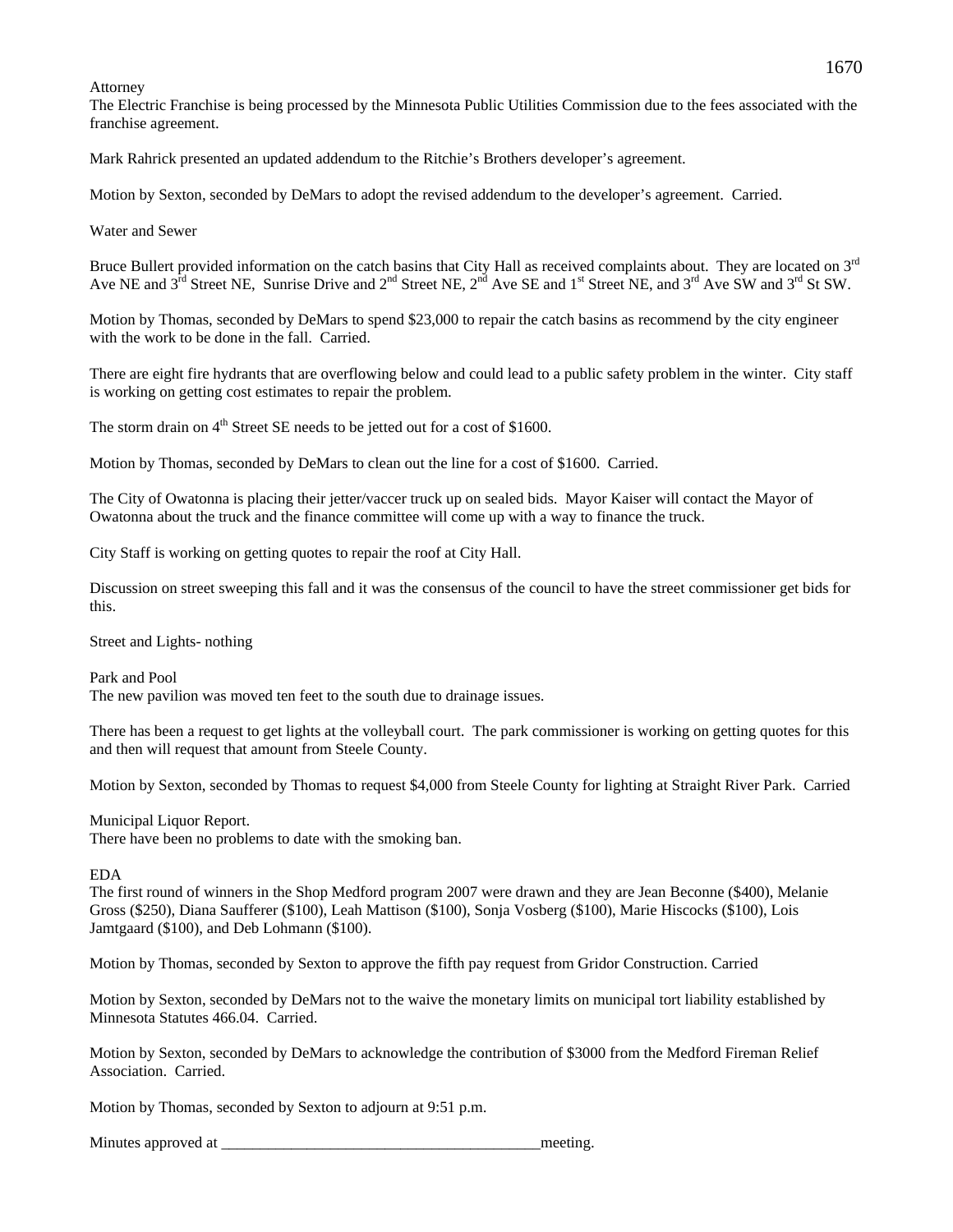Submitted by even clerk

Special Council Meeting Wastewater Treatment Plant October 15, 2007

The purpose of the meeting was to discuss wastewater funding with members of the House of Representatives Capital Investments Committee.

Mayor Kaiser, Seth Peterson, and Bruce Bullert gave an update on the status of the wastewater project.

Minutes approved at the setting and the setting meeting.

Submitted by  $\qquad \qquad \text{clerk}$ 

Special Council Meeting City Hall November 19, 2007

Mayor Kaiser called the meeting to order at 7:15 p.m. All members were present. Others attending were Mark Rahrick, Amber Kniefel, Paul Beiser, Pat Merritt, Drew DeMars, Ross Olson, Ivan Cowell, and Bill Fahey.

The purpose of the meeting is to continue the discussion of the proposed land use regulations (zoning ordinance) and finish bond refinancing.

Bill Fahey with Northland Securities presented an update on the bond refinancing. The bonds were offered this morning with a total savings of \$34,120.81. The sale of the bonds will close on December 18, 2007.

Motion to Corbin, seconded by Sexton to accept a resolution relating to the \$975,000 improvement refunding bonds, series 2007A; authorizing the issuance, awarding the sale, fixing the form and details and providing for the execution and delivery thereof and security therefore. Carried.

Land Use Regulations (Zoning Ordinance)

Discussion on the Manufactured Homes section. Bernie LaCanne with the Lazy U trailer park reviewed the sections and informed City Staff of several changes that should be made. It was the consensus of the council to the leave section as written.

Discussion on the sign regulations. A definition of digital signs should be added to section 1. Digital signs will be allowed if they don't exceed a size of 64 square feet.

Discussion on grandfathering of structures and the need for a survey.

Next steps is to have Planning and Zoning Review the zoning map and recommendations and finalize language.

Motion by Corbin, seconded by Thomas to adjourn at 8:56 p.m.

Minutes approved at \_\_\_\_\_\_\_\_\_\_\_\_\_\_\_\_\_\_\_\_\_\_\_\_\_\_\_\_\_\_\_\_\_\_\_\_\_\_\_\_\_meeting.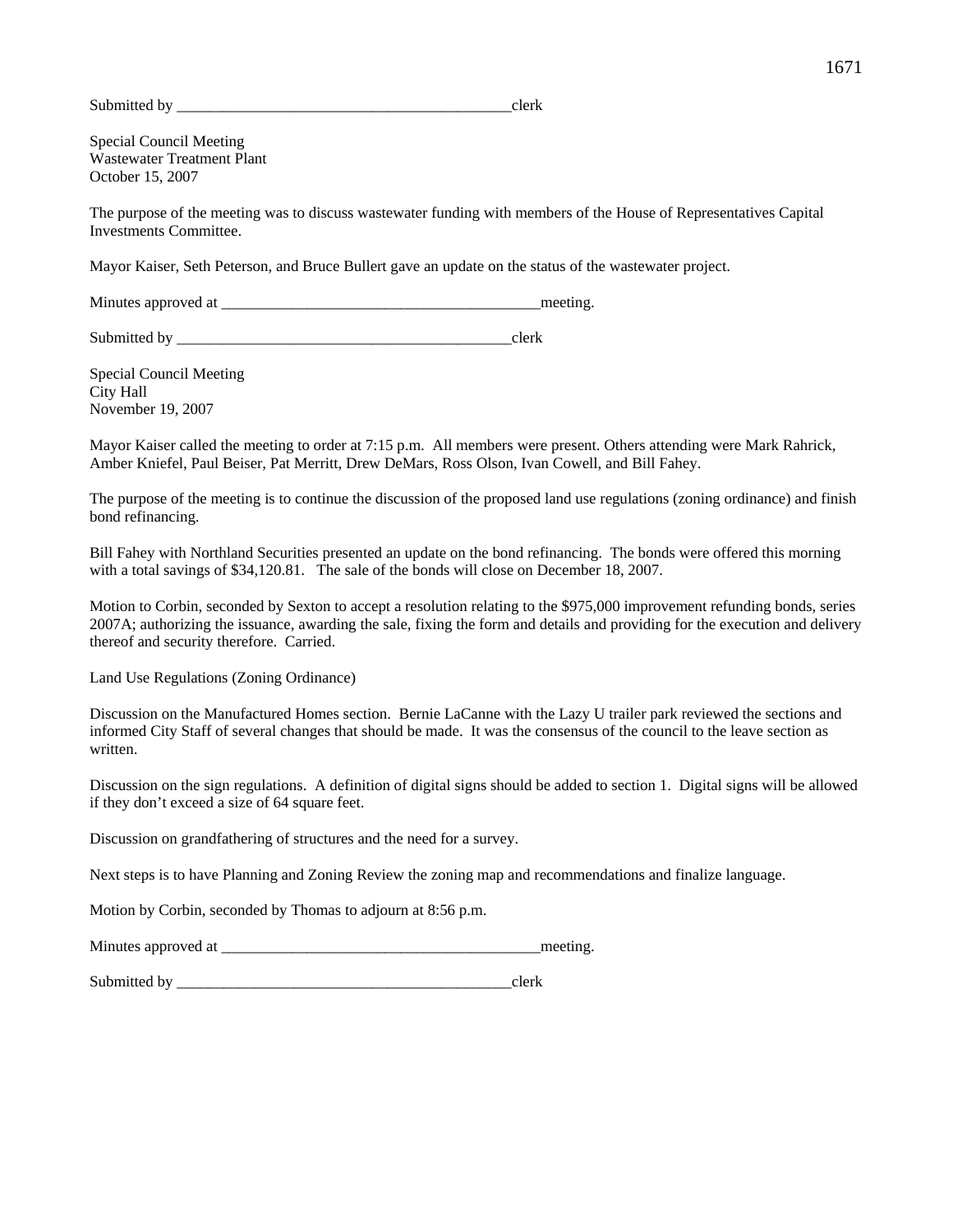Regular Meeting City Hall November 26, 2007

Mayor Kaiser called the meeting to order at 7:01 p.m. All members were present. Others attending were Seth Peterson, Steve Nelson, John Bodger, Craig Helgeson, Kevin Steinbauer, Paul Beiser, Bruce Bullert, Pat Merritt, Amber Kniefel, and Mark Rahrick.

Motion by Thomas, seconded by Sexton to approve the agenda as amended. Carried. Motion by Sexton, seconded by Corbin to accept the minutes as presented. Carried. Motion by Corbin, seconded by Thomas to pay the city and liquor store bills. Carried. Motion by Corbin, seconded by Sexton to accept the October check register. Carried.

Concern from the public. None

Mayor Kaiser turned the meeting over to Acting Mayor Sexton.

Steve Meyers with Corporate 4 Insurance Agency presented information on the employee health insurance. Mr. Meyers explained the ratio for new rates. The current plan is a very good benefit. It was the consensus of the council to have Council members Sexton and Corbin look at the insurance plans and have a recommendation ready for a special meeting.

Mayor Kaiser returned to the meeting.

# Sign Permit

The Council reviewed the issuance of a building permit to PreMedford MN LLC. PreMedford MN LLC has never submitted a building permit application or site plan. At issue is whether the building permit should be revoked or whether the landowner may continue to proceed with construction under the building permit. A stop work order has been issued by the building inspector. John Bodger and Steve Nelson appeared on behalf of the building permit applicant. Mr. Nelson is the current owner of the property and became the owner this summer. He claims the current building permit in favor of PreMedford MN LLC dates back to a site plan submitted by Regdob Investments, Inc. in 2000. Mark Rahrick summarized for the council that the building inspector does not have authority to issue building permits or grant extensions without consulting the city, and that building permits may be revoked if they have been issued on the basis of inaccurate or incomplete information or in violation of an ordinance. In March 2001the district court ordered the city to issue a building permit to Regdob Investments, Inc and the city approved a permit in favor of Regdob Investments, Inc. Regdob never applied for a building permit. Since that time extensions have been issued in a variety of different names, none of those Regdob. It appears that some of those extensions were issued after the previous permits had expired since work had not commenced within 180 days. The state building code requires that the building official may grant an extension if a request is made in writing and justifiable cause demonstrated for granting the extension. No justifiable causes were offered in writing for the extensions, and the building inspector never sought approval of the city council before granting the extensions. It was also noted that the current plans submitted to the building inspector for the billboard do not match up with the site plan submitted by Regdob Investments, Inc. in 2000.

Motion by Corbin, seconded by Sexton to revoke the permit issued in September 2007 to PreMedford MN LLC. Carried

## Water Tower Christmas Lights.

Kevin Steinbauer appeared to discuss the decorating of the water tower. Council member Thomas identified the following issues:

- Accessibility Currently Mr. Steinbauer has unrestricted, unlimited year-round access to water tower and building. Consensus of the City Council is that due to security and safety concerns unrestricted access is no longer acceptable. Locks are to be changed. Access is to run through city staff. Council member Thomas to investigate additional security measures.
- Safety Currently the decorations are being installed without the use of any safety equipment. Mr. Steinbauer indicated that for the majority of the installations, he has been the only adult present. Mr. Steinbauer indicated he would not utilize the City's safety equipment.
- Crane Council member Thomas investigated the costs of utilizing a crane to help with the decorating. The approximate cost for the crane to put up the lights is \$3,000.00 and to take down is \$1,200.00. Council member Thomas offered the use of a City supplied crane. Mr. Steinbauer indicated he would not utilize the crane.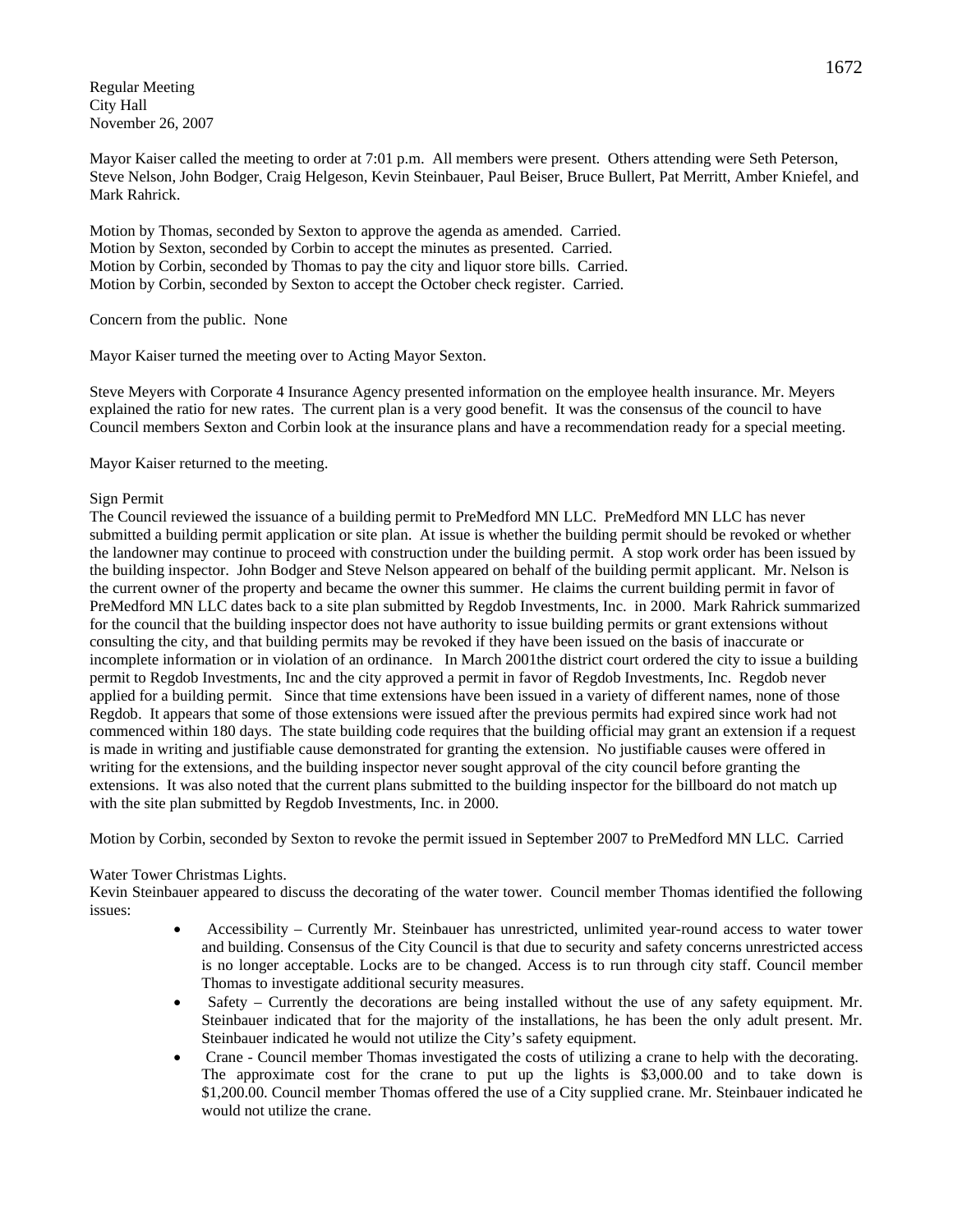• Waiver - City Council discussed having Mr. Steinbauer sign a waiver protecting the City's liability if something were to happen. Mr. Steinbauer has been offered to sign the waiver in the past. Mr. Steinbauer indicated, as in the past, he would not sign a waiver.

Mayor Kaiser reiterated that the issue was not whether to decorate the water tower or not; the issue is that proper safety procedures and precautions be strictly followed to protect those installing the decorations while limiting the City's liability exposure.

Motion by Corbin, seconded by Kaiser not to allow the decorating of the water tower without an approved proposal. Carried.

Mr. Steinbauer requested payment for the time spent and materials used for the decorations currently installed on the tower.

Motion by Thomas, seconded by DeMars to reimburse Kevin Steinbauer \$340.00 for labor and materials used for the decorations currently installed on the tower. Carried.

Mr. Steinbauer requested the return of the decorations currently installed on the tower.

Council member Thomas will work with city staff to remove and return the decorations already installed on the tower.

Planning and Zoning Nothing to report.

City Engineer

Work was started on the Ritchie Brothers Utility Extension and the city will be able to meet the requirements of the developer's agreement.

Seth Peterson, Bolton and Menk, provided an update on the work at the Wastewater Treatment Plant and the results of the visit by MPCA officials.

Motion by Corbin, seconded by Thomas to pay the sixth pay request to Gridor Construction. Carried.

Bruce Bullert informed the council that four quotes were received to repair the catch basins and fire hydrants. That work has started and the company should be able to reuse portions of the catch basins.

Fire Hydrant Repair.

A quote of \$32,000 was given to repair seven hydrants. Council member Thomas said that city staff could repair the hydrants for a cost of \$16,000, which is around \$9,000 for parts and \$7,000 for digging.

Water/Sewer Report

Discussion of Ordinance 178 regarding the connection of a rain gutter into the City storm sewer. Council member Thomas would like to the ordinance amended to allow this with the requirement of a back flow preventor. Council members Thomas and Corbin will work with Mark Rahrick to develop language regarding this.

An estimate was presented to repair the roof of the Fire Hall and City Hall due to problems with the tin, shingles and insulation. It was the consensus of the Council to take the estimate to the Fire Department and develop a plan from there.

The lift station at the park needs to get backed out this week and the cost would between \$5,000 and \$8,000.

Several options for the purchase of a jetter/vac truck for the city. One truck had a price of \$80,000 to \$85,000, and the second truck would cost \$35,000. Owatonna has placed a minimum bid of \$50,000 for their truck and received one bid for a lesser amount. It was the consensus of the Council to continue to pursue the purchase of a truck. If a camera is needed, it can be rented from the Minnesota Rural Water Association. Seth Peterson is going to work with Dave Maroney to see if additional money would be available from Public Facilities Authority.

Mark Rahrick and Amber Kniefel have been working on developing a utility ordinance. Discussion on the amount for excessive water use and if the violation of the ordinance would result in a misdemeanor.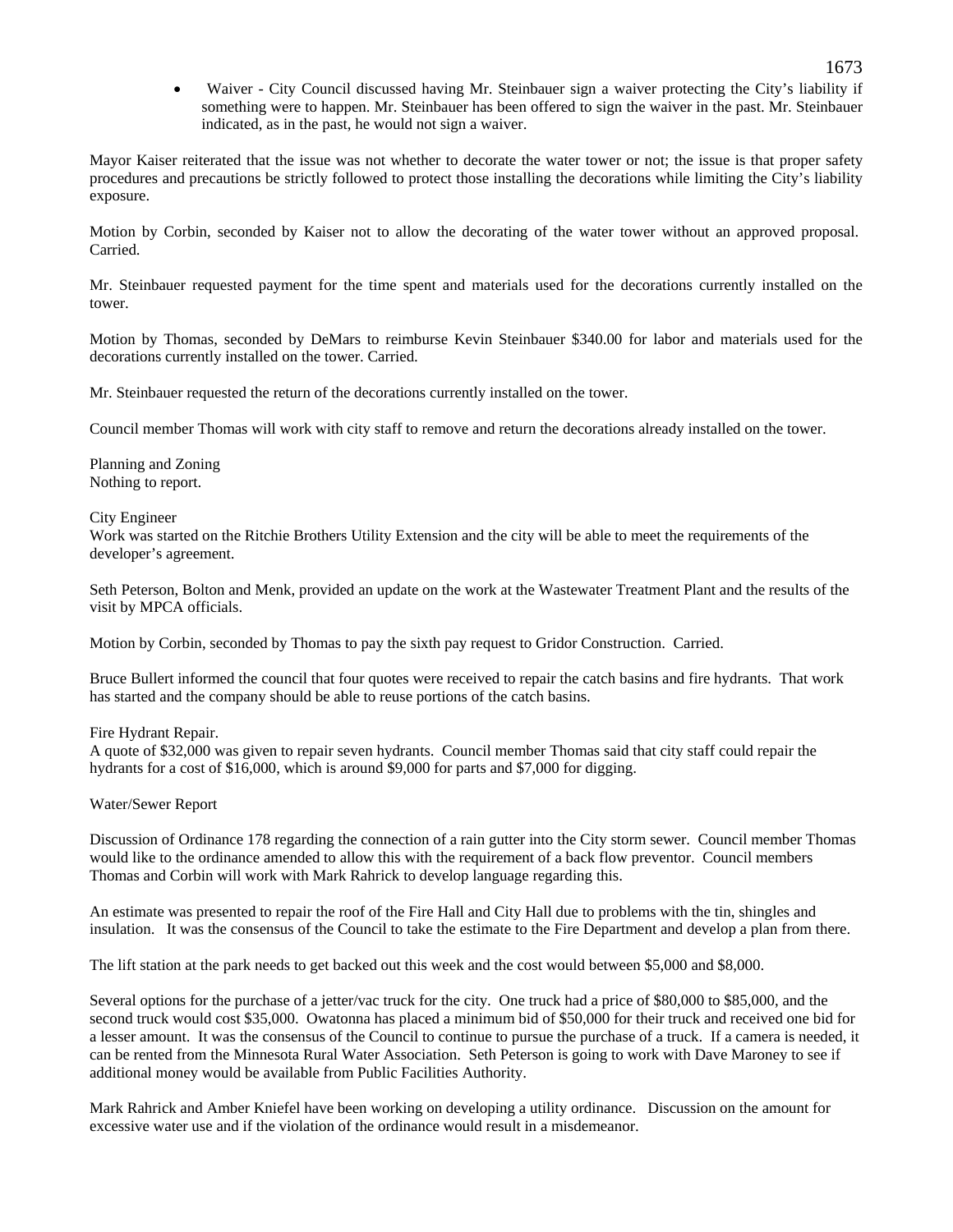Motion by Thomas, seconded by Corbin to accept the first reading subject to the changes. Carried

City Hall Staff will be working a payment plan policy.

The employee handbook is being worked by Council members Sexton and DeMars.

The Council was informed that city was not invited to submit a full application to the Small Cities Development Program.

Street/Light Nothing to report.

Park/Pool Report The new pavilion is up and the electric work will be completed in the near future.

Liquor Store Report. A heater is needed to keep the smokers warm between the Muni and the Old Fire Hall.

EDA report Motion by Corbin, seconded by DeMars to appoint Phil Heim to the Economic Development Authority. Carried

Motion by Corbin, seconded by DeMars to authorize the services of Abdo, Eick, & Meyers for the year ended December 31, 2007. Carried.

The City Clerk will contact Abdo, Eick, & Meyers to set up inventory at the liquor store for January 1.

Motion by Corbin, seconded by Thomas to adopt the Stiefl Nicolas resolution as presented. Carried.

Council member DeMars presented a report regarding the activities of the finance committee.

Truth in Taxation meeting will be held on December 4 at 6:30 p.m. with a continuation date of December 11 if needed.

A special meeting will be held on December 12 at 7:00 p.m. The preliminary agenda will include adoption of the budget, employee health insurance, employee handbook, and proposed utility ordinance.

The regular monthly meeting of December will be held on January 2, 2008 due to the regular meeting date being Christmas Eve.

Motion by Corbin, seconded by Thomas to adjourn at 9:22 p.m. Carried.

Minutes approved at \_\_\_\_\_\_\_\_\_\_\_\_\_\_\_\_\_\_\_\_\_\_\_\_\_\_\_\_\_\_\_\_\_\_\_\_\_\_\_\_\_meeting.

Submitted by \_\_\_\_\_\_\_\_\_\_\_\_\_\_\_\_\_\_\_\_\_\_\_\_\_\_\_\_\_\_\_\_\_\_\_\_\_\_\_\_\_\_\_clerk

Truth in Taxation City Hall December 4, 2007

Mayor Kaiser called the hearing to order at 6:30 p.m. All members were present. Also attending was Amber Kniefel.

The purpose of this hearing is to review the preliminary budget and levy for 2008 and to give the public a chance to express concerns or questions on the city portion of their property taxes.

There were no members from public at the hearing.

Discussion on the savings from the bond refinancing.

Discussion on the plan to maintain compliance with pay equity.

Motion by Corbin, seconded by Thomas to close the Truth in Taxation hearing at 6:48 p.m. Carried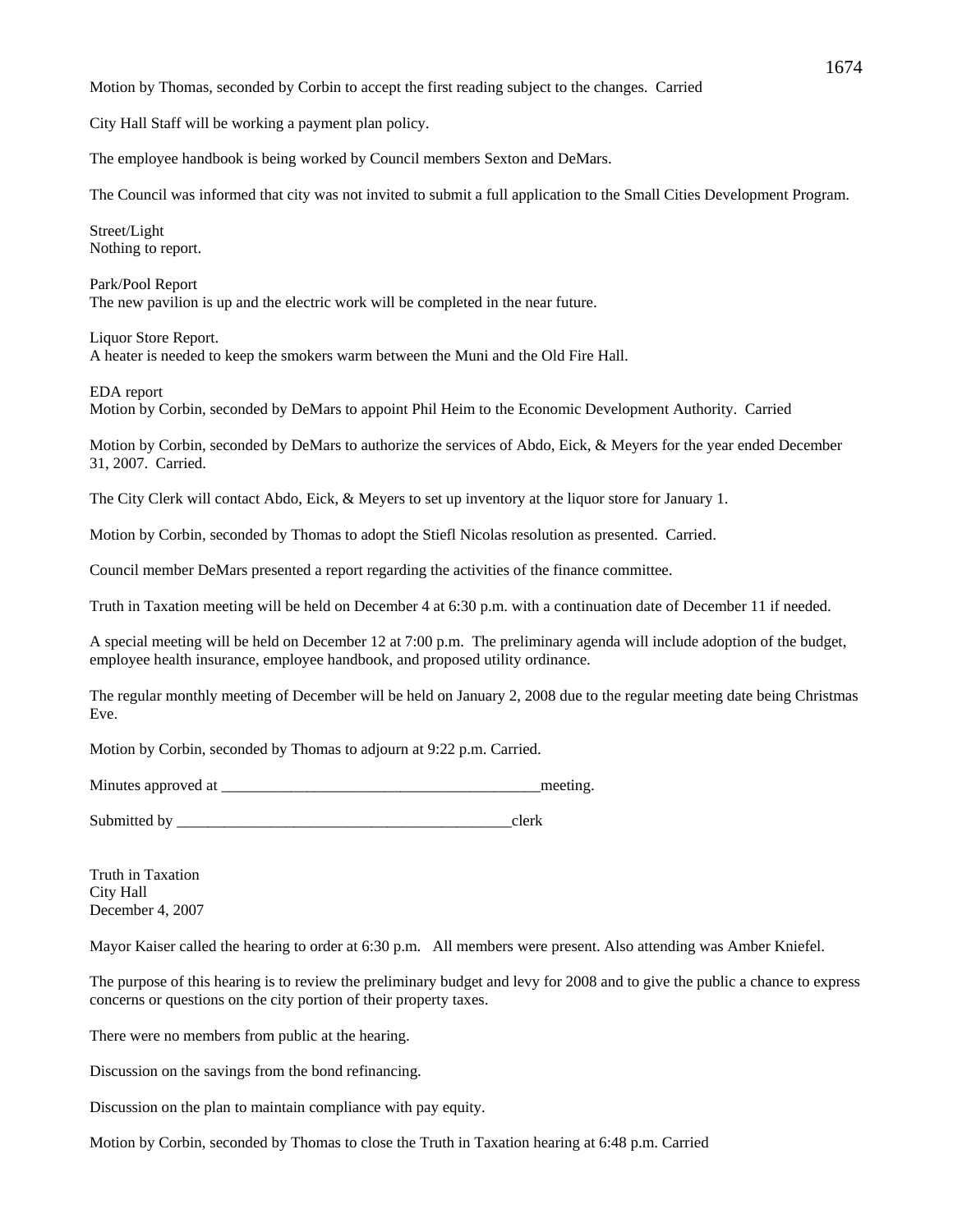Minutes approved at the meeting.

Submitted by \_\_\_\_\_\_\_\_\_\_\_\_\_\_\_\_\_\_\_\_\_\_\_\_\_\_\_\_\_\_\_\_\_\_\_\_\_\_\_\_\_\_\_clerk

Special Meeting City Hall December 12, 2007

Mayor Kaiser called the meeting to order at 7:00 p.m. All members were present. Others attending were Paul Wencl, Mark Rahrick, and Amber Kniefel.

The purpose of the meeting is to adopt the 2008 budget, discuss employee health insurance, discuss employee handbook, discuss the meter ordinance, receive an update on the Wencl property, discuss the purchase of a jetter truck, and receive an update from the relief association.

Paul Wencl provided an update on the old school property. Mr. Wencl is working with developers to study the need for senior housing in Medford.

Mr. Wencl also informed the council that he is talking with the school about land swap for the old football field property. Some of the concerns that are being raised are utility extension to the property and annexation of the land near the school. The land will not be annexed without a comprehensive plan for the property. Mr. Wencl was informed that the city has done some preliminary work for street and storm sewer layout at the old football field.

# Health Insurance

Council members Corbin and Sexton presented information regarding employee health insurance. The current cost for health insurance is \$36,000 without the deputy clerk and would increase to around \$50,000 a year. If the deputy clerk was added the cost would be around \$65,000.

The committee is recommending a plan that includes a \$1,000 deductible per person/ \$2,000 for a family and \$30 co-pay. The total cost would be \$56,000 a year and that includes the deputy clerk.

The committee is looking at changing the portion that is paid by the city. Currently, the city pays 90 percent of the employee health insurance and 80 percent of the dependent health insurance.

The two questions that need to be answer by the council are what health insurance policy the city will take and what amount should the city pay on the insurance?

Motion by Corbin, seconded by Sexton to enroll in the plan that features a \$1,000 (single) deductible/\$2,000 (family) deductible with a \$30.00 co-pay. Carried.

Motion by Corbin, seconded by Thomas to change the employee health insurance to 80-20 (employee) and 70-30 (dependent). Motion and seconded were withdrawn.

Motion by Corbin, seconded by Thomas to change employee health insurance to 80-20 for the employee. Carried.

Motion by Corbin, seconded by Thomas to change dependent health insurance to 70-30. Ayes: Sexton, Corbin, Thomas. Nyes: DeMars, Kaiser

Employee Handbook

Council members Sexton and DeMars presented changes to the employee handbook.

The city attorney will work on drafting language regarding background checks and whether an ordinance is needed.

The city attorney will update the language regarding medical examinations.

It was recommended by the committee to have two separate files for employee information. One of the files will be public and the second would be private.